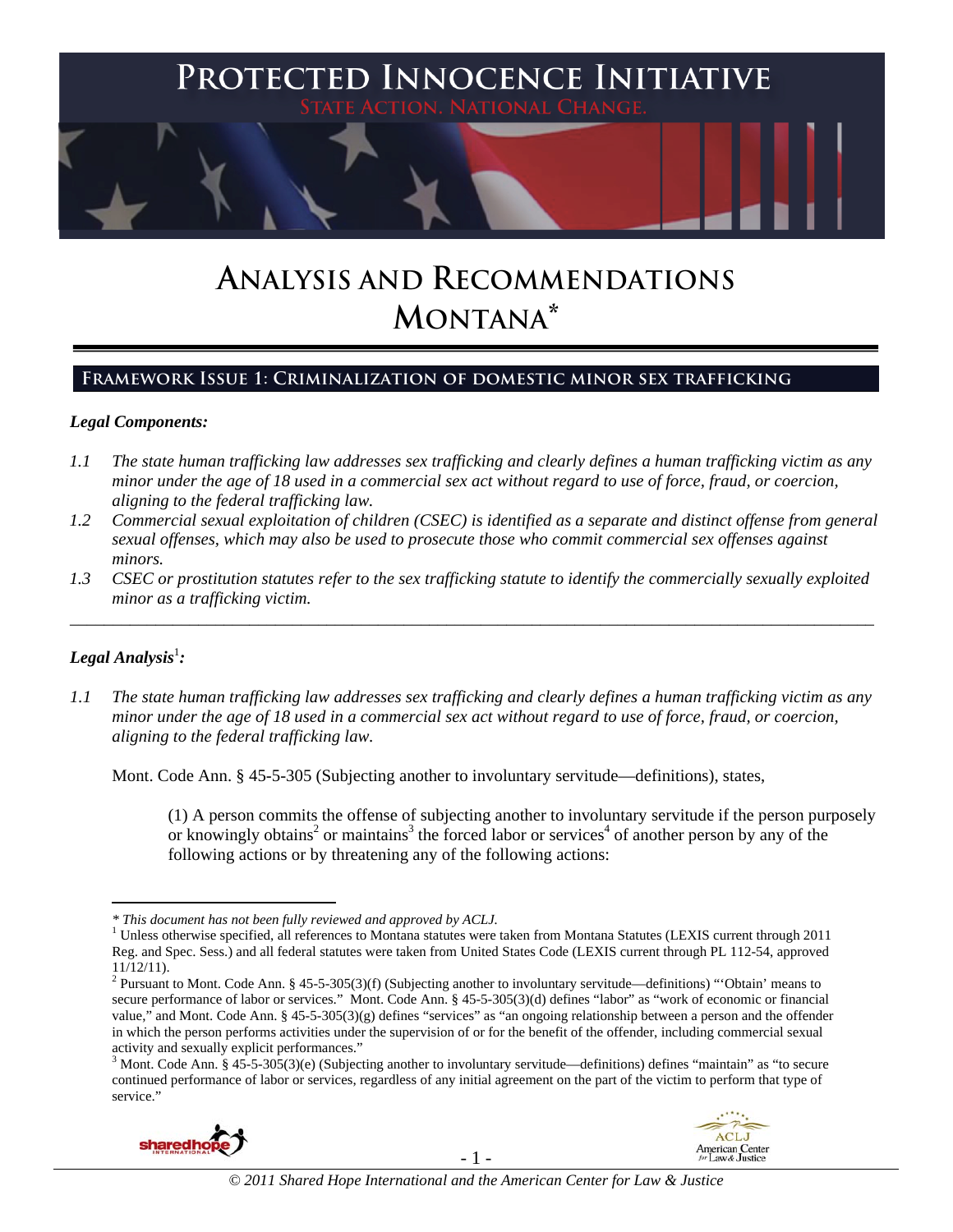(a) causing physical harm to any person;

(b) damaging or destroying the property of any person;

(c) physically restraining another person;

(d) abusing the law or legal process;

(e) knowingly destroying, concealing, removing, confiscating, or possessing any actual or purported passport or other immigration document or any other actual or purported government identification document of another person;

(f) blackmail;<sup>5</sup> or

 $(g)$  causing financial harm<sup>6</sup> to any person or using financial control over any person.

(2) (a) Except as provided in subsection (2)(b), a person convicted of the offense of subjecting another to involuntary servitude shall be imprisoned in the state prison for a term of not more than 10 years, fined an amount not to exceed \$50,000, or both.

(b) A person convicted of the offense of subjecting another to involuntary servitude, if the violation involves aggravated kidnapping, sexual intercourse without consent, or deliberate homicide, shall be punished by life imprisonment or by imprisonment in the state prison for a term of not more than 100 years and may be fined not more than \$50,000.

. . . .

. . . .

Mont. Code Ann. § 45-5-306 (Trafficking of persons for involuntary servitude) provides,

(1) A person commits the offense of trafficking of persons for involuntary servitude if the person purposely or knowingly:

(a) recruits, entices, harbors, transports, provides, or obtains<sup>7</sup> by any means another person, intending or knowing that the person will be subjected to involuntary servitude as described in 45- 5-305 [Subjecting another to involuntary servitude—definitions]; or

(b) benefits financially by receiving anything of value from participation in a venture that has engaged in the offense of subjecting another to involuntary servitude as described in 45-5-305 [Subjecting another to involuntary servitude—definitions].

(2) (a) Except as provided in subsection (2)(b), a person convicted of the offense of trafficking of persons for involuntary servitude shall be imprisoned in the state prison for a term of not more than 15 years, fined an amount not to exceed \$100,000, or both.

Mont. Code Ann. § 45-5-306(2)(b) provides a penalty enhancement that could apply to trafficking offenses involving prostituted minors under the age of 16, as well as kidnapped victims. It states, "A person convicted of the offense of trafficking of persons for involuntary servitude, if the violation involves aggravated kidnapping,<sup>8</sup> sexual intercourse without consent, or deliberate homicide, shall be punished by life imprisonment or by imprisonment in the state prison for a term of not more than 100 years and may be fined not more than \$100,000." A person convicted under Mont. Code Ann. § 45-5-306 could receive additional punishment under Mont. Code Ann. § 45-5-503(1) (Sexual intercourse without consent), which states in part, "A person who knowingly has sexual intercourse without consent with another person commits the offense of sexual

<sup>&</sup>lt;sup>7</sup> See supra note 2 for definition of "obtain."<br><sup>8</sup> See infra Section 1.2 for substantive discussion of the crime of aggravated kidnapping under Mont. Code Ann. § 45-5-303.



Little, ACLJ

American Center<br>for Law & Justice

 $\frac{1}{4}$ <sup>4</sup> Mont. Code Ann. § 45-5-305(3)(c) (Subjecting another to involuntary servitude—definitions) defines "forced labor or services" as "labor or services that are performed or provided by another person and are obtained or maintained through violation of subsection (1)." *See supra* note 2 for definitions of "labor" and "services."

<sup>&</sup>lt;sup>5</sup> Mont. Code Ann. § 45-5-305(3)(a) (Subjecting another to involuntary servitude—definitions) defines "blackmail" as "an unlawful demand of money, property, or services under threat to accuse another person of a crime or to expose any secret tending to subject a person to hatred, contempt, or ridicule."

 $6$  Mont. Code Ann. § 45-5-305(3)(b) (Subjecting another to involuntary servitude—definitions) states, "Financial harm' includes employment contracts that violate 28-2-903, taking, receiving, reserving, or charging a rate of interest greater than is allowed by 31-1-107, and defrauding creditors as defined in 45-6-315."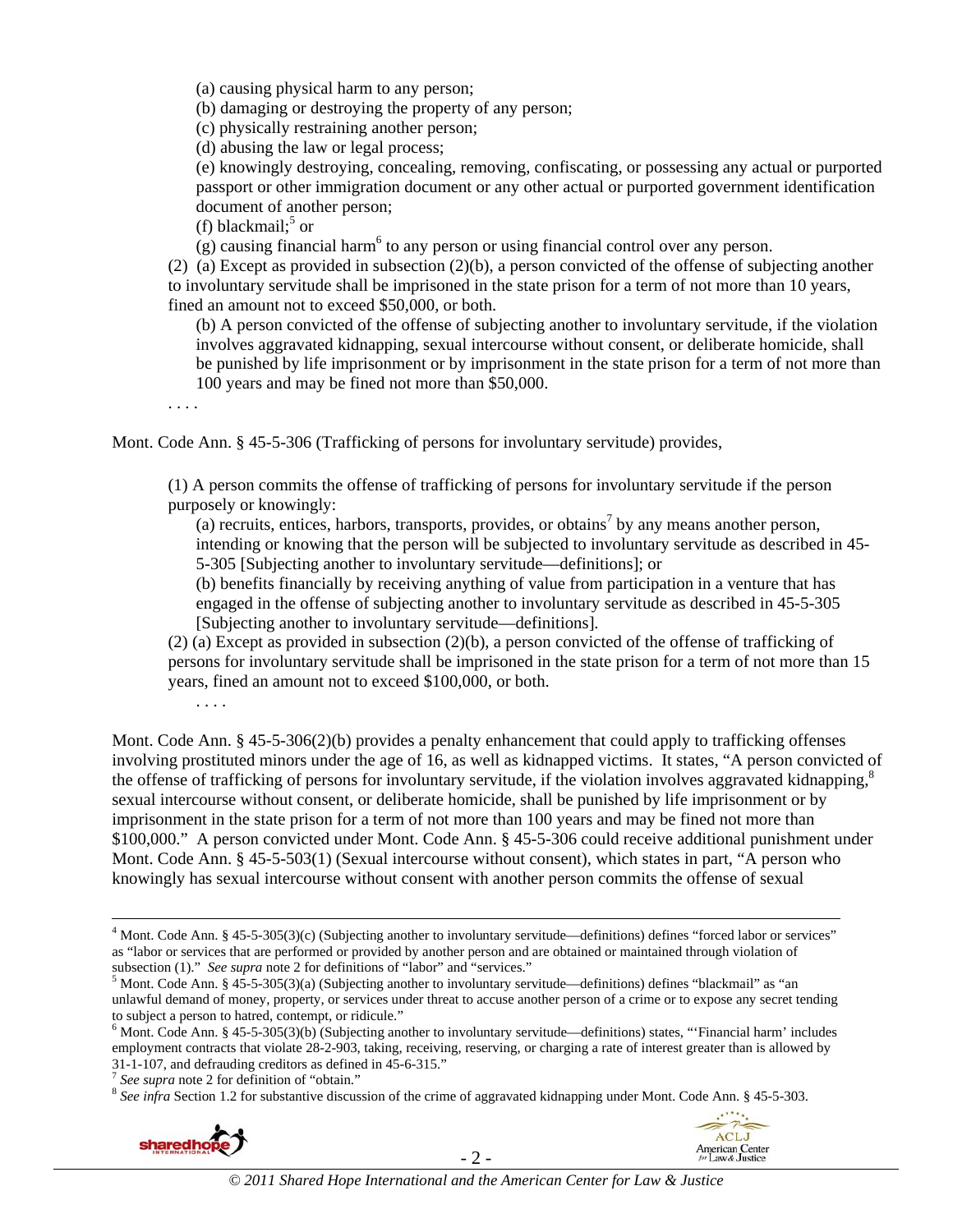intercourse without consent. . . ." Mont. Code Ann. § 45-5-501(1)(a) (Definitions) states in part, "As used in 45-5-503, the term 'without consent' means . . . the victim is incapable of consent because the victim is . . . less than 16 years old."

- 1.1.1 Recommendation: Amend Mont. Code Ann. § 45-5-306 (Trafficking of persons for involuntary servitude) and Mont. Code Ann. § 45-5-305 (Subjecting another to involuntary servitude definitions) to eliminate the requirement of proof of force, fraud, or coercion when the offense is committed against a minor under the age of 18, or alternatively, enact a stand-alone child sex trafficking statute that applies without regard to the use of force, fraud, or coercion.<sup>9</sup>
- *1.2 Commercial sexual exploitation of children (CSEC) is identified as a separate and distinct offense from general sexual offenses, which may also be used to prosecute those who commit commercial sex offenses against minors.*

The following statutes treat CSEC separately from non-commercial sex offenses:

1. Mont. Code Ann. § 45-5-601(Prostitution) states,

(1) A person commits the offense of prostitution if the person engages in or agrees or offers to engage in sexual intercourse with another person for compensation, whether the compensation is received or to be received or paid or to be paid.

(2) (a) A prostitute convicted of prostitution shall be fined an amount not to exceed \$500 or be imprisoned in the county jail for a term not to exceed 6 months, or both.

(b) Except as provided in subsection (3), a prostitute's client who is convicted of prostitution shall for the first offense be fined an amount not to exceed \$1,000 or be imprisoned for a term not to exceed 1 year, or both, and for a second or subsequent offense shall be fined an amount not to exceed \$10,000 or be imprisoned for a term not to exceed 5 years, or both.

(3) (a) If the prostitute was 12 years of age or younger and the prostitute's client was 18 years of age or older at the time of the offense, the offender:

(i) shall be punished by imprisonment in a state prison for a term of 100 years. The court may not suspend execution or defer imposition of the first 25 years of a sentence of imprisonment imposed under this subsection  $(3)(a)(i)$  except as provided in 46-18-222,<sup>10</sup> and during the first 25 years of imprisonment, the offender is not eligible for parole.

(ii) may be fined an amount not to exceed \$50,000; and

<sup>(6)</sup> the offense was committed under . . . 45-5-601(3) [Prostitution], 45-5-602(3) [Promoting Prostitution], 45-5-603(2)(c) [Aggravated promotion of prostitution], or 45-5-625(4) [Sexual abuse of children] and the judge determines, based on the findings contained in a sexual offender evaluation report prepared by a qualified sexual offender evaluator pursuant to the provisions of 46-23-509, that treatment of the offender while incarcerated, while in a residential treatment facility, or while in a local community affords a better opportunity for rehabilitation of the offender and for the ultimate protection of the victim and society, in which case the judge shall include in its judgment a statement of the reasons for its determination.



. . . .



<sup>&</sup>lt;sup>9</sup> Subsequent recommendations in this report referring to the state human trafficking law(s) are predicated upon the recommendations contained in Section 1.1 being previously or simultaneously implemented.<br><sup>10</sup> Mont. Code § 46-18-222 (Exceptions to mandatory minimum sentences, restrictions on deferred imposition and suspended execution

of sentence, and restrictions on parole eligibility) states,

Mandatory minimum sentences prescribed by the laws of this state, mandatory life sentences prescribed by 46-18-219 [Life sentence without possibility of release], the restrictions on deferred imposition and suspended execution of sentence prescribed by 46-18-201(1)(b) [Sentences that may be imposed], 46-18-205 [Mandatory minimum sentences —restrictions on deferral or suspension], 46-18-221(3) [Additional sentence for offenses committed with dangerous weapon], 46-18-224 [Additional sentence for offense committed while carrying a handgun loaded with armor-piercing ammunition], and 46-18-502(3) [Sentencing of persistent felony offender], and restrictions on parole eligibility do not apply if: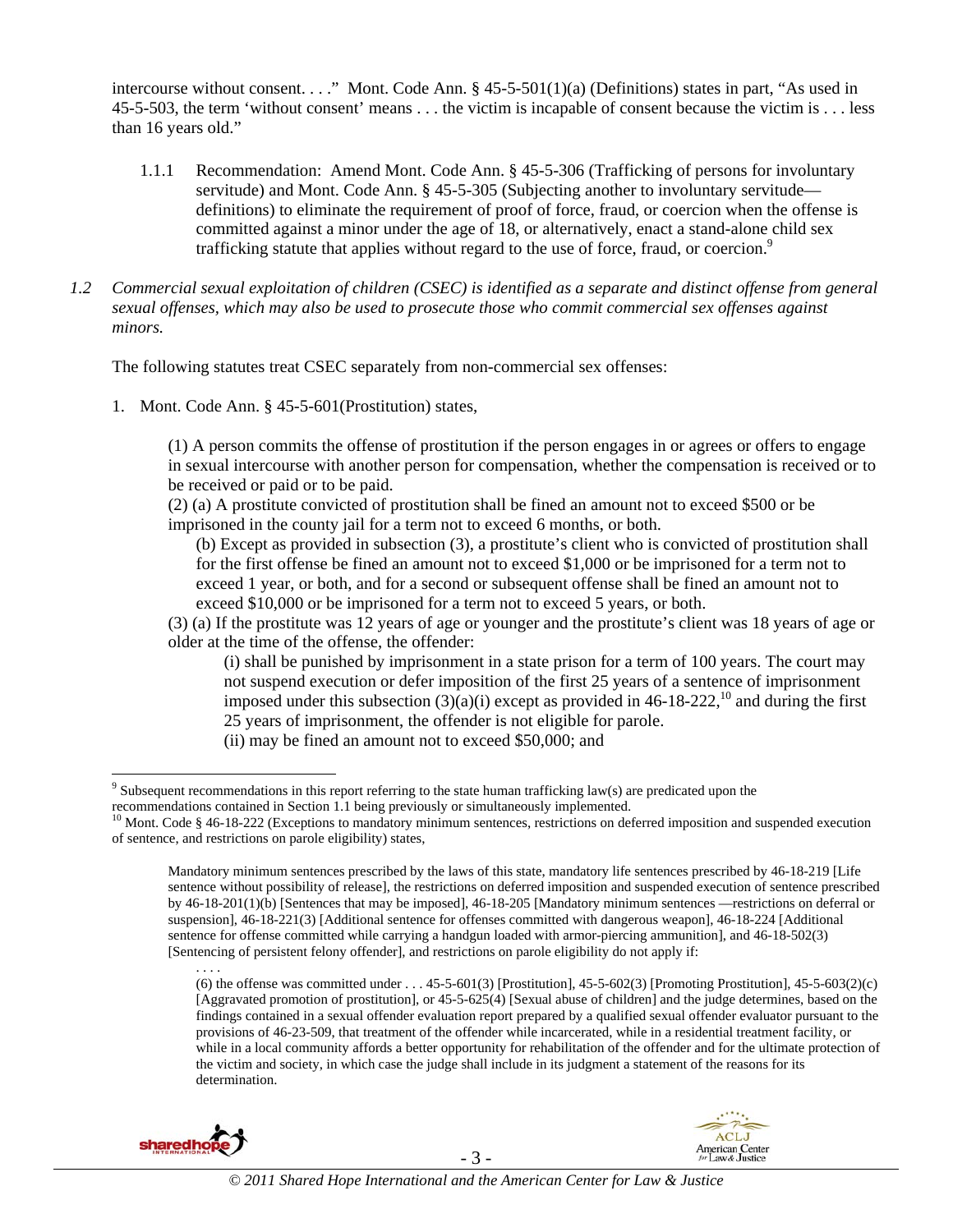(iii) shall be ordered to enroll in and successfully complete the educational phase and the cognitive and behavioral phase of a sexual offender treatment program provided or approved by the department of corrections.

(b) If the offender is released after the mandatory minimum period of imprisonment, the offender is subject to supervision by the department of corrections for the remainder of the offender's life and shall participate in the program for continuous, satellite-based monitoring provided for in 46-23- 1010.

2. Mont. Code Ann. § 45-5-602 (Promoting prostitution) states,

(1) A person commits the offense of promoting prostitution if the person purposely or knowingly commits any of the following acts:

(a) owns, controls, manages, supervises, resides in, or otherwise keeps, alone or in association with others, a house of prostitution or a prostitution business;

(b) procures an individual for a house of prostitution or a place in a house of prostitution for an individual;

(c) encourages, induces, or otherwise purposely causes another to become or remain a prostitute; (d) solicits clients for another person who is a prostitute;

(e) procures a prostitute for a patron;

(f) transports an individual into or within this state with the purpose to promote that individual's engaging in prostitution or procures or pays for transportation with that purpose;

(g) leases or otherwise permits a place controlled by the offender, alone or in association with others, to be regularly used for prostitution or for the procurement of prostitution or fails to make reasonable effort to abate that use by ejecting the tenant, notifying law enforcement authorities, or using other legally available means; or

(h) lives in whole or in part upon the earnings of an individual engaging in prostitution, unless the person is the prostitute's minor child or other legal dependent incapable of self-support.

(2) Except as provided in subsection (3), a person convicted of promoting prostitution shall be fined an amount not to exceed \$50,000 or be imprisoned in a state prison for a term not to exceed 10 years, or both.

(3) (a) If the prostitute was 12 years of age or younger and the prostitute's client was 18 years of age or older at the time of the offense, the offender:

(i) shall be punished by imprisonment in a state prison for a term of 100 years. The court may not suspend execution or defer imposition of the first 25 years of a sentence of imprisonment imposed under this subsection  $(3)(a)(i)$  except as provided in 46-18-222, and during the first 25 years of imprisonment, the offender is not eligible for parole.

(ii) may be fined an amount not to exceed \$50,000; and

(iii) shall be ordered to enroll in and successfully complete the educational phase and the cognitive and behavioral phase of a sexual offender treatment program provided or approved by the department of corrections.

(b) If the offender is released after the mandatory minimum period of imprisonment, the offender is subject to supervision by the department of corrections for the remainder of the offender's life and shall participate in the program for continuous, satellite-based monitoring provided for in 46-23- 1010.

3. Mont. Code Ann. § 45-5-603 (Aggravated promotion of prostitution) states,

(1) A person commits the offense of aggravated promotion of prostitution if the person purposely or knowingly commits any of the following acts:

(a) compels another to engage in or promote prostitution;

(b) promotes prostitution of a child under the age of 18 years, whether or not the person is aware of the child's age;

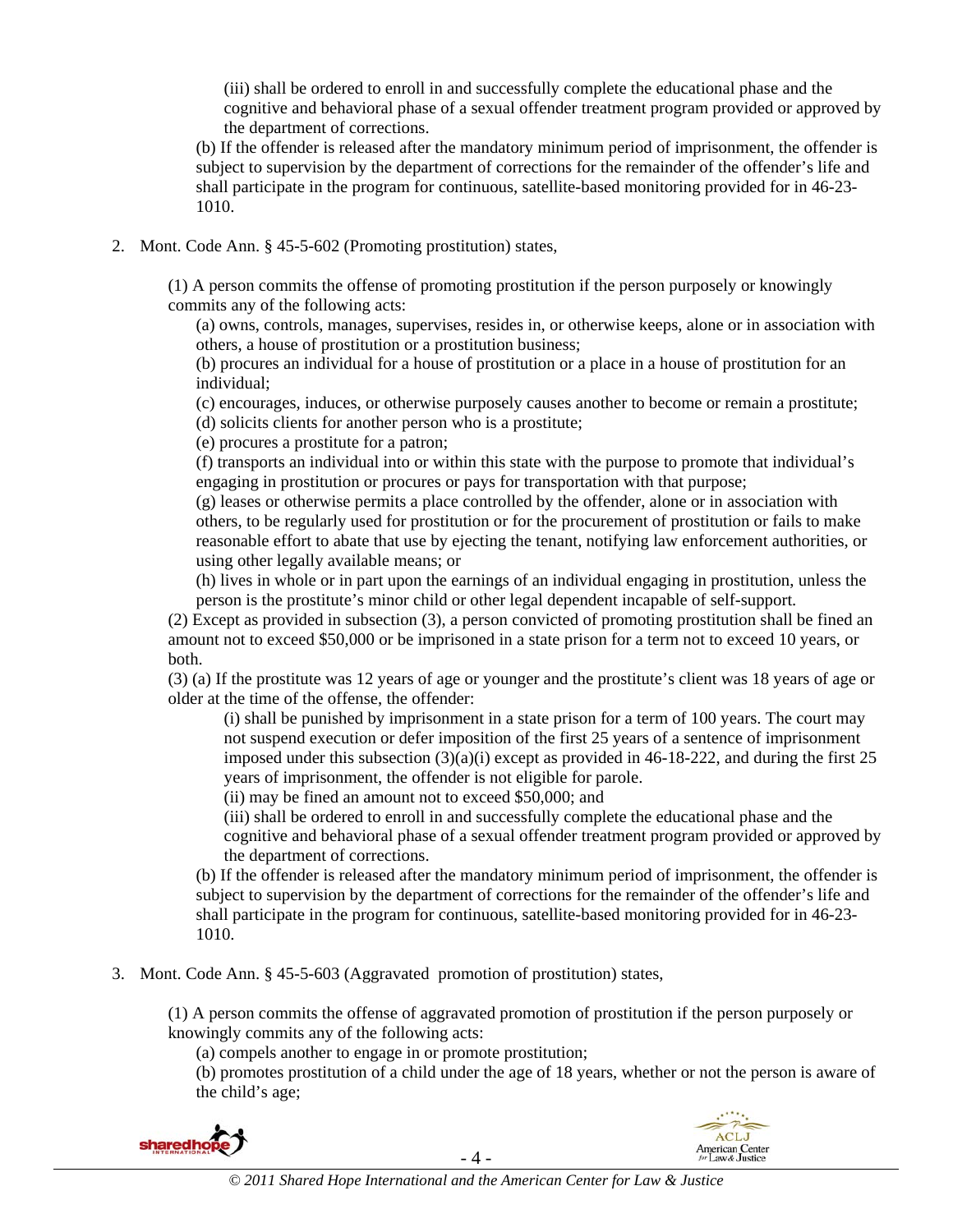(c) promotes the prostitution of one's spouse, child, ward, or any person for whose care, protection, or support the person is responsible.

(2) (a) Except as provided in subsections (2)(b) and (2)(c), a person convicted of aggravated promotion of prostitution shall be punished by:

(i) life imprisonment; or

(ii) imprisonment in a state prison for a term not to exceed 20 years or a fine in an amount not to exceed \$50,000, or both.

(b) Except as provided in  $46-18-219^{11}$  and  $46-18-222$ ,  $12$  a person convicted of aggravated promotion of prostitution of a child, who at the time of the offense is under 18 years of age, shall be punished by:

(i) life imprisonment; or

(ii) imprisonment in a state prison for a term of not less than 4 years or more than 100 years or a fine in an amount not to exceed \$100,000, or both.

(c) (i) If the prostitute was 12 years of age or younger and the prostitute's client was 18 years of age or older at the time of the offense, the offender:

(A) shall be punished by imprisonment in a state prison for a term of 100 years. The court may not suspend execution or defer imposition of the first 25 years of a sentence of imprisonment imposed under this subsection  $(2)(c)(i)(A)$  except as provided in 46-18-222, and during the first 25 years of imprisonment, the offender is not eligible for parole. (B) may be fined an amount not to exceed \$50,000; and

(C) shall be ordered to enroll in and successfully complete the educational phase and the cognitive and behavioral phase of a sexual offender treatment program provided or approved by the department of corrections.

(ii) If the offender is released after the mandatory minimum period of imprisonment, the offender is subject to supervision by the department of corrections for the remainder of the offender's life and shall participate in the program for continuous, satellite-based monitoring provided for in 46-23-1010.

4. Mont. Code Ann. § 45-5-625 (Sexual abuse of children) states,

(1) A person commits the offense of sexual abuse of children if the person:

- (iv) 45-5-625, sexual abuse of children; or
- (v)  $45-5-627$ , except subsection  $(1)(b)$ , ritual abuse of a minor.

(b) Except as provided in subsection (3), if an offender convicted of one of the following offenses was previously convicted of two of the following offenses, two of any combination of the offenses listed in subsection (1)(a) or the following offenses, or two of any offenses under the laws of another state or of the United States that, if committed in this state, would be one of the offenses listed in subsection  $(1)(a)$  or this subsection, the offender must be sentenced to life in prison, unless the death penalty is applicable and imposed:

(i) 45-5-103, mitigated deliberate homicide;

- (ii) 45-5-202, aggravated assault;
- (iii) 45-5-302, kidnapping;
- (iv) 45-5-401, robbery; or

(v) 45-5-603, aggravated promotion of prostitution.

<sup>12</sup> See supra note 10.





<sup>&</sup>lt;sup>11</sup> Mont. Code Ann. § 46-18-219 (Life sentence without possibility of release) states,

<sup>(1) (</sup>a) Except as provided in subsection (3), if an offender convicted of one of the following offenses was previously convicted of one of the following offenses or of an offense under the laws of another state or of the United States that, if committed in this state, would be one of the following offenses, the offender must be sentenced to life in prison, unless the death penalty is applicable and imposed:

<sup>(</sup>i) 45-5-102, deliberate homicide;

<sup>(</sup>ii) 45-5-303, aggravated kidnapping;

<sup>(</sup>iii) 45-5-503, sexual intercourse without consent;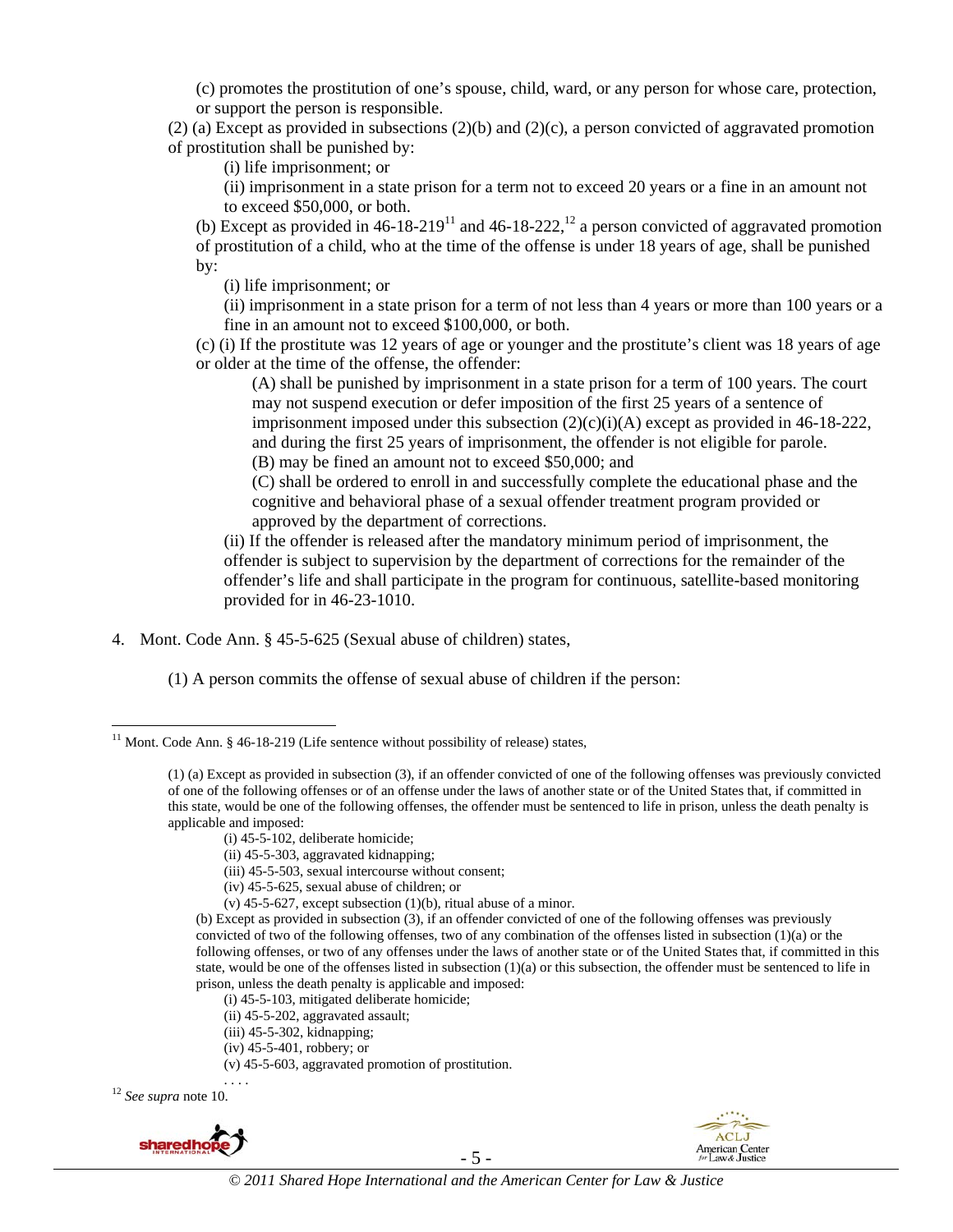(a) knowingly employs, uses, or permits the employment or use of a child in an exhibition of sexual conduct,  $^{13}$  actual or simulated;  $^{14}$ 

(b) knowingly photographs, films, videotapes, develops or duplicates the photographs, films, or videotapes, or records a child engaging in sexual conduct, actual or simulated;

(c) knowingly, by any means of communication, including electronic communication,  $^{15}$  persuades, entices, counsels, or procures a child under 16 years of age or a person the offender believes to be a child under 16 years of age to engage in sexual conduct, actual or simulated;

. . . .  $(2)$  (a) Except as provided in subsection  $(2)(b)$ ,  $(2)(c)$ , or  $(4)$ , a person convicted of the offense of sexual abuse of children shall be punished by life imprisonment or by imprisonment in the state prison for a term not to exceed 100 years and may be fined not more than \$10,000.

(b) Except as provided in  $46-18-219$ ,<sup>16</sup> if the victim is under 16 years of age, a person convicted of the offense of sexual abuse of children shall be punished by life imprisonment or by imprisonment in the state prison for a term of not less than 4 years or more than 100 years and may be fined not more than \$10,000.

. . . . (4) (a) If the victim was 12 years of age or younger and the offender was 18 years of age or older at the time of the offense, the offender:

(i) shall be punished by imprisonment in a state prison for a term of 100 years. The court may not suspend execution or defer imposition of the first 25 years of a sentence of imprisonment imposed under this subsection  $(4)(a)(i)$  except as provided in 46-18-222, and during the first 25 years of imprisonment, the offender is not eligible for parole.

(ii) may be fined an amount not to exceed \$50,000; and

(iii) shall be ordered to enroll in and successfully complete the educational phase and the cognitive and behavioral phase of a sexual offender treatment program provided or approved by the department of corrections.

(b) If the offender is released after the mandatory minimum period of imprisonment, the offender is subject to supervision by the department of corrections for the remainder of the offender's life and shall participate in the program for continuous, satellite-based monitoring provided for in 46-23- 1010.

5. Mont. Code Ann. § 45-5-303 (Aggravated kidnapping) states,

(1) A person commits the offense of aggravated kidnapping if the person knowingly or purposely and without lawful authority restrains another person by either secreting or holding the other person in a place of isolation or by using or threatening to use physical force, with any of the following purposes:





<sup>&</sup>lt;sup>13</sup> Mont. Code Ann. § 45-5-625(5)(b) (Sexual abuse of children) defines "sexual conduct" as

<sup>(</sup>i) actual or simulated:

<sup>(</sup>A) sexual intercourse, whether between persons of the same or opposite sex;

<sup>(</sup>B) penetration of the vagina or rectum by any object, except when done as part of a recognized medical procedure;

<sup>(</sup>C) bestiality;

<sup>(</sup>D) masturbation;

<sup>(</sup>E) sadomasochistic abuse;

<sup>(</sup>F) lewd exhibition of the genitals, breasts, pubic or rectal area, or other intimate parts of any person; or

<sup>(</sup>G) defecation or urination for the purpose of the sexual stimulation of the viewer; or

<sup>(</sup>ii) depiction of a child in the nude or in a state of partial undress with the purpose to abuse, humiliate, harass, or degrade the child

or to arouse or gratify the person's own sexual response or desire or the sexual response or desire of any person.<br><sup>14</sup> Mont. Code Ann. § 45-5-625(5)(c) (Sexual abuse of children) defines "simulated" as "any depicting of t

<sup>&</sup>lt;sup>15</sup> Mont. Code Ann. § 45-5-625(5)(a) (Sexual abuse of children) defines "electronic communication" as "a sign, signal, writing, image, sound, data, or intelligence of any nature transmitted or created in whole or in part by a wire, radio, electromagnetic, photoelectronic, or photo-optical system." 16 *See supra* note 11.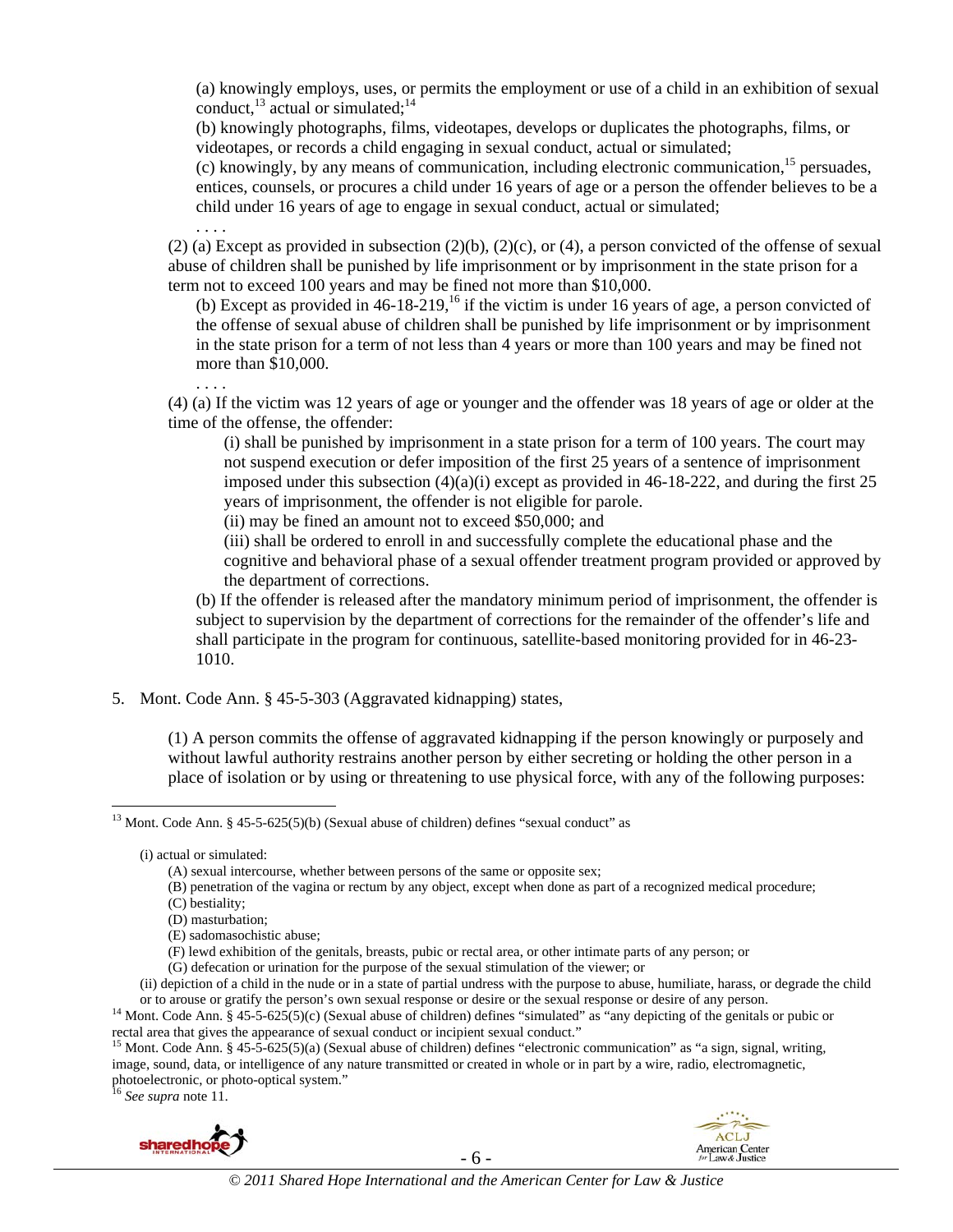. . . . (e) to hold another in a condition of involuntary servitude.

(2) Except as provided in  $46-18-219^{17}$  and  $46-18-222$ ,  $^{18}$  a person convicted of the offense of aggravated kidnapping shall be punished by death or life imprisonment as provided in 46-18-301 through 46-18- 310 or be imprisoned in the state prison for a term of not less than 2 years or more than 100 years and may be fined not more than \$50,000, unless the person has voluntarily released the victim alive, in a safe place, and with no serious bodily injury, in which event the person shall be imprisoned in the state prison for a term of not less than 2 years or more than 10 years and may be fined not more than \$50,000.

Certain non-commercial sexual offenses may be applicable in cases involving the commercial sexual exploitation of a child. These include the following:

1. Mont. Code Ann. § 45-5-625(1) (Sexual abuse of children) makes it a crime if a person

(h) knowingly travels within, from, or to this state with the intention of meeting a child under 16 years of age or a person the offender believes to be a child under 16 years of age in order to engage in sexual conduct, actual or simulated; or

(i) knowingly coerces, entices, persuades, arranges for, or facilitates a child under 16 years of age or a person the offender believes to be a child under 16 years of age to travel within, from, or to this state with the intention of engaging in sexual conduct, actual or simulated

2. Mont. Code Ann. § 45-5-502(3) (Sexual assault) provides,

(3) If the victim is less than 16 years old and the offender is 3 or more years older than the victim or if the offender inflicts bodily injury upon anyone in the course of committing sexual assault,  $19$  the offender shall be punished by life imprisonment or by imprisonment in the state prison for a term of not less than 4 years, unless the judge makes a written finding that there is good cause to impose a term of less than 4 years and imposes a term of less than 4 years, or more than 100 years and may be fined not more than \$50,000.

3. Mont. Code Ann. § 45-5-503(3) (Sexual intercourse without consent) provides,

(3)(a) If the victim is less than 16 years old and the offender is 4 or more years older than the victim or if the offender inflicts bodily injury upon anyone in the course of committing sexual intercourse without consent, the offender shall be punished by life imprisonment or by imprisonment in the state prison for a term of not less than 4 years or more than 100 years and may be fined not more than \$50,000, except as provided in 46-18-219<sup>20</sup> and 46-18-222.<sup>21</sup>

(b) If two or more persons are convicted of sexual intercourse without consent with the same victim in an incident in which each offender was present at the location where another offender's offense occurred during a time period in which each offender could have reasonably known of the other's offense, each offender shall be punished by life imprisonment or by imprisonment in the state prison for a term of not less than 5 years or more than 100 years and may be fined not more than \$50,000, except as provided in  $46-18-219^{22}$  and  $46-18-222^{23}$ 







 $17$  See supra note 11.

<sup>&</sup>lt;sup>18</sup> See supra note 10.<br><sup>18</sup> See supra note 10.<br><sup>19</sup> Mont. Code Ann. § 45-5-502(4) (Sexual assault) defines an act "in the course of committing sexual assault" as including "an attempt to commit the offense or flight after the attempt or commission."<br> $^{20}$  See supra note 11.

<sup>20</sup> *See supra* note 11. 21 *See supra,* note 10. 22 *See supra* note 11. 23 *See supra,* note 10.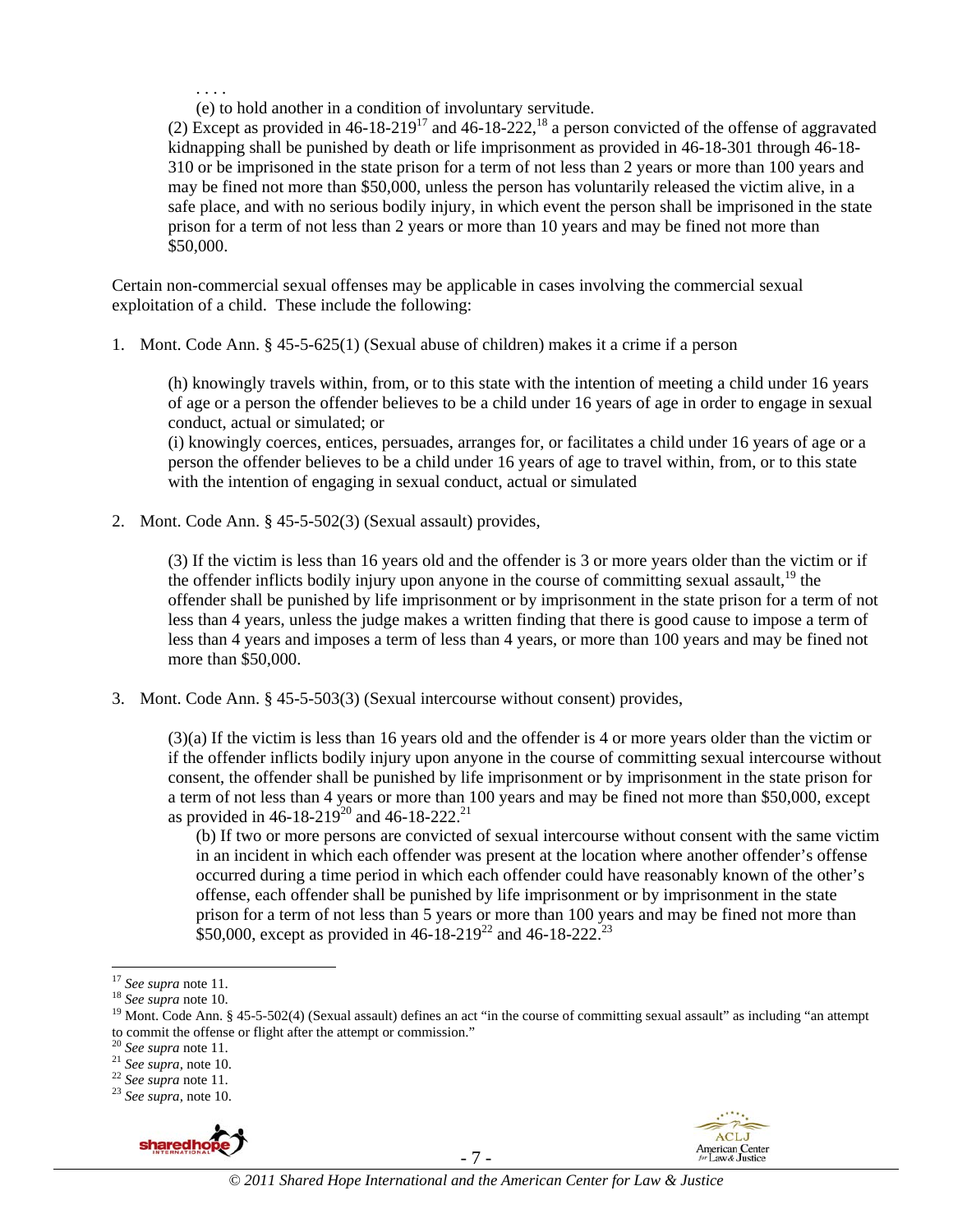(c) If the offender was previously convicted of an offense under this section or of an offense under the laws of another state or of the United States that if committed in this state would be an offense under this section and if the offender inflicted serious bodily injury upon a person in the course of committing each offense, the offender shall be:

(i) punished by death as provided in 46-18-301 through 46-18-310, unless the offender is less than 18 years of age at the time of the commission of the offense; or

(ii) punished as provided in 46-18-219.

(4) (a) If the victim was 12 years of age or younger and the offender was 18 years of age or older at the time of the offense, the offender:

(i) shall be punished by imprisonment in a state prison for a term of 100 years. The court may not suspend execution or defer imposition of the first 25 years of a sentence of imprisonment imposed under this subsection  $(4)(a)(i)$  except as provided in 46-18-222, and during the first 25 years of imprisonment, the offender is not eligible for parole.

(ii) may be fined an amount not to exceed \$50,000; and

(iii) shall be ordered to enroll in and successfully complete the educational phase and the cognitive and behavioral phase of a sexual offender treatment program provided or approved by the department of corrections.

(b) If the offender is released after the mandatory minimum period of imprisonment, the offender is subject to supervision by the department of corrections for the remainder of the offender's life and shall participate in the program for continuous, satellite-based monitoring provided for in 46-23- 1010.

(5) In addition to any sentence imposed under subsection (2) or (3), after determining the financial resources and future ability of the offender to pay restitution as required by 46-18-242, the court shall require the offender, if able, to pay the victim's reasonable medical and counseling costs that result from the offense. The amount, method, and time of payment must be determined in the same manner as provided for in 46-18-244.

*1.3 CSEC or prostitution statutes refer to the sex trafficking statute to identify the commercially sexually exploited minor as a trafficking victim.* 

No CSEC laws refer to the human trafficking law.

1.3.1 Recommendation: Amend Mont. Code Ann. § 45-5-601(Prostitution), § 45-5-602 (Promoting prostitution), § 45-5-603 (Aggravated promotion of prostitution), § 45-5-622 (Endangering welfare of children) and § 45-5-625 (Sexual abuse of children) to refer to Mont. Code Ann. § 45-5-305 (Subjecting another to involuntary servitude—definitions) and Mont. Code Ann. § 45-5-306 (Trafficking of persons for involuntary servitude) for cases of commercial sexual exploitation of a child in order to clarify the status of the victim as a trafficking victim.



. . . .

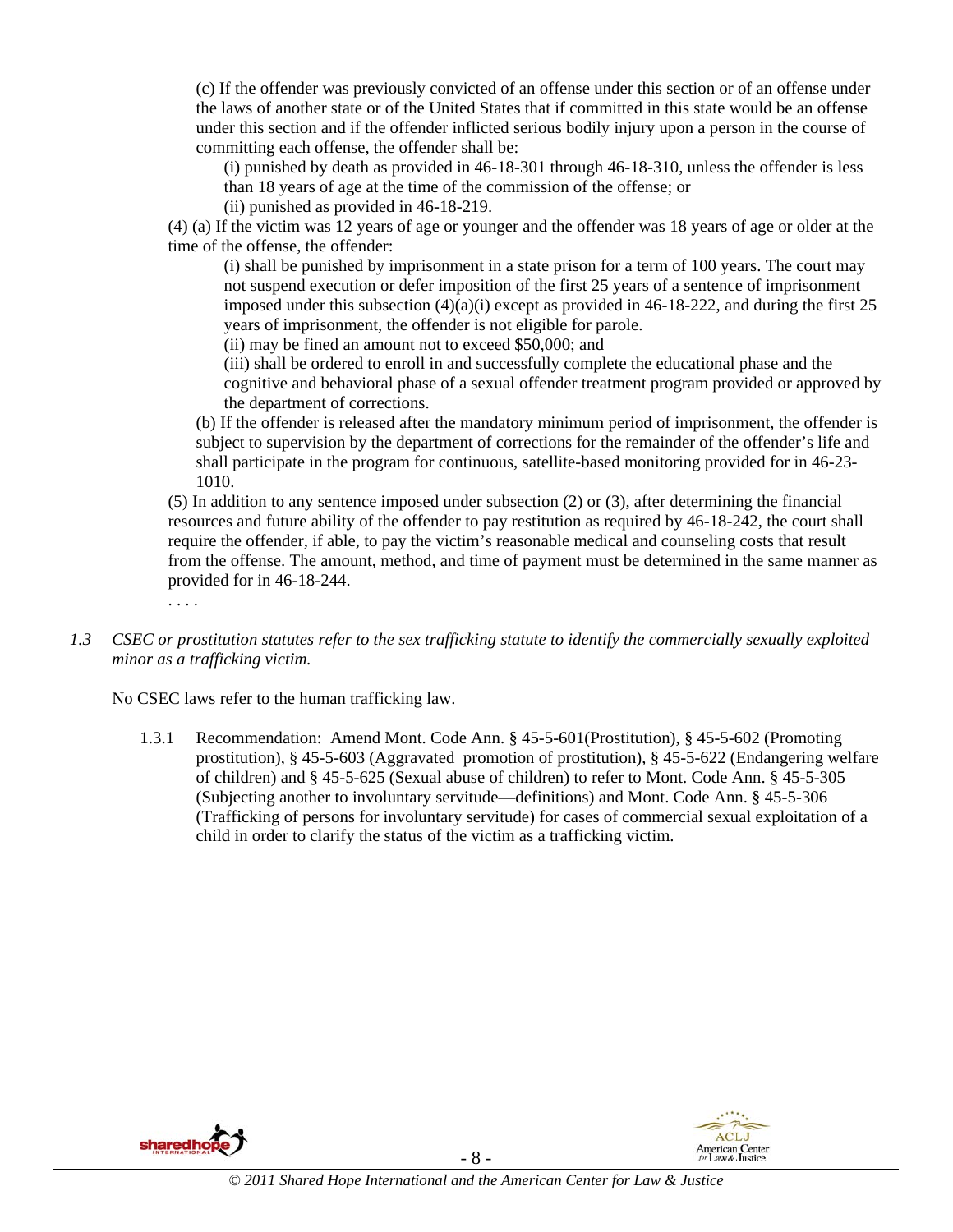## **Framework Issue 2: Criminal provisions addressing demand**

## *Legal Components:*

- *2.1 The state sex trafficking law can be applied to buyers of commercial sex acts with a victim of domestic minor sex trafficking.*
- *2.2 Buyers of commercial sex acts with a minor can be prosecuted under CSEC laws.*
- *2.3 Solicitation of prostitution laws differentiate between buying sex acts with an adult and buying sex acts with a minor under 18.*
- *2.4 Penalties for buyers of commercial sex acts with minors are as high as federal penalties.*
- *2.5 Using the Internet to lure, entice, or purchase, or attempt to lure, entice, or purchase commercial sex acts with a minor is a separate crime or results in an enhanced penalty for buyers.*
- *2.6 No age mistake defense is permitted for a buyer of commercial sex acts with any minor under 18.*
- *2.7 Base penalties for buying sex acts with a minor are sufficiently high for all minors under 18 and not reduced for older minors.*
- *2.8 Financial penalties for buyers of commercial sex acts with minors are sufficiently high to make it difficult for buyers to hide the crime.*
- *2.9 Buying and possessing child pornography carries penalties as high as similar federal offenses.*
- *2.10 Convicted buyers of commercial sex acts with minors and child pornography are required to register as sex offenders*.

\_\_\_\_\_\_\_\_\_\_\_\_\_\_\_\_\_\_\_\_\_\_\_\_\_\_\_\_\_\_\_\_\_\_\_\_\_\_\_\_\_\_\_\_\_\_\_\_\_\_\_\_\_\_\_\_\_\_\_\_\_\_\_\_\_\_\_\_\_\_\_\_\_\_\_\_\_\_\_\_\_\_\_\_\_\_\_\_\_\_\_\_\_\_

## *Legal Analysis:*

*2.1 The state sex trafficking law can be applied to the buyers of commercial sex acts with a victim of domestic minor sex trafficking.*

Mont. Code Ann. § 45-5-306(1)(a) (Trafficking of persons for involuntary servitude) states that "[a] person commits the offense of trafficking of persons for involuntary servitude if the person purposely or knowingly: (a) recruits, entices, harbors, transports, provides, or obtains by any means another person, intending or knowing that the person will be subjected to involuntary servitude as described in 45-5-305." Mont. Code Ann. § 45-5- 305(1) (Subjecting another to involuntary servitude—definitions), states that "[a] person commits the offense of subjecting another to involuntary servitude if the person purposely or knowingly obtains or maintains the forced labor or services of another person . . . ." Federal prosecutors, under the Trafficking Victims Protection Act  $(TVPA)<sup>24</sup>$  have applied the crime of human trafficking to attempted buyers of commercial sex with minors by charging that the buyers attempted to "obtain"<sup>25</sup> a person under 18 to engage in commercial sex.<sup>26</sup> It is unsettled whether the courts will uphold this interpretation of the TVPA. It is unlikely, however, that Mont. Code Ann. § 45-5-306(1)(a) and Mont. Code Ann. § 45-5-305(1) apply to buyers under the definition of the word "obtain" provided in Mont. Code Ann. § 45-5-305(3)(f) (Subjecting another to involuntary servitude definitions).

Considering the definitions of "obtain," "labor," and "services,"<sup>27</sup> the requirement of an "ongoing relationship" appears specifically tailored to the conduct of traffickers and renders application to buyers unlikely. Moreover,





 $^{24}$  Trafficking Victims Protection Act (TVPA) of 2000, Pub. L. No. 106-386, 114 Stat. 1464, 1466 (codified in scattered sections of 18 and 22 U.S.C.).

 $^{25}$  18 U.S.C. § 1591(a).

<sup>26</sup> *See, e.g*., Indictment at 1, United States v. Oflyng, No. 09-00084-01-CR-W-SOW (W.D. Mo. Mar. 10, 2009); *see also* News Release, U.S. Department of Justice, Office of the United States Attorney for the Western District of Missouri, Human Trafficking Rescue Project, Operation Guardian Angel, Final Defendant Pleads Guilty to Sex Trafficking of a Child, (Dec. 18, 2009), http://www.justice.gov/usao/mow/news2009/mikoloyck.ple.htm. 27 *See supra* note 2 for relevant definitions.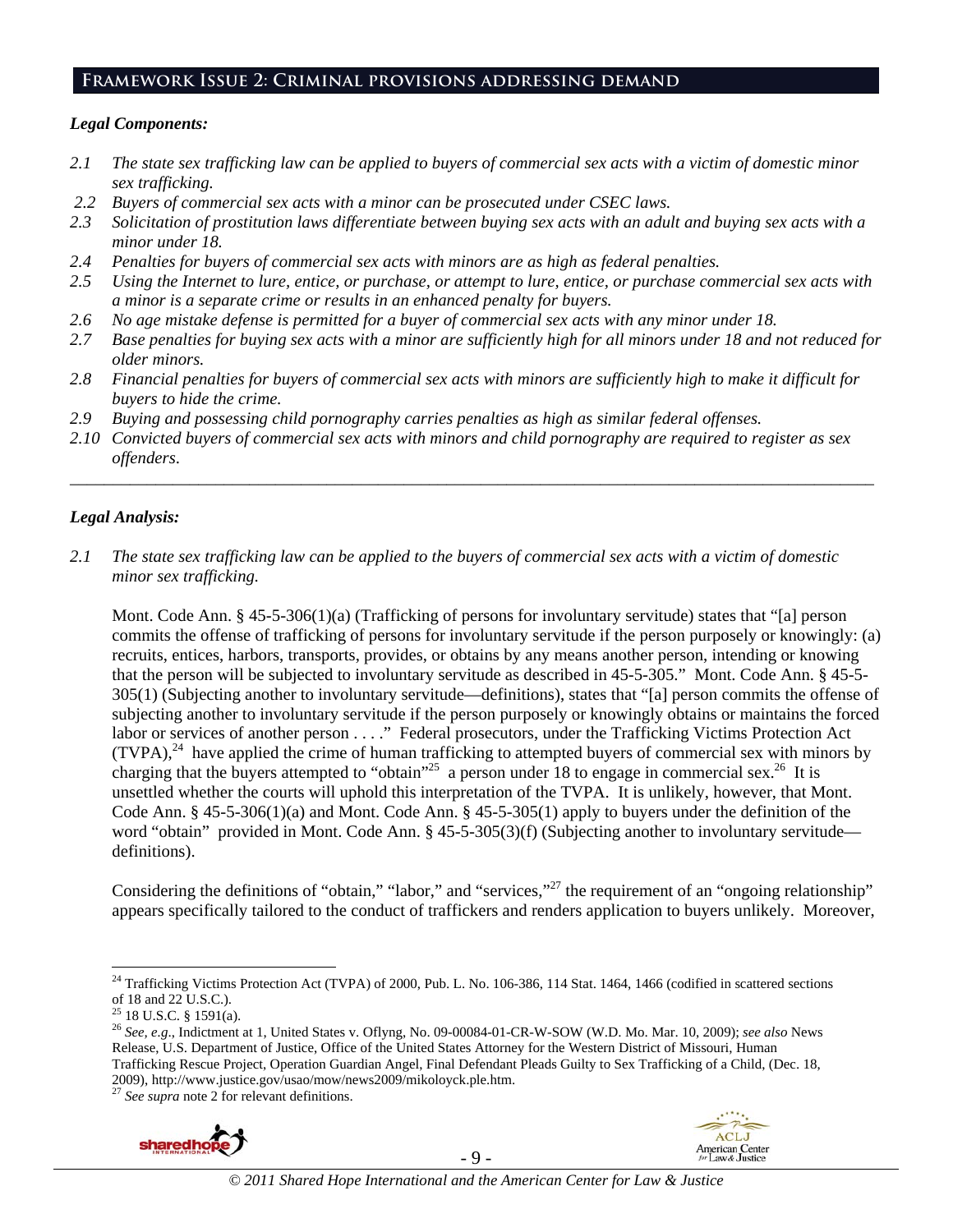Mont. Code Ann. § 45-5-305(1) requires proof of force, fraud, or coercion and for that reason as well, the statute is unlikely to cover buyers.

2.1.1 Amend Mont. Code Ann. § 45-5-306(1)(a) (Trafficking of persons for involuntary servitude) and Mont. Code Ann. § 45-5-305(1) (Subjecting another to involuntary servitude—definitions)to clarify that the statute is applicable to buyers of commercial sex with minors.

#### *2.2 Buyers of commercial sex acts with a minor can be prosecuted under CSEC laws.*

A buyer of sex with a minor may be charged under Mont. Code Ann. § 45-5-601(1) (Prostitution) which criminalizes the conduct of a person who "agrees or offers to engage in sexual intercourse with another person for compensation, whether the compensation is . . . paid or to be paid." Pursuant to Mont. Code Ann. § 45-5- 601(2)(b), "[A] prostitute's client who is convicted of prostitution shall for the first offense be fined an amount not to exceed \$1,000 or be imprisoned for a term not to exceed 1 year, or both, and for a second or subsequent offense shall be fined an amount not to exceed \$10,000 or be imprisoned for a term not to exceed 5 years, or both." However, under Mont. Code Ann. § 45-5-601(3),

(a) If the prostitute was 12 years of age or younger and the prostitute's client was 18 years of age or older at the time of the offense, the offender:

(i) shall be punished by imprisonment in a state prison for a term of 100 years. The court may not suspend execution or defer imposition of the first 25 years of a sentence of imprisonment imposed under this subsection  $(3)(a)(i)$  except as provided in 46-18-222,<sup>28</sup> and during the first 25 years of imprisonment, the offender is not eligible for parole.

(ii) may be fined an amount not to exceed \$50,000; and

(iii) shall be ordered to enroll in and successfully complete the educational phase and the cognitive and behavioral phase of a sexual offender treatment program provided or approved by the department of corrections.

(b) If the offender is released after the mandatory minimum period of imprisonment, the offender is subject to supervision by the department of corrections for the remainder of the offender's life and shall participate in the program for continuous, satellite-based monitoring provided for in 46-23-1010.

A conviction under Mont. Code Ann. § 45-5-625(1)(a) (Sexual abuse of children) for a person who "knowingly employs  $\ldots$  a child in an exhibition of sexual conduct.<sup>29</sup> actual or simulated," is punishable by life imprisonment or a term of imprisonment up to 100 years and a possible fine not to exceed \$10,000. Mont. Code Ann. § 45-5-625(2)(a). However, if the victim is under 16, a conviction for sexual abuse of children is punishable by life imprisonment or by imprisonment between 4 and 100 years and a possible fine not to exceed \$ 10,000. Mont. Code Ann. § 45-5-625(2)(b). Penalties are enhanced when the child is 12 years of age or younger to imprisonment for 100 years, of which term 25 years cannot be suspended, a possible fine not to exceed \$50,000, an order to enroll in a treatment program, and may be subject to supervision for the remainder of the offender's life. Mont. Code Ann. § 45-5-625(4)(a)(i), (ii), (b). Although not specifically commercial in nature, a buyer may also be convicted under Mont. Code Ann. § 45-5-625(1)(h), (i) if the buyer "(h) knowingly travels within, from, or to this state with the intention of meeting a child under 16 years of age or a person the offender believes to be a child under 16 years of age in order to engage in sexual conduct, actual or simulated; or (i) knowingly coerces, entices, persuades, arranges for, or facilitates a child under 16 years of age or a person the offender believes to be a child under 16 years of age to travel within, from, or to this state with the intention of engaging in sexual conduct, actual or simulated."

Several sexual offenses could be used to prosecute a buyer of commercial sex acts with a minor but do not specifically criminalize the commercial sexual exploitation of a child or refer to the human trafficking statute to

<sup>&</sup>lt;sup>28</sup> *See supra* note 10.<br><sup>29</sup> *See supra* note 13 for the definition of "sexual conduct."





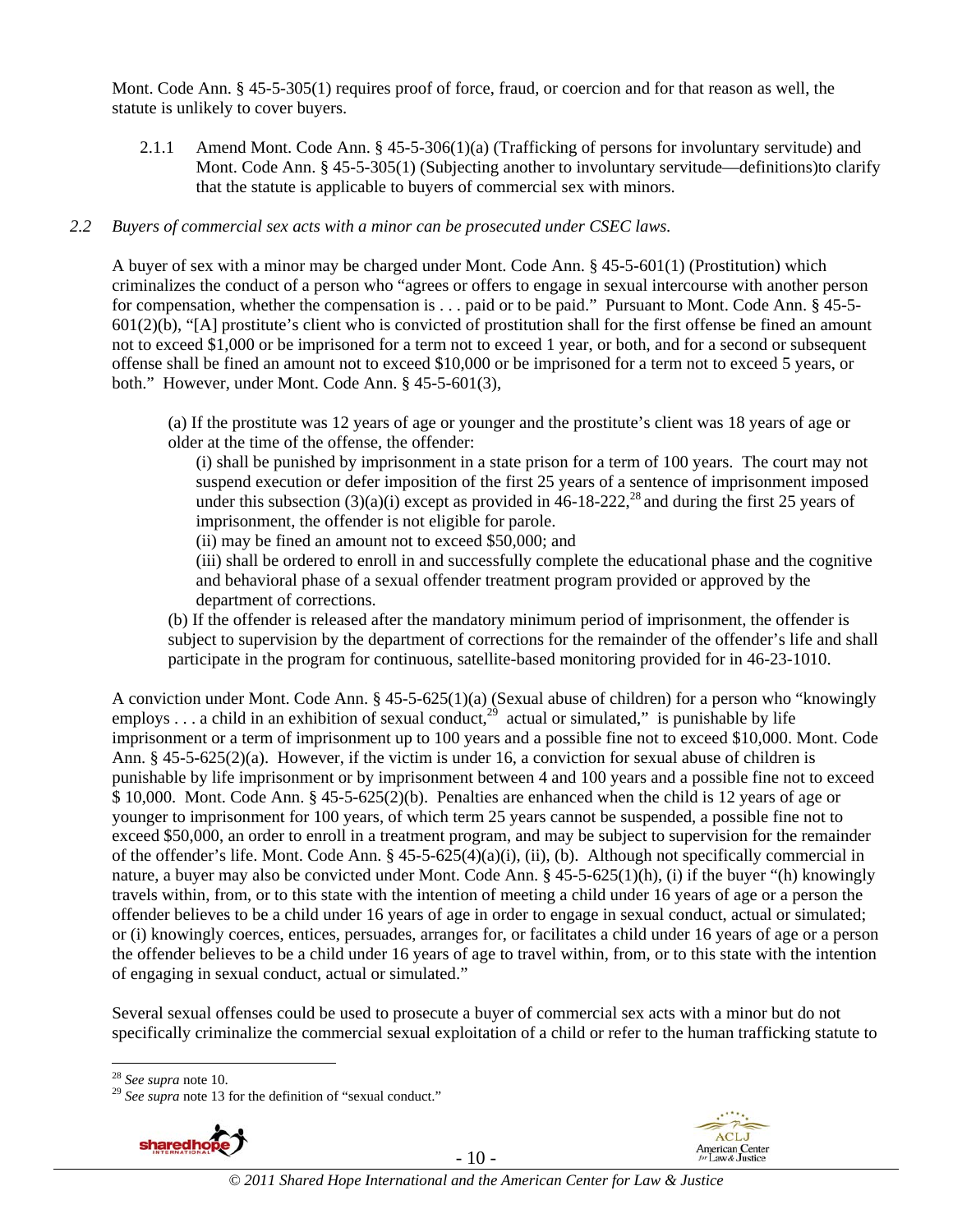bring these criminal offenses within the reach of human trafficking under Mont. Code Ann. § 45-5-306 (Trafficking of persons for involuntary servitude). $30$ 

- 2.2.1 Recommendation: Amend Mont. Code Ann. § 45-5-603 (Aggravated promotion of prostitution) and Mont. Code Ann. § 45-5-601(1) (Prostitution) to refer all cases of solicitation of a minor under 18 for commercial sex acts to Mont. Code Ann. § 45-5-306(1)(a) (Trafficking of persons for involuntary servitude) and Mont. Code Ann. § 45-5-305(1) (Subjecting another to involuntary servitude—definitions) for prosecution.
- *2.3 Solicitation of prostitution laws differentiate between buying sex acts with an adult and buying sex acts with a minor under 18.*

Montana's prostitution statute, Mont. Code Ann. § 45-5-601(Prostitution), which includes the crime of soliciting prostitution, heightens the penalties for soliciting minors 12 or younger.<sup>31</sup>

2.3.1 Recommendation: Amend Mont. Code Ann. § 45-5-601(Prostitution) to make the purchase of commercial sex acts with a child under the age of 18 subject to the enhanced penalty and to refer to Mont. Code Ann. § 45-5-306(1)(a) (Trafficking of persons for involuntary servitude) and Mont. Code Ann. § 45-5-305(1) (Subjecting another to involuntary servitude—definitions) in order to prosecute the act as a trafficking offense.

#### *2.4 Penalties for buyers of commercial sex acts with minors are as high as federal penalties.*

If convicted of violating Mont. Code Ann. § 45-5-601 (Prostitution), a "prostitute's client" or buyer, "shall for the first offense be fined an amount not to exceed \$1,000 or be imprisoned for a term not to exceed 1 year, or both, and for a second or subsequent offense shall be fined an amount not to exceed \$10,000 or be imprisoned for a term not to exceed 5 years, or both." Mont. Code Ann. § 45-5-601(2)(b). However, penalties are heightened under Mont. Code Ann. § 45-5-601(3)(a) if the minor is 12 or younger.<sup>32</sup>

If a buyer is convicted under Mont. Code Ann. § 45-5-625 (Sexual abuse of children), the person "shall be punished by life imprisonment or by imprisonment in the state prison for a term not to exceed 100 years and may be fined not more than \$10,000." Mont. Code Ann. § 45-5-625(2)(a). However, pursuant to Mont. Code Ann. § 45-5-625(2)(b) if the child was under 16 years of age, a buyer "shall be punished by life imprisonment or by imprisonment in the state prison for a term of not less than 4 years or more than 100 years and may be fined not more than \$10,000." Whereas, pursuant to Mont. Code Ann. § 45-5-625(4)(a), if the child was 12 years of age or younger and the offender was 18 years age or older, then the offender "(i) shall be punished by imprisonment in a state prison for a term of 100 years. The court may not suspend execution or defer imposition of the first 25 years of a sentence of imprisonment imposed . . . . (ii) may be fined an amount not to exceed \$50,000; and (iii) shall be ordered to enroll in and successfully complete the educational phase and the cognitive and behavioral phase of a sexual offender treatment program provided or approved by the department of corrections." Pursuant to Mont. Code Ann. § 45-5-624(4)(b), "If the offender is released after the mandatory minimum period of imprisonment, then the offender is subject to supervision by the department of corrections for the remainder of the offender's life and shall participate in the program for continuous, satellite-based monitoring provided for in 46-23-1010."

In contrast, if the victim is under the age of 14, a conviction under the TVPA for child sex trafficking is punishable by 15 years to life imprisonment and a fine not to exceed \$250,000. 18 U.S.C. §§ 1591(b)(1),  $3559(a)(1)$ ,  $3571(b)(3)$ . If the victim is between the ages of  $14-17$ , a conviction is punishable by 10 years



 $30$  See supra Section 1.2 for a full description of the sexual offense laws that may be used to prosecute buyers.

<sup>&</sup>lt;sup>31</sup> See supra Section 2.2 for substantive provisions of Mont. Code Ann. § 45-5-601.<br><sup>32</sup> See supra Section 2.2 for substantive provisions of Mont. Code Ann. § 45-5-601.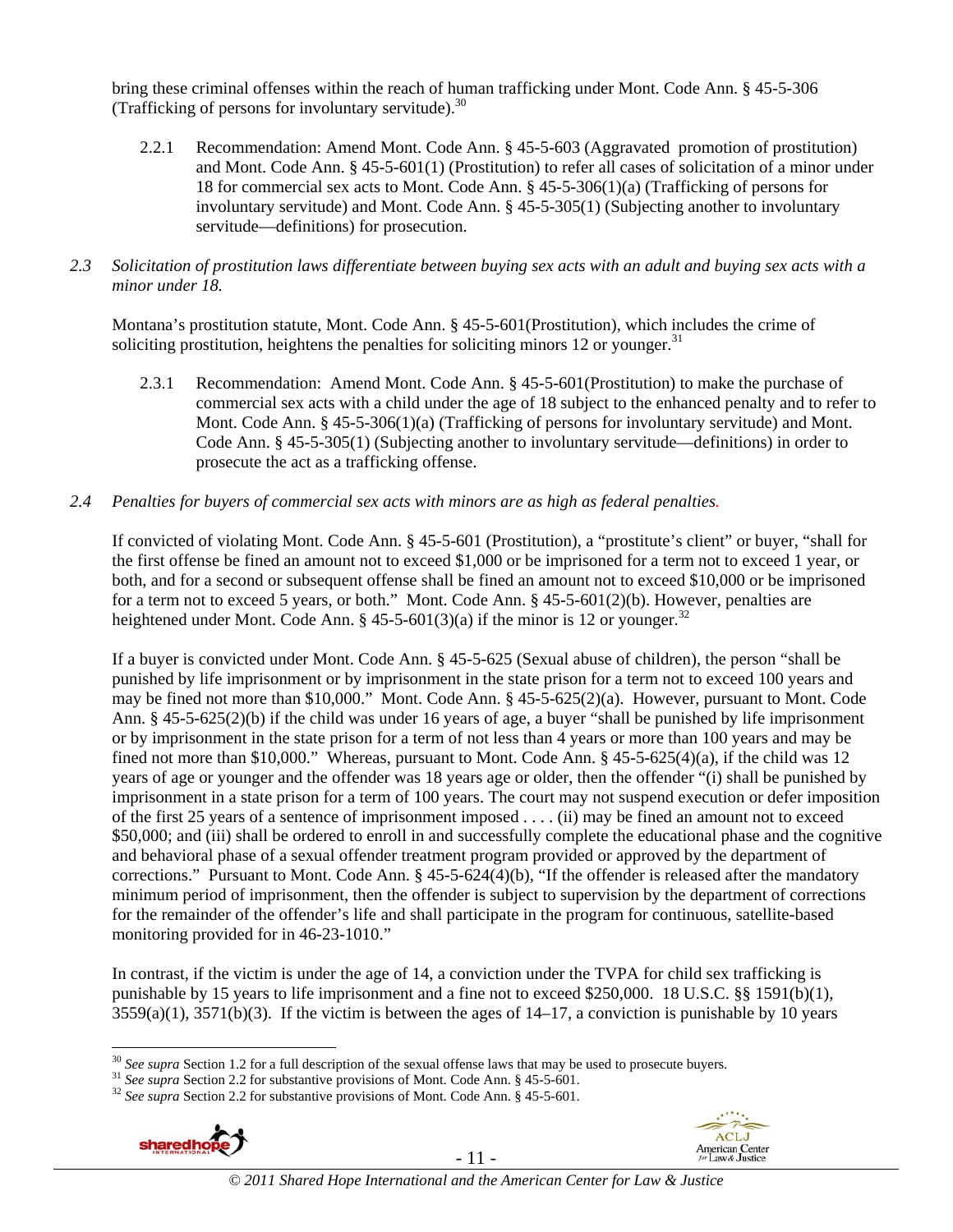to life imprisonment and a fine not to exceed \$250,000. 18 U.S.C. §§ 1591(b)(2), 3559(a)(1), 3571(b)(3). A conviction is punishable by mandatory life imprisonment, however, if the buyer has a prior conviction for a federal sex offense<sup>33</sup> against a minor. 18 U.S.C. §  $3559(e)(1)$ . To the extent buyers can be prosecuted under other federal CSEC laws,<sup>34</sup> a conviction is punishable by penalties ranging from a fine not to exceed \$250,000 to life imprisonment and a fine not to exceed \$250,000.<sup>35</sup>

*2.5 Using the Internet to lure, entice, or purchase, or attempt to lure, entice, or purchase commercial sex acts with a minor is a separate crime or results in an enhanced penalty for buyers.* 

Mont. Code Ann. § 45-5-625 (Sexual abuse of children) states in part,

(1) A person commits the offense of sexual abuse of children if the person:

(c) knowingly, by any means of communication, including electronic communication,  $36$  persuades, entices, counsels, or procures a child under 16 years of age or a person the offender believes to be a child under 16 years of age to engage in sexual conduct,  $37$  actual or simulated;  $38$ 

(2) (a) Except as provided in subsection  $(2)(b)$ ,  $(2)(c)$ , or  $(4)$ , a person convicted of the offense of sexual abuse of children shall be punished by life imprisonment or by imprisonment in the state prison for a term not to exceed 100 years and may be fined not more than \$10,000.

(b) Except as provided in  $46-18-219$ ,<sup>39</sup> if the victim is under 16 years of age, a person convicted of the offense of sexual abuse of children shall be punished by life imprisonment or by imprisonment in the state prison for a term of not less than 4 years or more than 100 years and may be fined not more than \$10,000.

. . . . . . . .

 $\overline{a}$ 

. . .

. . . .

(4) (a) If the victim was 12 years of age or younger and the offender was 18 years of age or older at the time of the offense, the offender:

(i) shall be punished by imprisonment in a state prison for a term of 100 years. The court may not suspend execution or defer imposition of the first 25 years of a sentence of imprisonment imposed under this subsection  $(4)(a)(i)$  except as provided in 46-18-222,<sup>40</sup> and during the first 25 years of imprisonment, the offender is not eligible for parole.







<sup>&</sup>lt;sup>33</sup> Pursuant to 18 U.S.C. § 3559(e)(2), "federal sex offense" is defined as

an offense under section 1591 [18 USCS § 1591] (relating to sex trafficking of children), 2241 [18 USCS § 2241] (relating to aggravated sexual abuse), 2242 [18 USCS § 2242] (relating to sexual abuse), 2244(a)(1) [18 USCS § 2244(a)(1)] (relating to abusive sexual contact), 2245 [18 USCS § 2245] (relating to sexual abuse resulting in death), 2251 [18 USCS § 2251] (relating to sexual exploitation of children), 2251A [18 USCS § 2251A] (relating to selling or buying of children),  $2422(b)$  [18 USCS § 2422(b)] (relating to coercion and enticement of a minor into prostitution), or  $2423(a)$  [18 USCS § 2423(a)] (relating to transportation of minors).

 $34$  18 U.S.C. §§ 2251A(b) (Selling or buying of children), 2251(a) (Sexual exploitation of children), 2423(a) (Transportation of a minor with intent for minor to engage in criminal sexual activity), 2422(a) (Coercion and enticement), 2252(a)(2), (a)(4) (Certain activities relating to material involving the sexual exploitation of minors).

<sup>&</sup>lt;sup>35</sup> 18 U.S.C. §§ 2251A(b) (conviction punishable by imprisonment for 30 years to life and a fine), 2251(e) (conviction punishable by imprisonment for 15–30 years and a fine), 2423(a) (conviction punishable by imprisonment for 10 years to life and a fine),  $2422(a)$  (conviction punishable by a fine, imprisonment up to 20 years, or both),  $2252(a)(2)$ , (4) (stating that a conviction under subsection (a)(2) is punishable by imprisonment for  $5-20$  years and a fine, while a conviction under subsection (a)(4) is punishable by imprisonment up to 10 years, a fine, or both.); *see also* 18 U.S.C §§ 3559(a)(1) (classifying all of the above listed offenses as felonies), 3571(b)(3) (providing a fine up to \$250,000 for any felony conviction).<br><sup>36</sup> See supra note 15.<br><sup>37</sup> See supra note 13.<br><sup>38</sup> See supra note 14.<br><sup>39</sup> See supra note 14.<br><sup>39</sup> See supra note 11.<br><sup>40</sup> S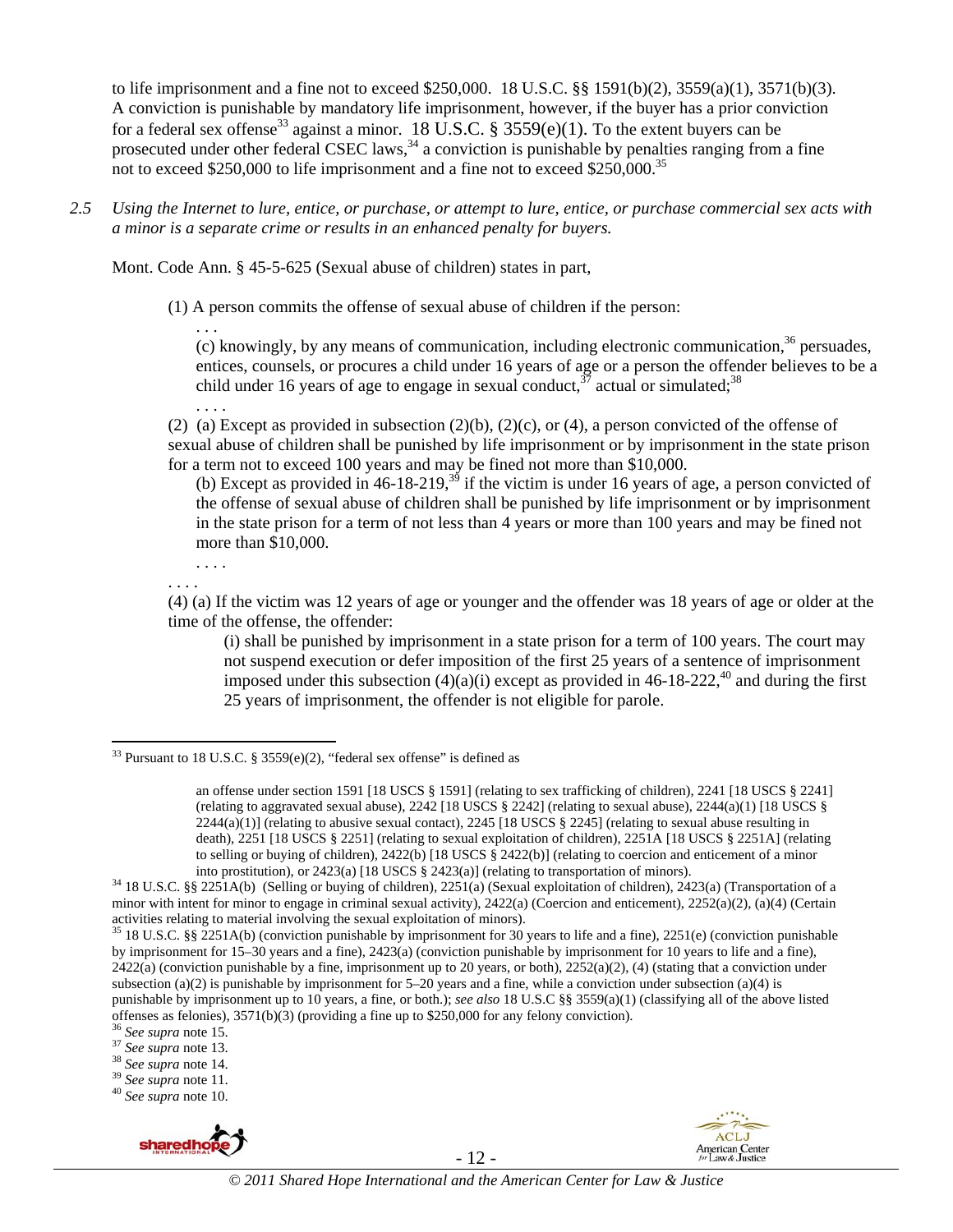(ii) may be fined an amount not to exceed \$50,000; and

(iii) shall be ordered to enroll in and successfully complete the educational phase and the cognitive and behavioral phase of a sexual offender treatment program provided or approved by the department of corrections.

(b) If the offender is released after the mandatory minimum period of imprisonment, the offender is subject to supervision by the department of corrections for the remainder of the offender's life and shall participate in the program for continuous, satellite-based monitoring provided for in 46-23- 1010.

- 2.5.1 Recommendation: Enact a law that separately criminalizes use of the Internet to lure, entice, recruit, or purchase commercial sex acts with a minor.
- *2.6 No age mistake defense is permitted for a buyer of commercial sex acts with any minor under 18.*

Mont. Code. Ann. § 45-5-603(1)(b) (Aggravated promotion of prostitution) does not permit a mistake of age defense and criminalizes any person who "purposely or knowingly . . . promotes prostitution of a child under the age of 18 years, whether or not the person is aware of the child's age."

Mont. Code Ann. § 45-5-511(1) (Provisions generally applicable to sexual crimes) provides, "When criminality depends on the victim being less than 16 years old, it is a defense for the offender to prove that the offender reasonably believed the child to be above that age. The belief may not be considered reasonable if the child is less than 14 years old." While it is unclear from the statutory language whether Mont. Code Ann. § 45-5-511 is intended to apply only to offenses in the sexual offenses chapter, as the provision title indicates, the CSEC offense to which this defense could potentially apply is Mont. Code Ann. § 45-5-625(c) (Sexual abuse of children) because "criminality depends on the child being less than 16 years old."

2.6.1 Recommendation: Amend Mont. Code Ann. § 45-5-306(1)(a) (Trafficking of persons for involuntary servitude), Mont. Code Ann. § 45-5-305(1) (Subjecting another to involuntary servitude—definitions), Mont. Code Ann. § 45-5-601 (Prostitution), and Mont. Code Ann. § 45-5-625 (Sexual abuse of children) to expressly prohibit a mistake of age defense in trafficking or CSEC prosecutions.

# *2.7 Base penalties for buying sex acts with a minor are sufficiently high for all minors under 18 and not reduced for older minors.*

A buyer convicted of violating Mont. Code Ann. § 45-5-601 (Prostitution) "shall for the first offense be fined an amount not to exceed \$1,000 or be imprisoned for a term not to exceed 1 year, or both, and for a second or subsequent offense shall be fined an amount not to exceed \$10,000 or be imprisoned for a term not to exceed 5 years, or both." Mont. Code Ann. § 45-5-601(2)(b). However, under Mont. Code Ann. § 45-5-601(3)(a), "If the prostitute was 12 years of age or younger and the prostitute's client was 18 years of age or older at the time of the offense, the offender: (i) shall be punished by imprisonment in a state prison for a term of 100 years. The court may not suspend execution or defer imposition of the first 25 years of a sentence of imprisonment imposed . . . . and during the first 25 years of imprisonment, the offender is not eligible for parole. (ii) may be fined an amount not to exceed \$50,000; and (iii) shall be ordered to enroll in and successfully complete the educational phase and the cognitive and behavioral phase of a sexual offender treatment program . . . ." Furthermore, the offender may be "subject to supervision by the department of corrections for the remainder of the offender's life and shall participate in the program for continuous, satellite-based monitoring provided for in 46-23-1010." Mont. Code Ann. § 45-5-601(3)(b).

A buyer convicted of Mont. Code Ann. § 45-5-603(2)(b) (Aggravated promotion of prostitution) where the child is under 18 years of age "shall be punished by: (i) life imprisonment; or (ii) imprisonment in a state prison for a term of not less than 4 years or more than 100 years or a fine in an amount not to exceed \$100,000, or both." While pursuant to Mont. Code Ann.  $\S$  45-5-603(2)(c)(i), "If the prostitute was 12 years of age or

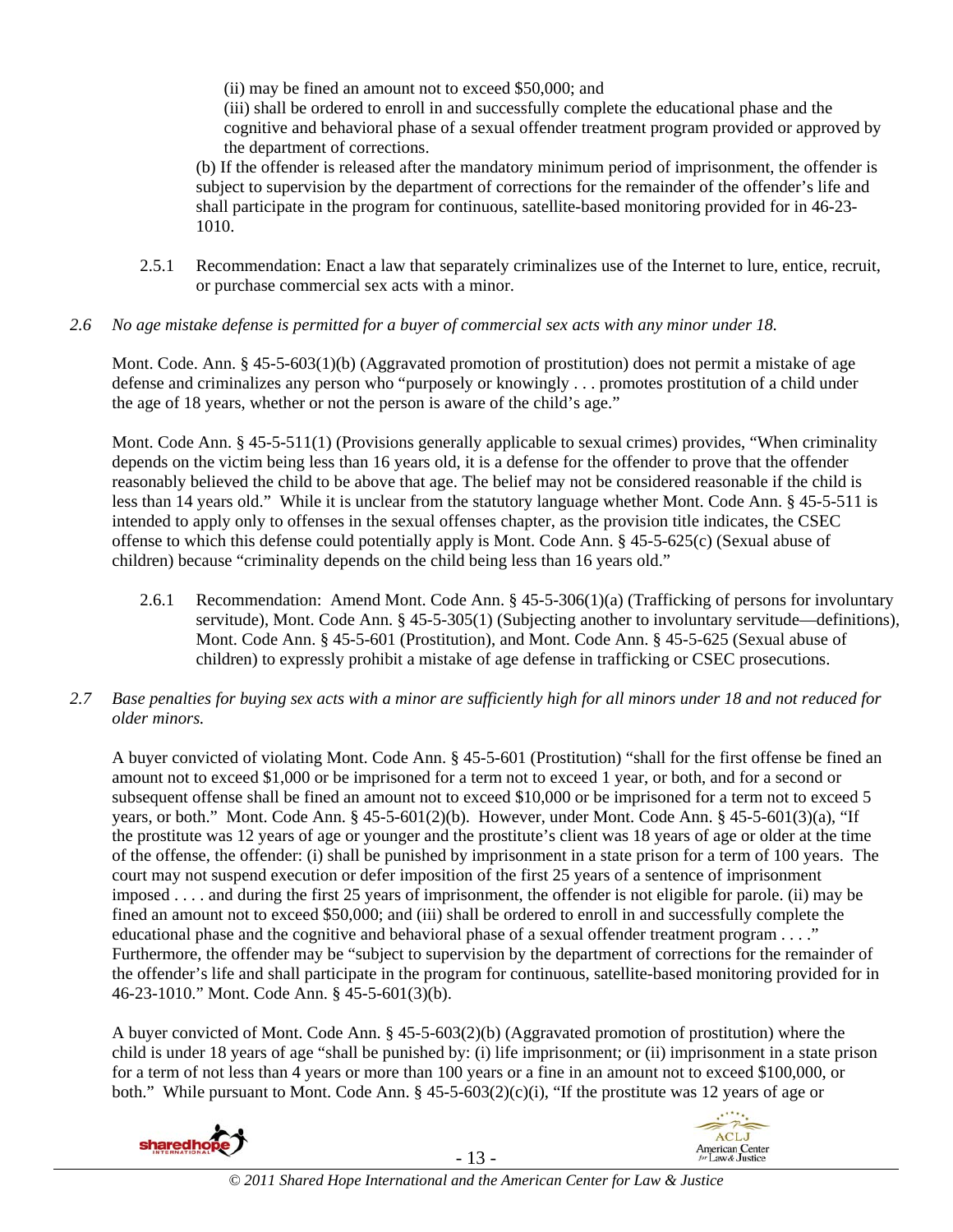younger and the prostitute's client was 18 years of age or older at the time of the offense, the offender: (A) shall be punished by imprisonment in a state prison for a term of 100 years. The court may not suspend execution or defer imposition of the first 25 years of a sentence of imprisonment imposed . . . and during the first 25 years of imprisonment, the offender is not eligible for parole. (B) may be fined an amount not to exceed \$50,000; and (C) shall be ordered to enroll in and successfully complete the educational phase and the cognitive and behavioral phase of a sexual offender treatment program . . . ." Furthermore the offender may be subject "to supervision by the department of corrections for the remainder of the offender's life and shall participate in the program for continuous, satellite-based monitoring provided for in 46-23-1010." Mont. Code Ann. § 45-5-  $601(2)(c)(ii)$ .

If a buyer is convicted under Mont. Code Ann. § 45-5-625 (Sexual abuse of children), the person "shall be punished by life imprisonment or by imprisonment in the state prison for a term not to exceed 100 years and may be fined not more than \$10,000." Mont. Code Ann. § 45-5-625(2)(a). However, pursuant to Mont. Code Ann. § 45-5-625(2)(b), if the child was under 16, a buyer "shall be punished by life imprisonment or by imprisonment in the state prison for a term of not less than 4 years or more than 100 years and may be fined not more than \$10,000." Whereas, pursuant to Mont. Code Ann. § 45-5-625(4)(a), if the child was 12 years of age or younger and the offender was 18 years age or older, then the offender "(i) shall be punished by imprisonment in a state prison for a term of 100 years. The court may not suspend execution or defer imposition of the first 25 years of a sentence of imprisonment imposed . . . . (ii) may be fined an amount not to exceed \$50,000; and (iii) shall be ordered to enroll in and successfully complete the educational phase and the cognitive and behavioral phase of a sexual offender treatment program provided or approved by the department of corrections." If the offender is released post-mandatory period of imprisonment then he is subject to supervision for the remainder of his life. Mont. Code Ann. § 45-5-625(4)(b).

- 2.7.1 Recommendation: Amend all laws applicable to buyers to refer cases involving commercial sexual exploitation of all minors under 18 for prosecution under Mont. Code Ann. § 45-5-306(1)(a) (Trafficking of persons for involuntary servitude) and Mont. Code Ann. § 45-5-305(1) (Subjecting another to involuntary servitude—definitions) to avoid staggered penalties for buying sex with older minors.
- *2.8 Financial penalties for buyers of commercial sex acts with minors are sufficiently high to make it difficult for buyers to hide the crime.*

A conviction under Mont. Code § 45-5-601(1) (Prostitution) for soliciting sex is punishable by a possible fine not to exceed \$1,000, while subsequent convictions are punishable by a possible fine not to exceed \$10,000. Mont. Code § 45-5-601(2)(b). Penalties are enhanced when the person solicited is a child 12 years of age or younger to a possible fine not to exceed \$50,000. Mont. Code Ann.  $§$  45-5-601(3)(a)(i)–(ii), (b).

A conviction under Mont. Code Ann. § 45-5-625(1)(a) (Sexual abuse of children) for a person who "knowingly employs  $\dots$  a child in an exhibition of sexual conduct,<sup>41</sup> actual or simulated" is punishable by a possible fine not to exceed \$10,000. Mont. Code Ann. § 45-5-625(2)(a), (b). However, penalties are enhanced when the child is 12 years of age or younger to a possible fine not to exceed \$50,000. Mont. Code Ann. § 45-5-  $625(4)(a)(i)$ –(ii), (b).

Restitution may be ordered by the court in any case that the victim suffers "an economic loss," pursuant to Mont. Code Ann. § 46-18-241(1) (*(Temporary)* Condition of restitution)<sup>42</sup> which states, "As provided

<sup>&</sup>lt;sup>42</sup> Mont. Code Ann. § 46-18-241 contains one set of provisions that terminates on June 30, 2015 and another set of provisions that become effective July 1, 2015. Here and elsewhere in this report that Mont. Code Ann. § 46-18-241 is mentioned, the current provisions have been used for citations and quotations.





 $41$  See supra note 13 for the definition of "sexual conduct."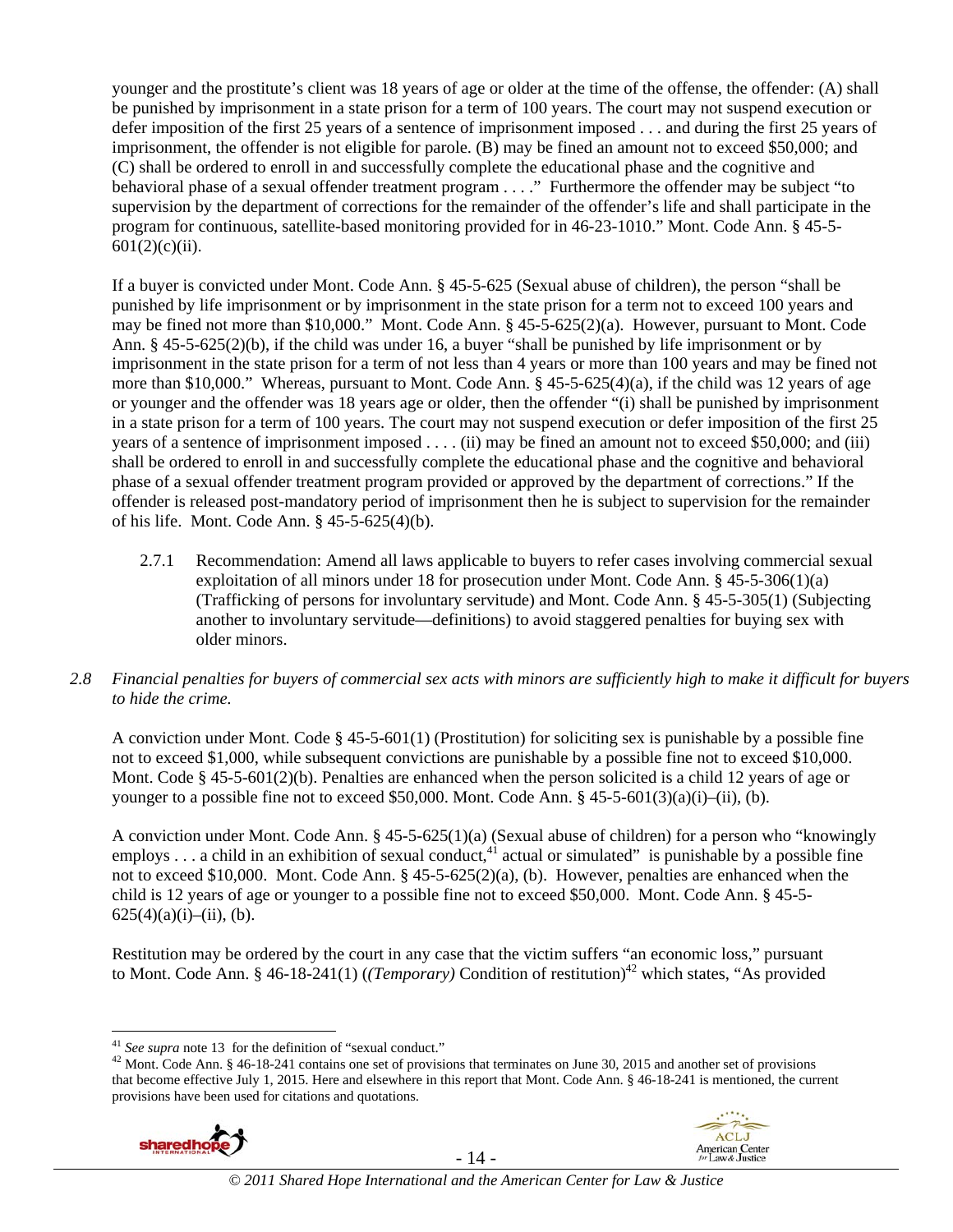in 46-18-201,<sup>43</sup> a sentencing court shall, as part of the sentence, require an offender to make full restitution to any victim who has sustained pecuniary loss, including a person suffering an economic loss. The duty to pay full restitution under the sentence remains with the offender or the offender's estate until full restitution is paid, whether or not the offender is under state supervision. If the offender is under state supervision, payment of restitution is a condition of any probation or parole."

2.8.1 Recommendation: Amend Mont. Code § 45-5-601(1) (Prostitution) to establish an asset forfeiture scheme to reach the assets of buyers and mandate civil remedies for victims.

#### *2.9 Buying and possessing child pornography carries penalties as high as similar federal offenses.*

Mont. Code Ann. § 45-5-625 (Sexual abuse of children) states,

(1) A person commits the offense of sexual abuse of children if the person:

. . . . (e) knowingly possesses any visual or print medium, $44$  including a medium by use of electronic communication in which a child is engaged in sexual conduct, actual or simulated;

 $(2)$  . . . .

(c) Except as provided in 46-18-219, a person convicted of the offense of sexual abuse of children for the possession of material, as provided in subsection (1)(e), shall be fined not to exceed \$10,000 or be imprisoned in the state prison for a term not to exceed 10 years, or both.

. . . .

 $\overline{a}$ 

(4) (a) If the victim was 12 years of age or younger and the offender was 18 years of age or older at the time of the offense, the offender:

(i) shall be punished by imprisonment in a state prison for a term of 100 years. The court may not suspend execution or defer imposition of the first 25 years of a sentence of imprisonment imposed under this subsection  $(4)(a)(i)$  except as provided in 46-18-222, and during the first 25 years of imprisonment, the offender is not eligible for parole.

(ii) may be fined an amount not to exceed \$50,000; and

(iii) shall be ordered to enroll in and successfully complete the educational phase and the cognitive and behavioral phase of a sexual offender treatment program provided or approved by the department of corrections.

 $(2)(a)$  "Victim" means:

(i) a person who suffers loss of property, bodily injury, or death as a result of:

(A) the commission of an offense;

. . . .

- (v) the crime victims compensation and assistance program established under Title 53, chapter 9, part 1, to the extent that it has reimbursed a victim for pecuniary loss; and
- (vi) any person or entity whom the offender has voluntarily agreed to reimburse as part of a voluntary plea bargain.

Mont. Code Ann. § 46-18-243(2)(b) further provides, "Victim does not include a person who is accountable for the crime or accountable for a crime arising from the same transaction."

<sup>44</sup> Mont. Code Ann. § 45-5-625(5)(d) defines "visual medium" as

(i) any film, photograph, videotape, negative, slide, or photographic reproduction that contains or incorporates in any manner any film, photograph, videotape, negative, or slide; or

(ii) any disk, diskette, or other physical media that allows an image to be displayed on a computer or other video screen and any image transmitted to a computer or other video screen by telephone line, cable, satellite transmission, or other method.



 $43$  Mont. Code Ann. § 46-18-201(5) (Sentences that may be imposed) provides, "In addition to any other penalties imposed, if a person has been found guilty of an offense upon a verdict of guilty or a plea of guilty or nolo contendere and the sentencing judge finds that a victim, as defined in 46-18-243, has sustained a pecuniary loss, the sentencing judge shall, as part of the sentence, require payment of full restitution to the victim, as provided in 46-18-241 through 46-18-249, whether or not any part of the sentence is deferred or suspended." Mont. Code Ann. § 46-18-243(2)(a) states,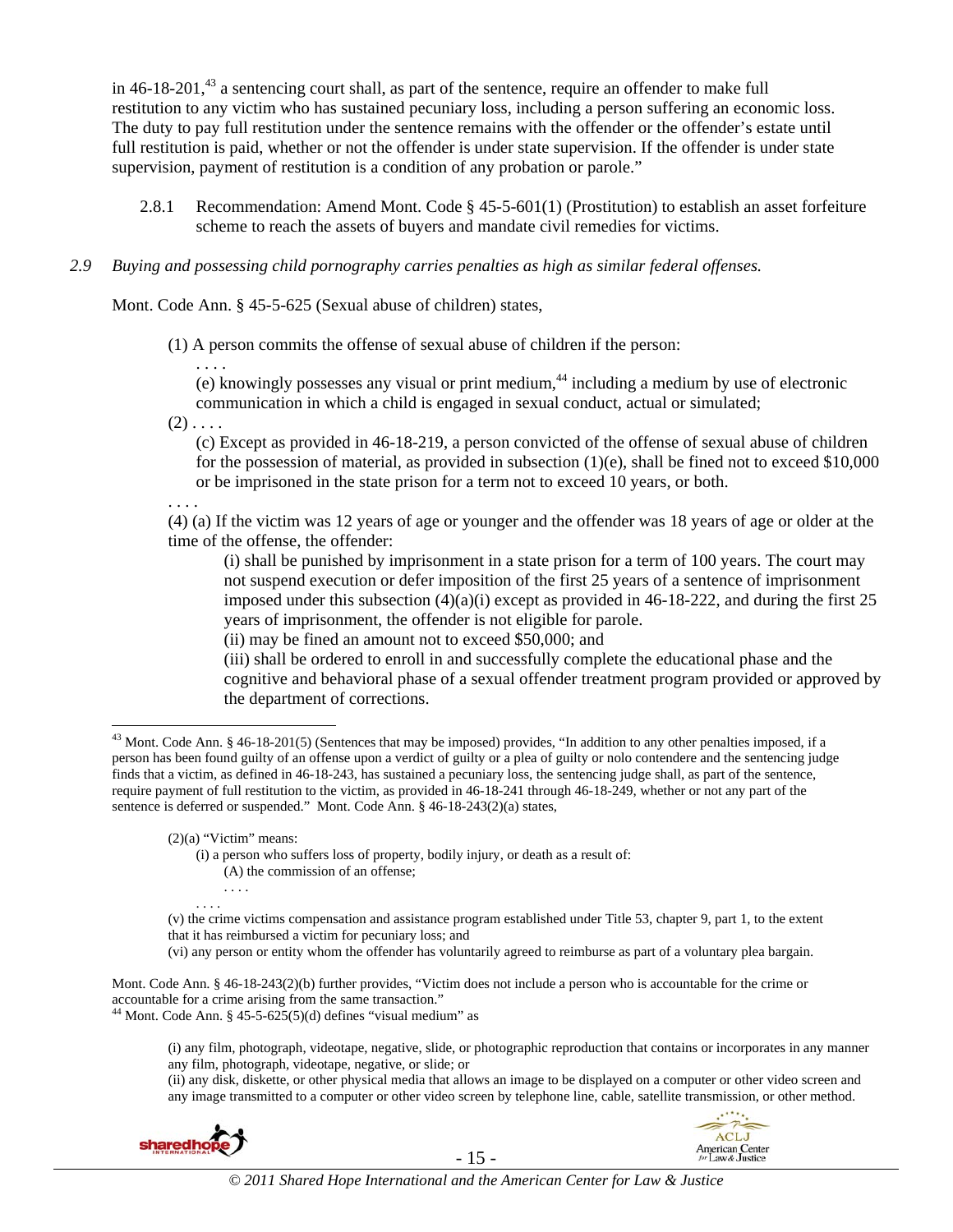(b) If the offender is released after the mandatory minimum period of imprisonment, the offender is subject to supervision by the department of corrections for the remainder of the offender's life and shall participate in the program for continuous, satellite-based monitoring provided for in 46-23- 1010.

In contrast, a federal conviction for possession of child pornography<sup>45</sup> is generally punishable by imprisonment for 5–20 years and a fine not to exceed \$250,000.46 Subsequent convictions, however, are punishable by imprisonment up to 40 years and a fine not to exceed  $$250,000.<sup>47</sup>$ 

#### *2.10 Convicted buyers of commercial sex acts with minors and child pornography are required to register as sex offenders*.

Under the Sexual or Violent Offender Registration Act, Mont. Code Ann. § 46-23-504(1) (Persons required to register—procedure) requires that a sex offender or a violent offender

(a) shall register immediately upon conclusion of the sentencing hearing if the offender is not sentenced to confinement or is not sentenced to the department and placed in confinement by the department;

(b) must be registered as provided in 46-23-503 at least 10 days prior to release from confinement if sentenced to confinement or sentenced to the department and placed in confinement by the department; (c) shall register within 3 business days of entering a county of this state for the purpose of residing or setting up a temporary residence for 10 days or more or for an aggregate period exceeding 30 days in a calendar year; and

(d) who is a transient shall register within 3 business days of entering a county of this state.

Mont. Code Ann. § 46-23-502(10) (Definitions) defines "sexual or violent offender" as "a person who has been convicted of or, in youth court, found to have committed or been adjudicated for a sexual or violent offense." Pursuant to Mont. Code Ann. § 46-23-502(9), "sexual offense" is defined as the following:

(a) any violation of or attempt, solicitation, or conspiracy to commit a violation of 45-5-301 [Unlawful restraint] (if the victim is less than 18 years of age and the offender is not a parent of the victim), 45-5- 302 [Kidnapping] (if the victim is less than 18 years of age and the offender is not a parent of the victim), 45-5-303 [Aggravated kidnapping] (if the victim is less than 18 years of age and the offender is not a parent of the victim), 45-5-502(3) [Sexual assault] (if the victim is less than 16 years of age and the offender is 3 or more years older than the victim), 45-5-503 [Sexual intercourse without consent], 45-5-504(1) [Indecent exposure] (if the victim is under 18 years of age and the offender is 18 years of age or older),  $45-5-504(2)(c)$ ,  $45-5-507$  [Incest] (if the victim is under 18 years of age and the offender

<sup>&</sup>lt;sup>47</sup> 18 U.S.C. §§ 2252(b) (stating if a person has a prior conviction under subsection (a)(2), or a list of other statutes, a conviction is punishable by a fine and imprisonment for 15–40 years, but if a person has a prior conviction under subsection (a)(4), or a list of other statutes, a conviction is punishable by a fine and imprisonment for  $10-20$  years),  $2252A(b)(1)$  (stating if a person has a prior conviction under subsection (a)(2), (a)(3), or a list of other statutes, a conviction is punishable by a fine and imprisonment for 15–40 years), 1466A(a), (b) (stating that the penalty scheme for section 2252A(b) applies); *see also* 18 U.S.C §§ 3559(a)(1) (classifying all of the above listed offenses as felonies), 3571(b)(3) (providing a fine up to \$250,000 for any felony conviction).





 $\overline{a}$  $45$  18 U.S.C. §§ 2252(a)(2), (a)(4) (Certain activities relating to material involving the sexual exploitation of minors), 2252A(a)(2)–(3) (Certain activities relating to material constituting or containing child pornography), 1466A(a), (b) (Obscene visual representations of the sexual abuse of children).

<sup>&</sup>lt;sup>46</sup> 18 U.S.C. §§ 2252(b) (stating that a conviction under subsection (a)(2) is punishable by imprisonment for 5–20 years and a fine, while a conviction under subsection (a)(4) is punishable by imprisonment up to 10 years, a fine, or both),  $2252A(b)(1)$  (a conviction is punishable by imprisonment for  $5-20$  years and a fine),  $1466A(a)$ , (b) (stating that a conviction under subsection (a) is "subject to the penalties provided in section  $2252A(b)(1)$ ," imprisonment for 5–20 years and a fine, while a conviction under subsection (b) is "subject to the penalties provided in section 2252A(b)(2)," imprisonment up to 10 years, a fine, or both); *see also* 18 U.S.C §§ 3559(a)(1) (classifying all of the above listed offenses as felonies), 3571(b)(3) (providing a fine up to \$250,000 for any felony conviction).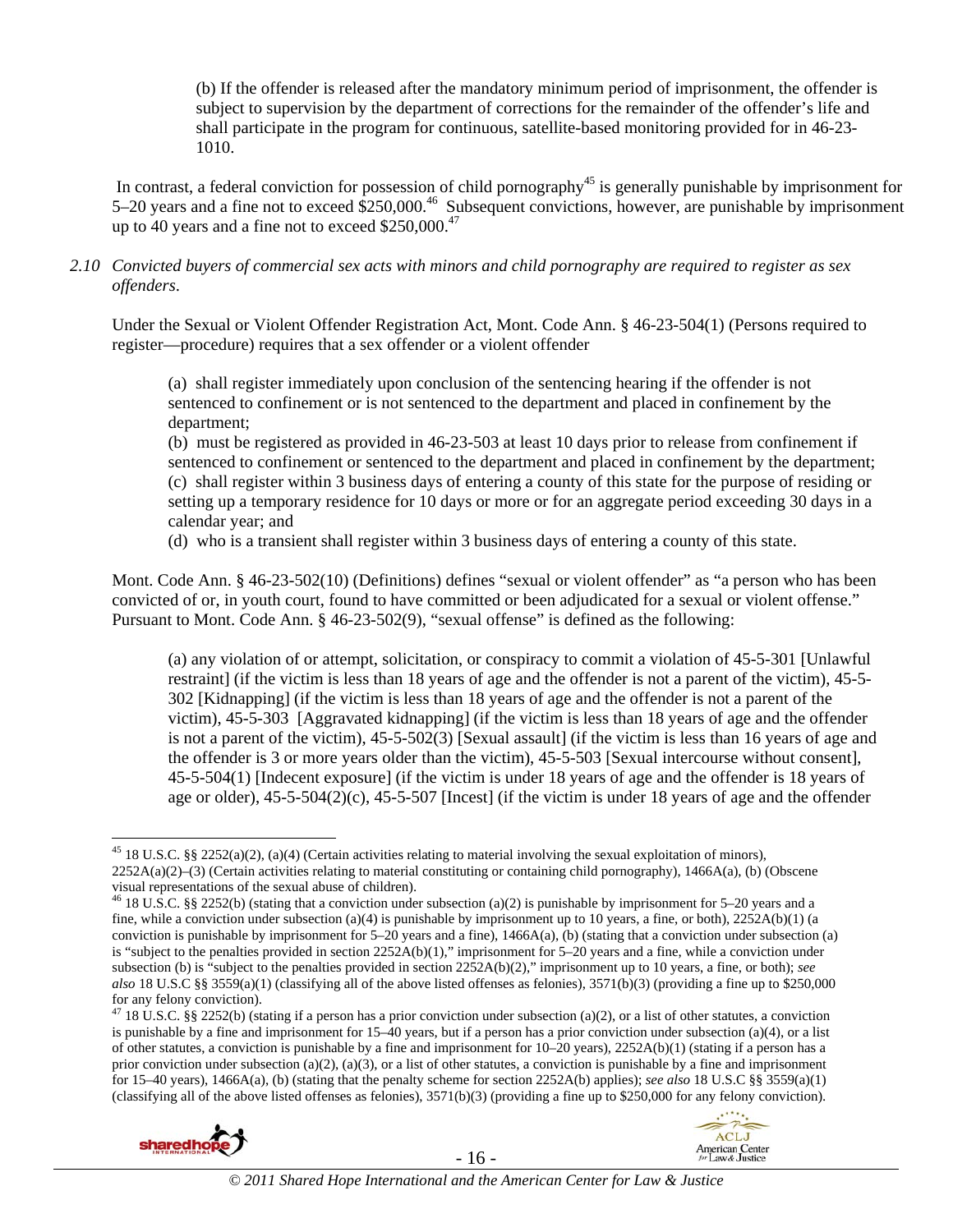is 3 or more years older than the victim or if the victim is 12 years of age or younger and the offender is 18 years of age or older at the time of the offense), 45-5-601(3) [Prostitution if the prostitute was 12 years of age or younger and the prostitute's client was 18 years of age or older], 45-5-602(3) [Promoting prostitution],  $45-5-603(1)(b)$  or  $(2)(c)$  [Aggravated promotion of prostitution], or  $45-5-625$ [Sexual abuse of children]; or

(b) any violation of a law of another state, a tribal government, or the federal government that is reasonably equivalent to a violation listed in subsection (9)(a) or for which the offender was required to register as a sexual offender after an adjudication or conviction.

A buyer convicted of any of the following offenses would be required to register as a sex offender: Mont. Code Ann. §§ 45-5-502(3) (Sexual assault when the victim is under 16 and the offender is at least 3 years older), 45- 5-503 (Sexual intercourse without consent), 45-5-601(3) (Prostitution when the prostitute is 12 or younger and the buyer is at least 18), and 45-5-625 (Sexual abuse of children).

# **Framework Issue 3: Criminal provisions for traffickers**

## *Legal Components:*

- *3.1 Penalties for trafficking a child for sexual exploitation are as high as federal penalties.*
- *3.2 Creating and distributing child pornography carries penalties as high as similar federal offenses.*
- *3.3 Using the Internet to lure, entice, recruit or sell commercial sex acts with a minor is a separate crime or results in an enhanced penalty for traffickers.*
- *3.4 Financial penalties for traffickers, including asset forfeiture, are sufficiently high.*
- *3.5 Convicted traffickers are required to register as sex offenders.*
- *3.6 Laws relating to termination of parental rights for certain offenses include sex trafficking or CSEC offenses in order to remove the children of traffickers from their control and potential exploitation.*

*\_\_\_\_\_\_\_\_\_\_\_\_\_\_\_\_\_\_\_\_\_\_\_\_\_\_\_\_\_\_\_\_\_\_\_\_\_\_\_\_\_\_\_\_\_\_\_\_\_\_\_\_\_\_\_\_\_\_\_\_\_\_\_\_\_\_\_\_\_\_\_\_\_\_\_\_\_\_\_\_\_\_\_\_\_\_\_\_\_\_\_\_\_\_* 

# *Legal Analysis:*

*3.1 Penalties for trafficking a child for sexual exploitation are as high as federal penalties.* 

Traffickers convicted under Mont. Code Ann. § 45-5-305 (Subjecting another to involuntary servitude definitions) can be punished by imprisonment up to 10 years, a fine not to exceed \$50,000, or both. Mont. Code § 45-5-305(2)(a). Heightened penalties exist where a violation of Mont. Code Ann. § 45-5-305 involves "aggravated kidnapping, sexual intercourse without consent, or deliberate homicide" and is punishable by life imprisonment or by imprisonment up to 100 years and possible fine not to exceed \$50,000. Mont. Code Ann. § 45-5-305(2)(b). A conviction under Mont. Code § 45-5-306 (Trafficking of persons for involuntary servitude) is punishable by imprisonment for up to 15 years, a fine not to exceed \$100,000, or both. Mont. Code § 45-5- 306(2)(a). Heightened penalties exist where a violation of Mont. Code Ann. § 45-5-306 involves "aggravated kidnapping, sexual intercourse without consent, or deliberate homicide" and is punishable by life imprisonment or by imprisonment up to 100 years and possible fine not to exceed \$100,000. Mont. Code Ann. § 45-5- 306(2)(b).

A conviction under Mont. Code Ann. § 45-5-602 (Promoting prostitution) is punishable by imprisonment up to 10 years, a fine not to exceed \$50,000, or both. Mont. Code Ann. § 45-5-602(2). If the child being prostituted was 12 or younger and the buyer is at least 18 or older, then a conviction under Mont. Code § 45-5-602 is punishable by imprisonment up to 100 years, 25 years of which cannot be suspended, a possible fine not to exceed \$50,000, and an order to complete a sexual offender treatment program. Mont. Code Ann. § 45-5-  $602(3)(a)(i)$ –(iii).



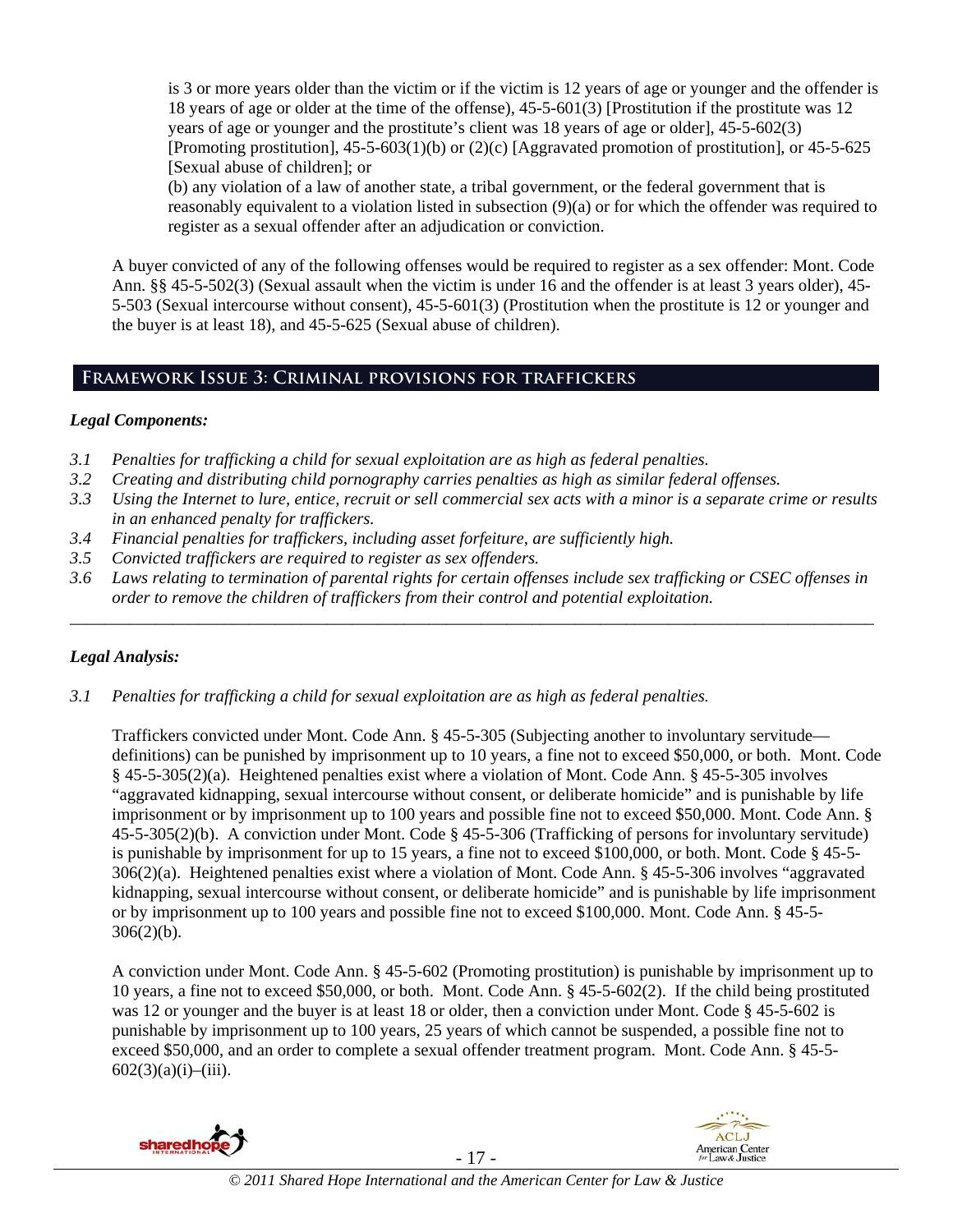A conviction under Mont. Code Ann. § 45-5-603(1)(b) (Aggravated promotion of prostitution) is punishable by life imprisonment or by imprisonment for 4-100 years, a fine not to exceed \$100,000, or both, but if the child was 12 or younger and the buyer is at least 18, then a conviction is punishable by imprisonment for 100 years, 25 years of which cannot be suspended, a possible fine not to exceed \$50,000, and an order to complete a sexual offender treatment program. Mont. Code Ann.  $\S 45-5-603(2)(b)(i)-(ii)$ , (c)(i)(A), (B), (C).

A conviction under Mont. Code Ann. § 45-5-625 (Sexual abuse of children) is punishable by life or imprisonment up to 100 years, and a possible fine not to exceed \$10,000, but if the child is under 16, then the offense is punishable by imprisonment up to life or 4–100 years and a possible fine not to exceed \$10,000. Mont. Code Ann. § 45-5-625(2)(a), (b). A conviction under Mont. Code Ann. §45-5-625 when the victim was 12 or younger is punishable by imprisonment for 100 years, 25 years of which cannot be suspended, a possible fine not to exceed \$50,000, and an order to complete a sexual offender treatment program. Mont. Code § 45-5-  $625(4)(a)(i)$ –(iii).

A conviction under Mont. Code Ann. § 45-5-303 (Aggravated kidnapping) is punishable by death or life imprisonment or imprisonment for 2–100 years and a possible fine not to exceed \$50,000, but if the offender has "voluntarily released the victim alive, in a safe place, and with no serious bodily injury," the offense is punishable by imprisonment for 2–10 years and a possible fine not to exceed \$50,000. Mont. Code Ann. § 45- 5-303(2).

In contrast, if the victim is under the age of 14, a conviction under the Trafficking Victims Protection Act  $(TVPA)<sup>48</sup>$  for child sex trafficking is punishable by 15 years to life imprisonment and a fine not to exceed \$250,000. 18 U.S.C. §§ 1591(b)(1), 3559(a)(1), 3571(b)(3). If the victim is between the ages of 14–17, a conviction is punishable by 10 years to life imprisonment and a fine not to exceed \$250,000. 18 U.S.C. §§ 1591(b)(2), 3559(a)(1), 3571(b)(3). A conviction is punishable by mandatory life imprisonment, however, if the trafficker has a prior conviction for a federal sex offense<sup>49</sup> against a minor.

#### *3.2 Creating and distributing child pornography carries penalties as high as federal offenses*.

Creating and distributing child pornography is contained within the same statute of other forms of commercial sex abuse of a minor. Mont. Code Ann. § 45-5-625 (Sexual abuse of children) states,

(1) A person commits the offense of sexual abuse of children if the person:

(a) knowingly employs, uses, or permits the employment or use of a child in an exhibition of sexual conduct,<sup>50</sup> actual or simulated;<sup>51</sup>

(b) knowingly photographs, films, videotapes, develops or duplicates the photographs, films, or videotapes, or records a child engaging in sexual conduct, actual or simulated;

. . . .

(d) knowingly processes, develops, prints, publishes, transports, distributes, sells, exhibits, or advertises any visual or print medium, including a medium by use of electronic communication<sup>52</sup> in which a child is engaged in sexual conduct, actual or simulated;

. . . .

(g) possesses with intent to sell any visual or print medium, including a medium by use of electronic communication<sup>53</sup> in which a child is engaged in sexual conduct, actual or simulated;<sup>54</sup>





<sup>. . . .</sup> 

<sup>&</sup>lt;sup>48</sup> Trafficking Victims Protection Act (TVPA) of 2000, Pub. L. No. 106-386, 114 Stat. 1464, 1466 (codified in scattered sections of 18 and 22 U.S.C.).<br> $^{49}$  See supra note 33.

<sup>&</sup>lt;sup>50</sup> See supra note 13 for the definition of "sexual conduct."<br><sup>51</sup> See supra note 14 for the definition of "actual or simulated."<br><sup>52</sup> See supra note 15.<br><sup>53</sup> See supra note 15.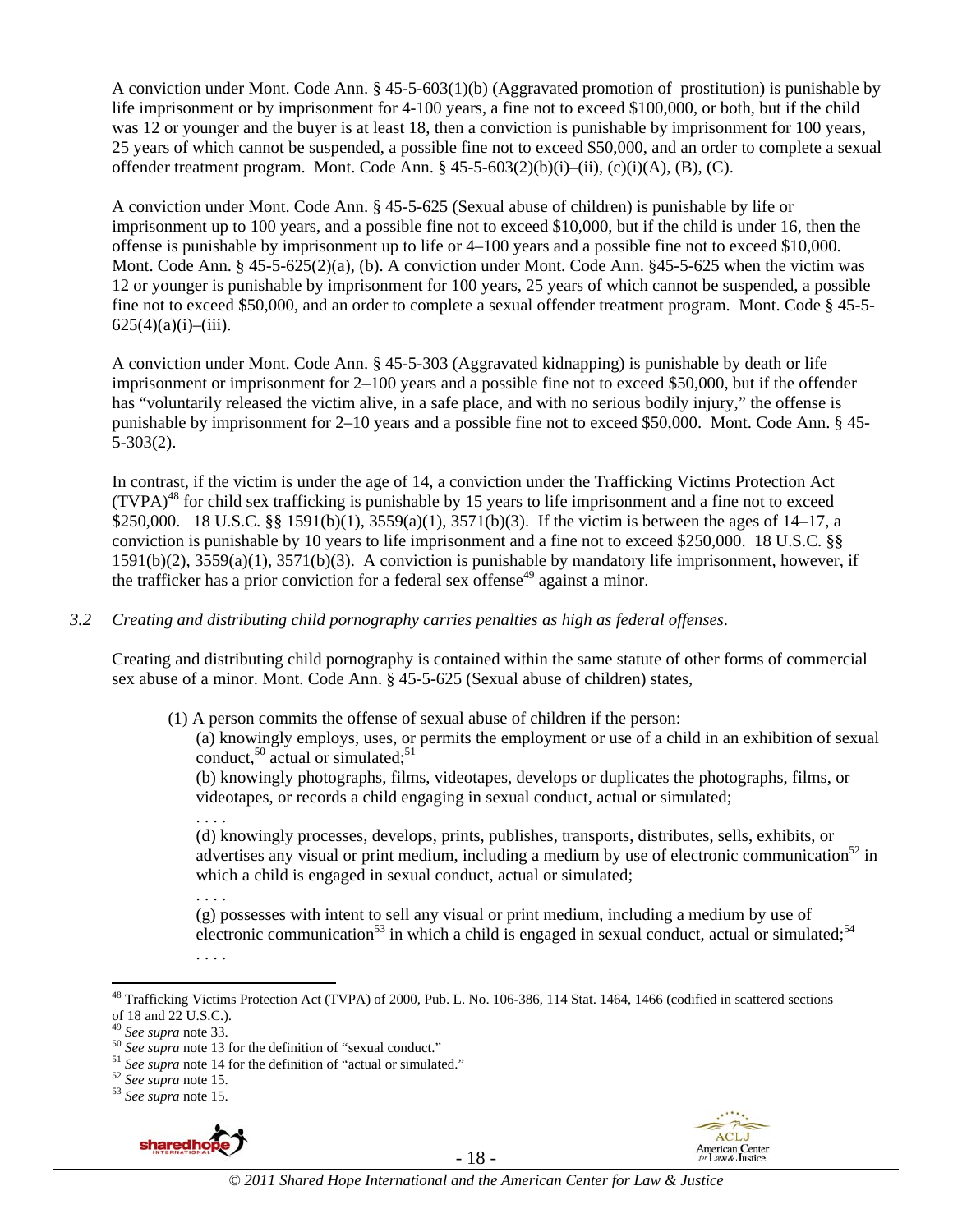$(2)$  (a) Except as provided in subsection  $(2)(b)$ ,  $(2)(c)$ , or  $(4)$ , a person convicted of the offense of sexual abuse of children shall be punished by life imprisonment or by imprisonment in the state prison for a term not to exceed 100 years and may be fined not more than \$10,000.

(b) Except as provided in 46-18-219, if the victim is under 16 years of age, a person convicted of the offense of sexual abuse of children shall be punished by life imprisonment or by imprisonment in the state prison for a term of not less than 4 years or more than 100 years and may be fined not more than \$10,000.

. . . .

(4) (a) If the victim was 12 years of age or younger and the offender was 18 years of age or older at the time of the offense, the offender:

(i) shall be punished by imprisonment in a state prison for a term of 100 years. The court may not suspend execution or defer imposition of the first 25 years of a sentence of imprisonment imposed under this subsection  $(4)(a)(i)$  except as provided in 46-18-222, and during the first 25 years of imprisonment, the offender is not eligible for parole.

(ii) may be fined an amount not to exceed \$50,000; and

(iii) shall be ordered to enroll in and successfully complete the educational phase and the cognitive and behavioral phase of a sexual offender treatment program provided or approved by the department of corrections.

(b) If the offender is released after the mandatory minimum period of imprisonment, the offender is subject to supervision by the department of corrections for the remainder of the offender's life and shall participate in the program for continuous, satellite-based monitoring provided for in 46-23- 1010.

In contrast, if the victim is under the age of 14, a conviction under the TVPA for child sex trafficking is punishable by 15 years to life imprisonment and a fine not to exceed \$250,000. 18 U.S.C. §§ 1591(b)(1),  $3559(a)(1)$ ,  $3571(b)(3)$ . If the victim is between the ages of  $14-17$ , a conviction is punishable by 10 years to life imprisonment and a fine not to exceed \$250,000. 18 U.S.C.  $\S$  1591(b)(2), 3559(a)(1), 3571(b)(3). A conviction is punishable by mandatory life imprisonment, however, if the trafficker has a prior conviction for a federal sex offense<sup>55</sup> against a minor. Additionally, a federal conviction for distribution of child pornography<sup>56</sup> is generally punishable by imprisonment for  $5-20$  years and a fine not to exceed  $$250,000<sup>57</sup>$  Subsequent convictions, however, are punishable by imprisonment up to 40 years and a fine not to exceed  $$250,000.<sup>58</sup>$ 

<sup>58 18</sup> U.S.C. §§ 2252(b) (stating if a person has a prior conviction under subsection (a)(1), (a)(2), or (a)(3) or a list of other statutes, a conviction is punishable by a fine and imprisonment for 15–40 years), 2252A(b)(1) (stating if a person has a prior conviction under subsection (a)(2), (a)(3), or a list of other statutes, a conviction is punishable by a fine and imprisonment for  $15-$ 40 years), 1466A(a), (b) (stating that the penalty scheme for section 2252A(b) applies); *see also* 18 U.S.C §§ 3559(a)(1) (classifying all of the above listed offenses as felonies), 3571(b)(3) (providing a fine up to \$250,000 for any felony conviction).





<sup>&</sup>lt;sup>54</sup> *See supra* note 14.<br><sup>55</sup> *See supra* note 33.<br><sup>56</sup> 18 U.S.C. §§ 2252(a)(1), (a)(2), (a)(3) (Certain activities relating to material involving the sexual exploitation of minors),  $2252A(a)(2)$ , (a)(3) (Certain activities relating to material constituting or containing child pornography), 1466A(a) (Obscene visual representations of the sexual abuse of children).

<sup>&</sup>lt;sup>57</sup> 18 U.S.C. §§ 2252(b) (stating that a conviction under subsection (a)(1), (a)(2), or (a)(3) is punishable by imprisonment for 5– 20 years and a fine), 2252A(b)(1) (a conviction is punishable by imprisonment for 5–20 years and a fine), 1466A(a), (b) (stating that a conviction under subsection (a) is "subject to the penalties provided in section 2252A(b)(1)," imprisonment for 5–20 years and a fine, while a conviction under subsection (b) is "subject to the penalties provided in section 2252A(b)(2)," imprisonment up to 10 years, a fine, or both); *see also* 18 U.S.C §§ 3559(a)(1) (classifying all of the above listed offenses as felonies), 3571(b)(3) (providing a fine up to \$250,000 for any felony conviction).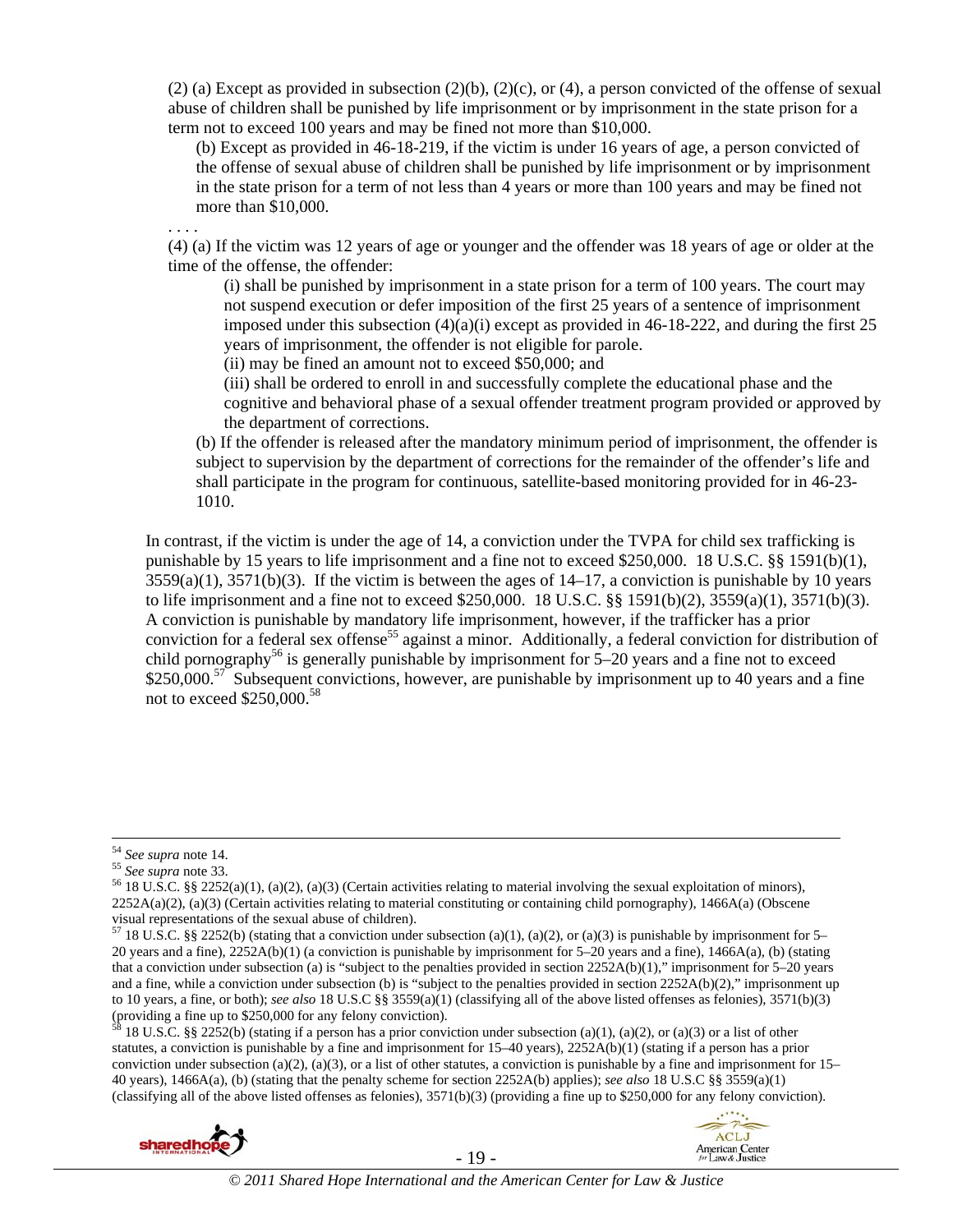*3.3 Using the Internet to lure, entice, recruit, or sell commercial sex acts with a minor is a separate crime or results in an enhanced penalty for traffickers.* 

Use of the Internet to lure, entice, recruit, or purchase commercial sex acts with a minor is not a separate crime and does not result in an enhanced penalty for traffickers. Use of the Internet may be criminalized, however, under Mont. Code Ann. § 45-5-625 (Sexual abuse of children), which provides in part,

(1) A person commits the offense of sexual abuse of children if the person:

. . . . (c) knowingly, by any means of communication, including electronic communication, persuades, entices, counsels, or procures a child under 16 years of age or a person the offender believes to be a child under 16 years of age to engage in sexual conduct, actual or simulated;

 $(2)$  ...

. . . .

(b) Except as provided in  $46-18-219$ ,<sup>59</sup> if the victim is under 16 years of age, a person convicted of the offense of sexual abuse of children shall be punished by life imprisonment or by imprisonment in the state prison for a term of not less than 4 years or more than 100 years and may be fined not more than \$10,000.

. . . . . . . .

(4) (a) If the victim was 12 years of age or younger and the offender was 18 years of age or older at the time of the offense, the offender:

(i) shall be punished by imprisonment in a state prison for a term of 100 years. The court may not suspend execution or defer imposition of the first 25 years of a sentence of imprisonment imposed under this subsection  $(4)(a)(i)$  except as provided in 46-18-222,<sup>60</sup> and during the first 25 years of imprisonment, the offender is not eligible for parole.

(ii) may be fined an amount not to exceed \$50,000; and

(iii) shall be ordered to enroll in and successfully complete the educational phase and the cognitive and behavioral phase of a sexual offender treatment program provided or approved by the department of corrections.

(b) If the offender is released after the mandatory minimum period of imprisonment, the offender is subject to supervision by the department of corrections for the remainder of the offender's life and shall participate in the program for continuous, satellite-based monitoring provided for in 46-23- 1010.

- 3.3.1 Recommendation: Enact a separate statute specifically criminalizing use of the Internet to lure, entice, or recruit minors for commercial sexual exploitation.
- *3.4 Financial penalties for traffickers, including asset forfeiture, are sufficiently high.*

Traffickers convicted under Mont. Code Ann. § 45-5-305 (Subjecting another to involuntary servitude definitions) can be punished by a fine not to exceed \$50,000. Mont. Code § 45-5-305(2)(a). Heightened penalties may result in a fine not to exceed \$50,000 when "the violation involves aggravated kidnapping, sexual intercourse without consent, or deliberate homicide." Mont. Code Ann. § 45-5-305(2)(b). A conviction under Mont. Code § 45-5-306 (Trafficking of persons for involuntary servitude) is punishable by a fine not to exceed \$100,000. Mont. Code § 45-5-306(2)(a). Heightened penalties may result in a possible fine not to exceed \$100,000, "if the violation involves aggravated kidnapping, sexual intercourse without consent, or deliberate homicide." Mont. Code Ann. § 45-5-306(2)(b).





 $\overline{a}$ <sup>59</sup> *See supra* note 11. 60 *See supra* note 10.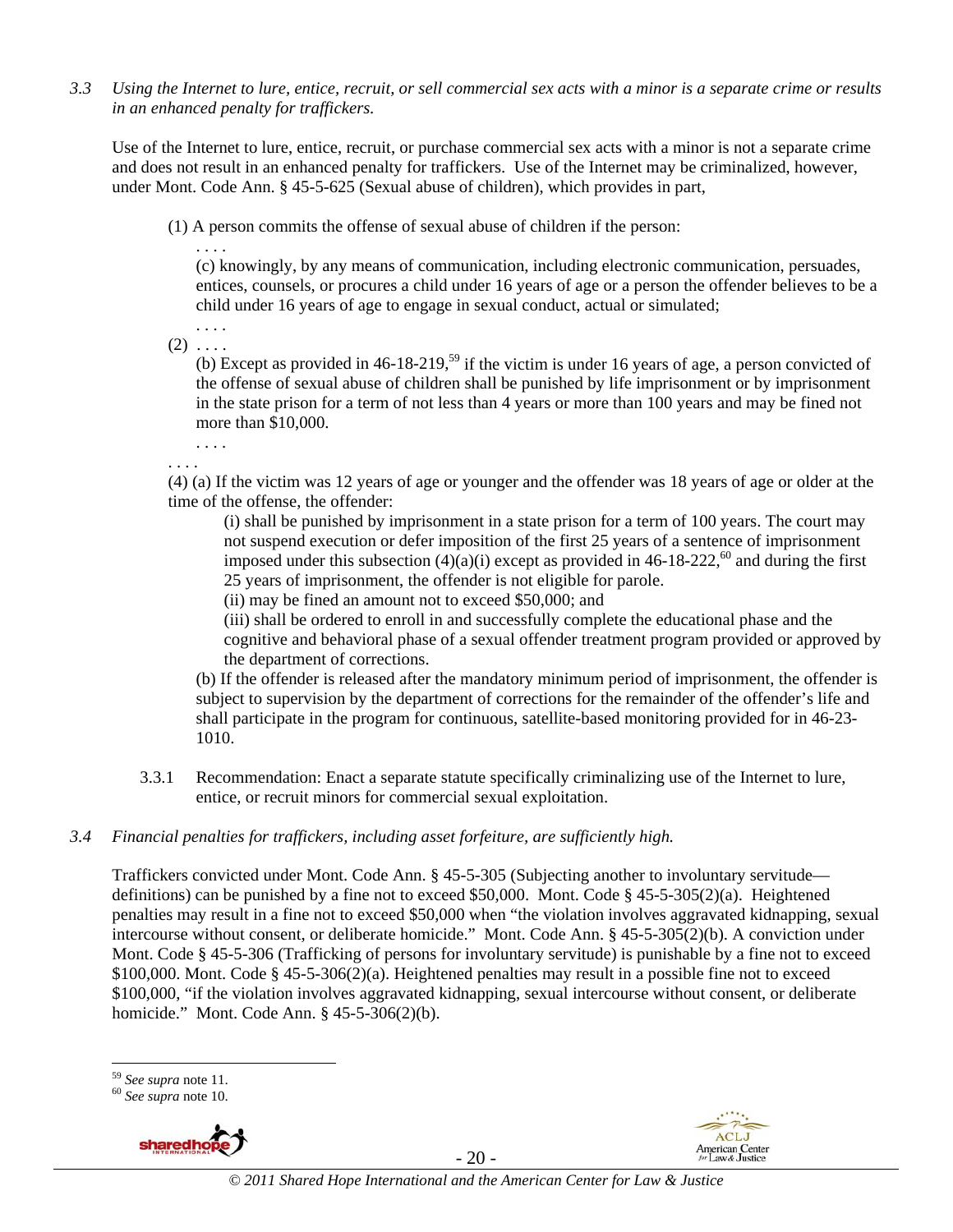A conviction under Mont. Code Ann. § 45-5-602 (Promoting prostitution) is punishable by a fine not to exceed \$50,000. Mont. Code Ann. § 45-5-602(2). If the child being prostituted was 12 years of age or younger and the client 18 years of age or older, then a conviction under Mont. Code § 45-5-602 is punishable by a possible fine not to exceed \$50,000. Mont. Code Ann. § 45-5-602(3)(a)(i)–(iii).

A conviction under Mont. Code Ann. § 45-5-603(1)(b) (Aggravated promotion of prostitution) is punishable by a fine not to exceed \$100,000, but if the child was 12 or younger and the buyer was at least 18, then a conviction is punishable by a possible fine not to exceed \$50,000. Mont. Code Ann. §  $45-5-603(2)(b)(i)–(ii)$ ,  $(c)(i)(A), (B), (C).$ 

A conviction under Mont. Code Ann. § 45-5-625 (Sexual abuse of children) is punishable by a possible fine not to exceed \$10,000, but if the child is under 16, then the offense is punishable by imprisonment up to life or 4– 100 years and a possible fine not to exceed \$10,000. Mont. Code Ann. § 45-5-625(2)(a), (b). A conviction under Mont. Code Ann. § 45-5-625 when the victim was 12 or younger is punishable by imprisonment for 100 years, 25 years of which cannot be suspended, a possible fine not to exceed \$50,000, and an order to complete a sexual offender treatment program. Mont. Code § 45-5-625(4)(a)(i)–(iii).

A conviction under Mont. Code Ann. § 45-5-303 (Aggravated kidnapping) is punishable by a possible fine not to exceed \$50,000. Mont. Code Ann. § 45-5-303(2).

Restitution may be ordered by the court in any case that the victim suffers "an economic loss," pursuant to Mont. Code Ann. § 46-18-241(1) (*(Temporary)* Condition of restitution), which states, "As provided in 46-18-  $201<sup>61</sup>$  a sentencing court shall, as part of the sentence, require an offender to make full restitution to any victim who has sustained pecuniary loss, including a person suffering an economic loss. The duty to pay full restitution under the sentence remains with the offender or the offender's estate until full restitution is paid, whether or not the offender is under state supervision. If the offender is under state supervision, payment of restitution is a condition of any probation or parole."

Forfeiture may also be available to the extent that the trafficker is found guilty of money laundering under Mont. Code Ann. § 45-6-341(1) (Money laundering), which criminalizes the conduct of a person who knowingly

(a) receives or acquires the proceeds of, or engages in transactions involving proceeds of, any activity that is unlawful under the laws of the United States or the state in which the activity occurred; (b) gives, sells, transfers, trades, invests, conceals, transports, or otherwise makes available anything of value that the person knows is intended to be used for the purpose of committing or furthering the commission of any activity that is unlawful under the laws of the United States or the state in which the committing or furthering of the commission of the activity occurs;

(c) directs, plans, organizes, initiates, finances, manages, supervises, or facilitates the transportation or transfer of proceeds that the person knows are derived from any activity that is unlawful under the laws of the United States or the state in which the activity occurred; or

(d) conducts a financial transaction involving proceeds that the person knows are derived from any activity that is unlawful under the laws of the United States or the state in which the activity occurred when the transaction is designed in whole or in part to conceal or disguise the nature, location, source, ownership, or control of the proceeds or to avoid a transaction reporting requirement under federal law.

If convicted, a trafficker faces a fine not to exceed \$1,500, unless "the money laundering is part of a common scheme or if the value of the proceeds or item of value exceeds \$1,500," in which case the fine is not to exceed \$50,000. Mont. Code Ann. § 45-6-341(2). In addition, pursuant to Mont. Code Ann. § 45-6-341(3)(a), the court shall order a convicted trafficker to forfeit

 $\overline{a}$ <sup>61</sup> *See supra* note 43.



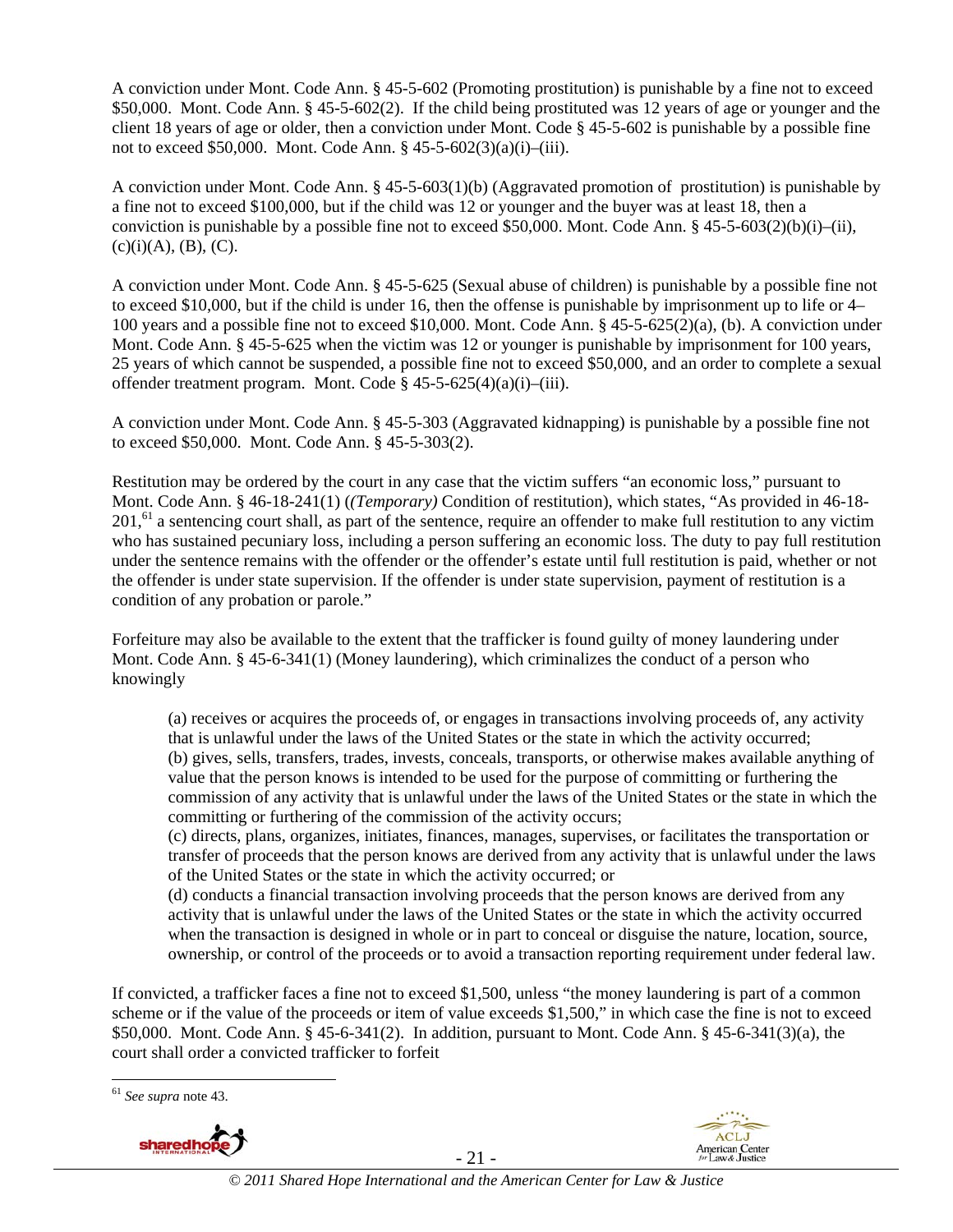(i) money, including digital currency, and raw materials, products, equipment of any kind, and any other personal property involved in the money laundering;

(ii) personal property constituting or derived from proceeds obtained directly or indirectly from the money laundering; and

(iii) real property, including any right, title, and interest in any lot or tract of land and any appurtenances or improvements, that is directly used or intended to be used in any manner to commit or facilitate the commission of, or that is derived from or maintained by the proceeds resulting from, the money laundering.

Pursuant to Mont. Code Ann. § 45-6-341(3)(b), "The sheriff of the county where forfeited property is located shall sell the property at auction. The proceeds of the sale must be deposited in the state general fund."

- 3.4.1 Recommendation: Amend Mont. Code Ann. § 45-5-305 (Subjecting another to involuntary servitude—definitions) and Mont. Code § 45-5-306 (Trafficking of persons for involuntary servitude) to establish an asset forfeiture scheme to reach the assets of convicted traffickers and mandate civil remedies for victims.
- *3.5 Convicted traffickers are required to register as sex offenders.*

Under the Sexual or Violent Offender Registration Act, Mont. Code Ann. § 46-23-504(1)(a) (Persons required to register—procedure) requires that a sex offender

(a) shall register immediately upon conclusion of the sentencing hearing if the offender is not sentenced to confinement or is not sentenced to the department and placed in confinement by the department;

(b) must be registered as provided in 46-23-503 at least 10 days prior to release from confinement if sentenced to confinement or sentenced to the department and placed in confinement by the department; (c) shall register within 3 business days of entering a county of this state for the purpose of residing or setting up a temporary residence for 10 days or more or for an aggregate period exceeding 30 days in a calendar year; and

(d) who is a transient shall register within 3 business days of entering a county of this state.

 Mont. Code Ann. § 46-23-502(10) (Definitions) defines "sexual or violent offender" as "a person who has been convicted of or, in youth court, found to have committed or been adjudicated for a sexual or violent offense." Pursuant to Mont. Code Ann. § 46-23-502(9), "sexual offense" is defined as the following:

(a) any violation of or attempt, solicitation, or conspiracy to commit a violation of 45-5-301 [Unlawful restraint] (if the victim is less than 18 years of age and the offender is not a parent of the victim), 45-5- 302 [Kidnapping] (if the victim is less than 18 years of age and the offender is not a parent of the victim), 45-5-303 [Aggravated kidnapping] (if the victim is less than 18 years of age and the offender is not a parent of the victim), 45-5-502(3) [Sexual assault] (if the victim is less than 16 years of age and the offender is 3 or more years older than the victim), 45-5-503 [Sexual intercourse without consent], 45-5-504(1) [Indecent exposure] (if the victim is under 18 years of age and the offender is 18 years of age or older),  $45-5-504(2)(c)$ ,  $45-5-507$  [Incest] (if the victim is under 18 years of age and the offender is 3 or more years older than the victim or if the victim is 12 years of age or younger and the offender is 18 years of age or older at the time of the offense), 45-5-601(3) [Prostitution if the prostitute was 12 years of age or younger and the prostitute's client was 18 years of age or older], 45-5-602(3) [Promoting prostitution], 45-5-603(1)(b) or (2)(c) [Aggravated promotion of prostitution], or 45-5-625 [Sexual abuse of children]; or

(b) any violation of a law of another state, a tribal government, or the federal government that is reasonably equivalent to a violation listed in subsection (9)(a) or for which the offender was required to



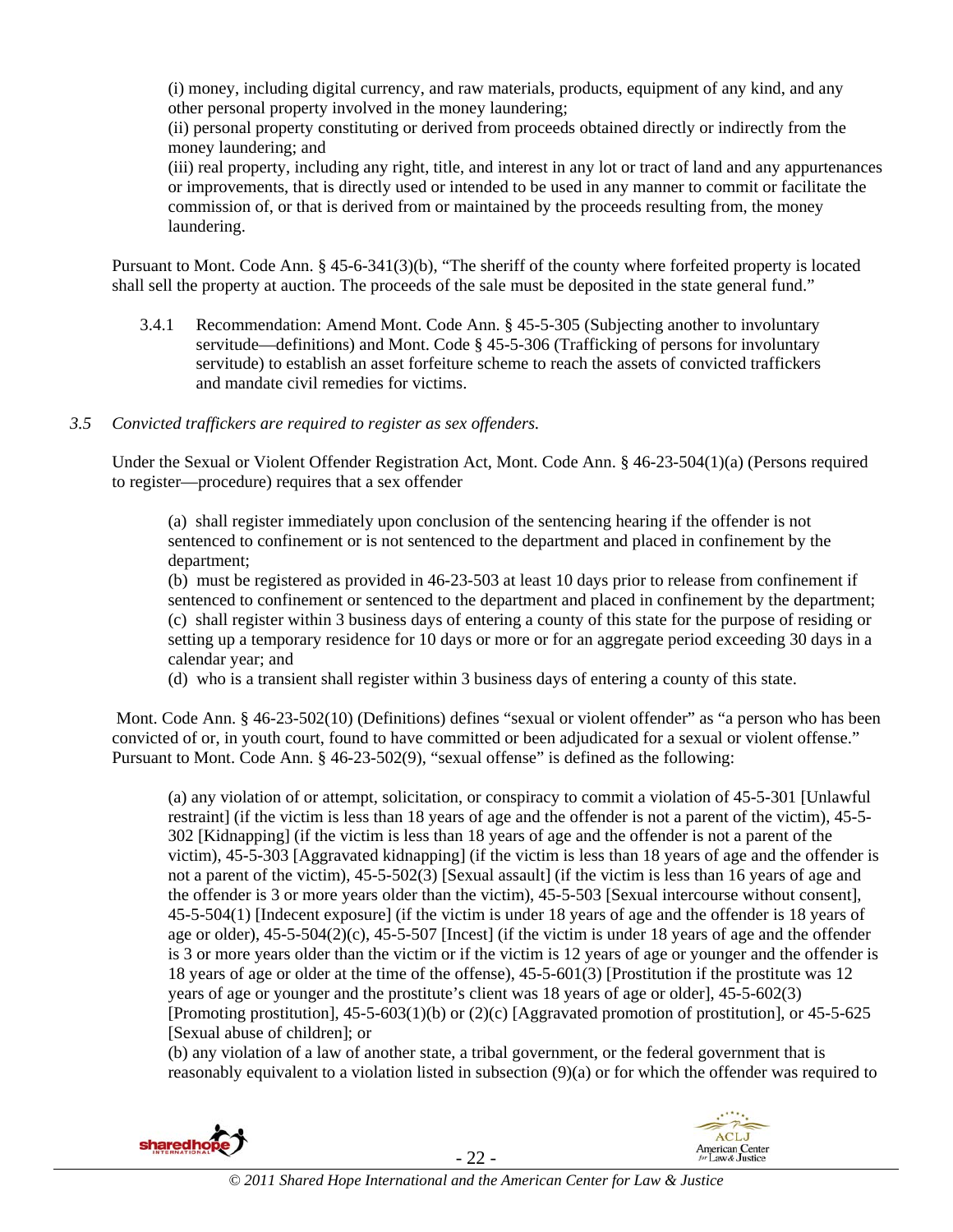register as a sexual offender after an adjudication or conviction.

A trafficker convicted of any of the following offenses would be required to register as sex offender: Mont. Code Ann. § 45-5-302 [Kidnapping] (if the victim is less than 18 years of age and the offender is not a parent of the victim), § 45-5-303 [Aggravated kidnapping] (if the victim is less than 18 years of age and the offender is not a parent of the victim),  $\S 45-5-602(3)$  [Promoting prostitution],  $\S 45-5-603(1)(b)$  or (2)(c) [Aggravated promotion of prostitution], and § 45-5-625 [Sexual abuse of children], but not if convicted under Mont. Code Ann. § 45-5-305 (Subjecting another to involuntary servitude—definitions) or Mont. Code § 45-5-306 (Trafficking of persons for involuntary servitude).

- 3.5.1 Recommendation: Amend Mont. Code Ann. §46-23-502(10) (Definitions) to require sex offender registration for convictions under Mont. Code Ann. § 45-5-305 (Subjecting another to involuntary servitude—definitions) and Mont. Code § 45-5-306 (Trafficking of persons for involuntary servitude).
- *3.6 Laws relating to termination of parental rights for certain offenses include sex trafficking or CSEC offenses in order to remove the children of traffickers from their control and potential exploitation.*

Pursuant to Mont. Code § 41-3-609 (Criteria for termination),

(1) The court may order a termination of the parent-child legal relationship upon a finding established by clear and convincing evidence, except as provided in the federal Indian Child Welfare Act, if applicable, that any of the following circumstances exist:

. . .

(c) the parent is convicted of a felony in which sexual intercourse occurred . . . (d) the parent has subjected a child to any of the circumstances listed in  $41-3-423(2)(a)$  through  $(2)(e);$ 

. . . .

The grounds provided pursuant to Mont. Code Ann. § 41-3-423(2)(a) include when a parent has "subjected a child to aggravated circumstances, including but not limited to abandonment,<sup>62</sup> torture, chronic abuse, or sexual abuse or chronic, severe neglect of a child . . . ."

Mont. Code Ann. § 41-3-102(27)(a) (Definitions) states, "(a) 'Sexual abuse' means the commission of sexual assault, sexual intercourse without consent, indecent exposure, deviate sexual conduct, sexual abuse, ritual abuse, or incest, as described in Title 45, chapter 5." Mont. Code Ann. § 41-3-102(7)(a) (Definitions) defines "child abuse or neglect" as,

- (i) actual physical or psychological harm to a child;
- (ii) substantial risk of physical or psychological harm to a child; or
- (iii) abandonment.

(ii) willfully surrendering physical custody for a period of 6 months and during that period not manifesting to the child and the person having physical custody of the child a firm intention to resume physical custody or to make permanent legal arrangements for the care of the child;

<sup>(</sup>iv) the voluntary surrender, as defined in 40-6-402, by a parent of a newborn who is no more than 30 days old to an emergency services provider, as defined in 40-6-402.





 $62$  Mont. Code Ann. § 41-3-102(1)(a) (Definitions) states,

<sup>(1)(</sup>a) "Abandon", "abandoned", and "abandonment" mean:

<sup>(</sup>i) leaving a child under circumstances that make reasonable the belief that the parent does not intend to resume care of the child in the future;

<sup>(</sup>iii) that the parent is unknown and has been unknown for a period of 90 days and that reasonable efforts to identify and locate the parent have failed; or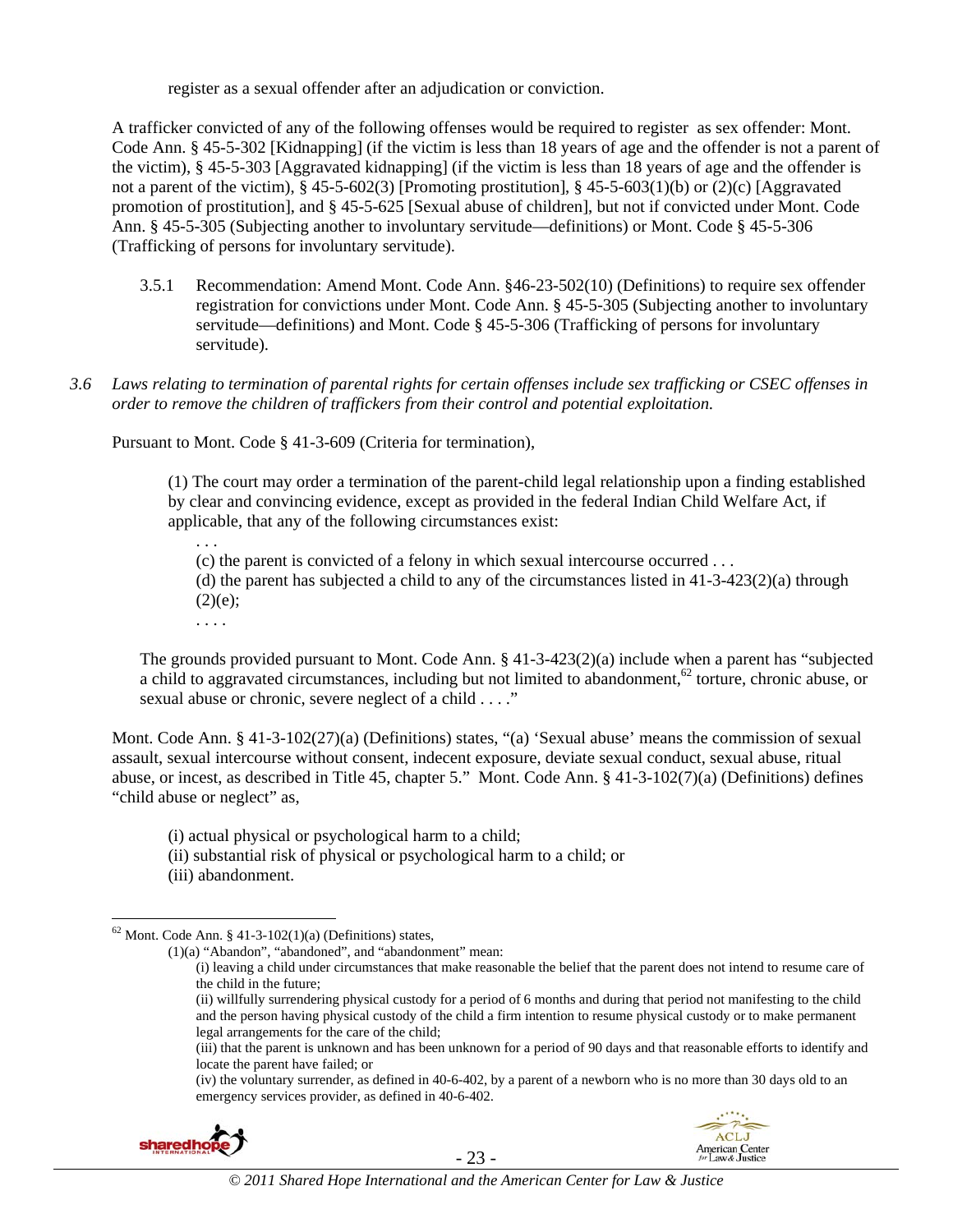Mont. Code Ann. § 41-3-102(21)(a) states,

(21)(a) "Physical or psychological harm to a child" means the harm that occurs whenever the parent or other person responsible for the child's welfare:

(i) inflicts or allows to be inflicted upon the child physical abuse, physical neglect, or psychological abuse or neglect;

(ii) commits or allows sexual abuse or exploitation of the child;

. . . .

Mont. Code Ann. § 41-3-102(28) defines "sexual exploitation" as "allowing, permitting, or encouraging a child to engage in a prostitution offense, as described in 45-5-601 through 45-5-603 [Prostitution, Promoting prostitution, Aggravated promotion of prostitution], or allowing, permitting, or encouraging sexual abuse of children as described in 45-5-625."

3.6.1 Recommendation: Amend Mont. Code § 41-3-609 (Criteria for termination) to specifically provide that a conviction for trafficking or CSEC offenses constitutes grounds for termination of parental rights.

# **Framework Issue 4: Criminal provisions for facilitators**

## *Legal Components:*

- *4.1 The acts of assisting, enabling, or financially benefitting from child sex trafficking are included as criminal offenses in the state sex trafficking statute.*
- *4.2 Financial penalties, including asset forfeiture laws, are in place for those who benefit financially from or aid and assist in committing domestic minor sex trafficking.*

*\_\_\_\_\_\_\_\_\_\_\_\_\_\_\_\_\_\_\_\_\_\_\_\_\_\_\_\_\_\_\_\_\_\_\_\_\_\_\_\_\_\_\_\_\_\_\_\_\_\_\_\_\_\_\_\_\_\_\_\_\_\_\_\_\_\_\_\_\_\_\_\_\_\_\_\_\_\_\_\_\_\_\_\_\_\_\_\_\_\_\_\_\_\_* 

- *4.3 Promoting and selling child sex tourism is illegal.*
- *4.4 Promoting and selling child pornography is illegal.*

## *Legal Analysis:*

*4.1 The acts of assisting, enabling, or financially benefitting from child sex trafficking are included as criminal offenses in the state sex trafficking statute*.

The state human trafficking law includes financially benefitting under Mont. Code Ann. § 45-5-306(1)(b) (Trafficking of persons for involuntary servitude) provides,

(1) A person commits the offense of trafficking of persons for involuntary servitude if the person purposely or knowingly:

(b) benefits financially by receiving anything of value from participation in a venture that has engaged in the offense of subjecting another to involuntary servitude as described in 45-5-305 [Subjecting another to involuntary servitude—definitions].

(2) (a) Except as provided in subsection (2)(b), a person convicted of the offense of trafficking of persons for involuntary servitude shall be imprisoned in the state prison for a term of not more than 15 years, fined an amount not to exceed \$100,000, or both.



. . . .

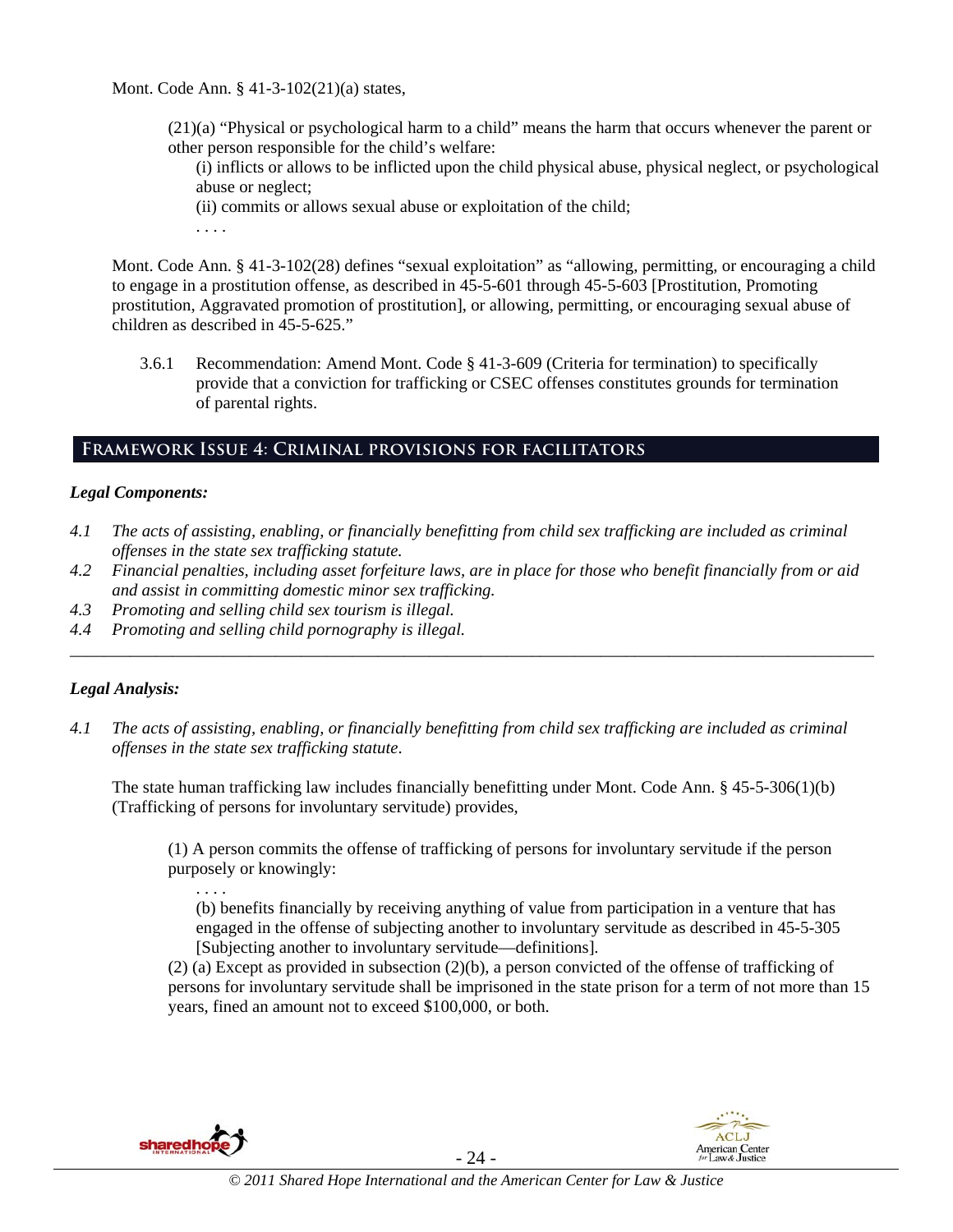(b) A person convicted of the offense of trafficking of persons for involuntary servitude, if the violation involves aggravated kidnapping, sexual intercourse without consent,  $63$  or deliberate homicide, shall be punished by life imprisonment or by imprisonment in the state prison for a term of not more than 100 years and may be fined not more than \$100,000.

Mont. Code 45-5-602 (Promoting prostitution) is also applicable to facilitators who participate in transporting minors or provide premises for domestic minor sex trafficking. Mont. Code 45-5-602 states in part,

(1) A person commits the offense of promoting prostitution if the person purposely or knowingly commits any of the following acts:

(a) owns, controls, manages, supervises, resides in, or otherwise keeps, alone or in association with others, a house of prostitution or a prostitution business;

. . . .

(f) transports an individual into or within this state with the purpose to promote that individual's engaging in prostitution or procures or pays for transportation with that purpose;

(g) leases or otherwise permits a place controlled by the offender, alone or in association with others, to be regularly used for prostitution or for the procurement of prostitution or fails to make reasonable effort to abate that use by ejecting the tenant, notifying law enforcement authorities, or using other legally available means . . .

. . . .

A conviction under Mont. Code 45-5-602 is punishable by imprisonment up to 10 years, a fine not to exceed \$50,000, or both. Mont. Code 45-5-602(2). However, Mont. Code 45-5-602(3) provides,

(a) If the prostitute was 12 years of age or younger and the prostitute's client was 18 years of age or older at the time of the offense, the offender:

(i) shall be punished by imprisonment in a state prison for a term of 100 years. The court may not suspend execution or defer imposition of the first 25 years of a sentence of imprisonment imposed under this subsection  $(3)(a)(i)$  except as provided in 46-18-222, and during the first 25 years of imprisonment, the offender is not eligible for parole.

(ii) may be fined an amount not to exceed \$50,000; and

(iii) shall be ordered to enroll in and successfully complete the educational phase and the cognitive and behavioral phase of a sexual offender treatment program provided or approved by the department of corrections.

(b) If the offender is released after the mandatory minimum period of imprisonment, the offender is subject to supervision by the department of corrections for the remainder of the offender's life and shall participate in the program for continuous, satellite-based monitoring provided for in 46-23-1010.

A facilitator may also face charges under Mont. Code Ann. § 45-5-625(1) (Sexual abuse of children) which states,

A person commits the offense of sexual abuse of children if the person:

(i) knowingly . . . arranges for, or facilitates a child under 16 years of age or a person the offender believes to be a child under 16 years of age to travel within, from, or to this state with the intention of engaging in sexual conduct, actual or simulated.

 $63$  Mont. Code Ann. § 45-5-503(1) (Sexual intercourse without consent) states in part, "A person who knowingly has sexual intercourse without consent with another person commits the offense of sexual intercourse without consent." Mont. Code Ann. § 45-5-501(1)(a) (Definitions) states in part, "As used in 45-5-503, the term "without consent" means . . . the victim is incapable of consent because the victim is . . . less than 16 years old."



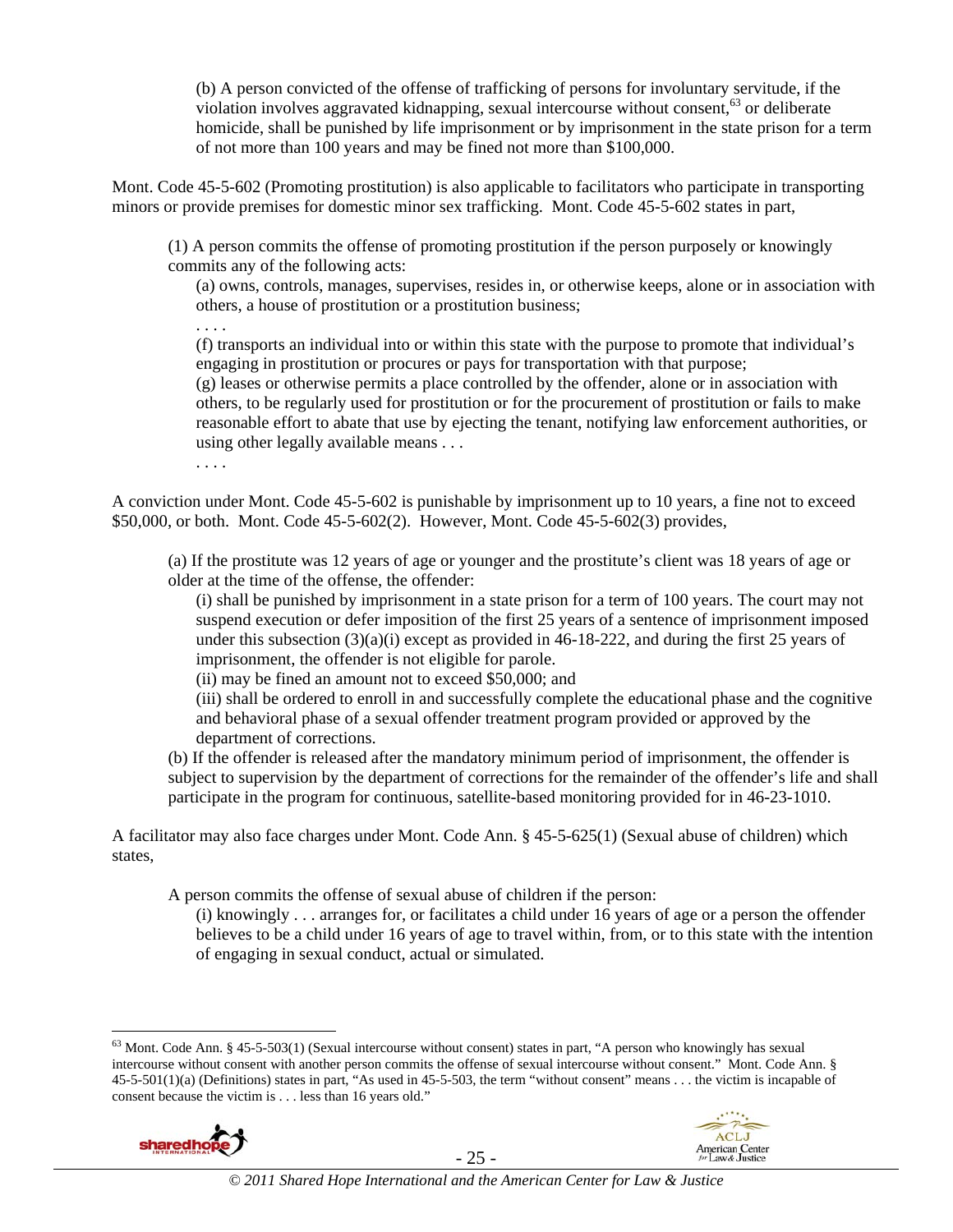To the extent that the language of this could be interpreted to encompass transporting a child to engage in sexual conduct with a third party, a facilitator who violates Mont. Code Ann. § 45-5-625(1), shall be punished pursuant to Mont. Code Ann. § 45-5-625(2), (4) as follows:

 $(2)$  (a) Except as provided in subsection  $(2)(b)$ ,  $(2)(c)$ , or  $(4)$ , a person convicted of the offense of sexual abuse of children shall be punished by life imprisonment or by imprisonment in the state prison for a term not to exceed 100 years and may be fined not more than \$10,000.

(b) Except as provided in  $46-18-219$ , <sup>64</sup> if the victim is under 16 years of age, a person convicted of the offense of sexual abuse of children shall be punished by life imprisonment or by imprisonment in the state prison for a term of not less than 4 years or more than 100 years and may be fined not more than \$10,000.

. . . . (4)(a) If the victim was 12 years of age or younger and the offender was 18 years of age or older at the time of the offense, the offender:

(i) shall be punished by imprisonment in a state prison for a term of 100 years. The court may not suspend execution or defer imposition of the first 25 years of a sentence of imprisonment imposed under this subsection  $(4)(a)(i)$  except as provided in 46-18-222, and during the first 25 years of imprisonment, the offender is not eligible for parole.

(ii) may be fined an amount not to exceed \$50,000; and

(iii) shall be ordered to enroll in and successfully complete the educational phase and the cognitive and behavioral phase of a sexual offender treatment program provided or approved by the department of corrections.

(b) If the offender is released after the mandatory minimum period of imprisonment, the offender is subject to supervision by the department of corrections for the remainder of the offender's life and shall participate in the program for continuous, satellite-based monitoring provided for in 46-23- 1010.

*4.2 Financial penalties, including asset forfeiture laws, are in place for those who benefit financially from or aid and assist in committing domestic minor sex trafficking.* 

Facilitators convicted of benefiting financially "by receiving anything of value from participation in a venture that has engaged in the offense of subjecting another to involuntary servitude as described in 45-5-305" pursuant to Mont. Code Ann. § 45-5-306(1)(b) (Trafficking of persons for involuntary servitude), face fines up to \$100,000. Mont. Code Ann. § 45-5-306(2)(b). A facilitator convicted under Mont. Code Ann. § 45-5-  $602(1)(g)$  (Promoting prostitution) who "leases or otherwise permits a place controlled by the offender, alone or in association with others, to be regularly used for prostitution or for the procurement of prostitution or fails to make reasonable effort to abate that use by ejecting the tenant, notifying law enforcement authorities, or using other legally available means," faces a fine of up to \$50,000. Mont. Code Ann. § 45-5-602(2).

Restitution may be ordered by the court in any case that the victim suffers "an economic loss," pursuant to Mont. Code Ann. § 46-18-241(1) (*(Temporary)* Condition of restitution), which states, "As provided in 46-18- 201,<sup>65</sup> a sentencing court shall, as part of the sentence, require an offender to make full restitution to any victim who has sustained pecuniary loss, including a person suffering an economic loss. The duty to pay full restitution under the sentence remains with the offender or the offender's estate until full restitution is paid, whether or not the offender is under state supervision. If the offender is under state supervision, payment of restitution is a condition of any probation or parole."

Forfeiture may also be available to the extent that trafficker is found guilty of money laundering under Mont. Code Ann. § 45-6-341(1) (Money laundering), which criminalizes the conduct of a person who knowingly





 $\overline{a}$ <sup>64</sup> *See supra* note 11. 65 *See supra* note 43.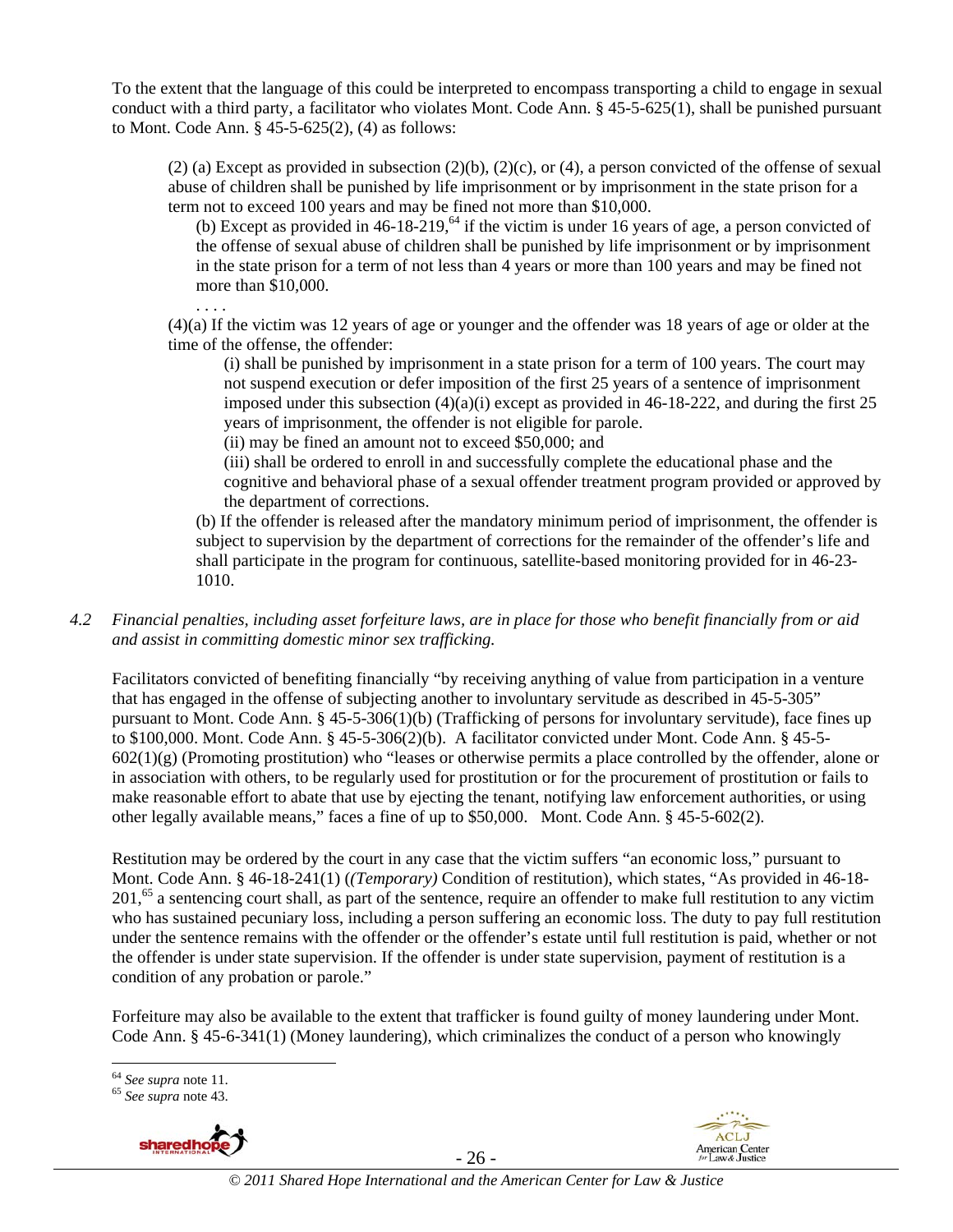(a) receives or acquires the proceeds of, or engages in transactions involving proceeds of, any activity that is unlawful under the laws of the United States or the state in which the activity occurred; (b) gives, sells, transfers, trades, invests, conceals, transports, or otherwise makes available anything of value that the person knows is intended to be used for the purpose of committing or furthering the commission of any activity that is unlawful under the laws of the United States or the state in which the committing or furthering of the commission of the activity occurs;

(c) directs, plans, organizes, initiates, finances, manages, supervises, or facilitates the transportation or transfer of proceeds that the person knows are derived from any activity that is unlawful under the laws of the United States or the state in which the activity occurred; or

(d) conducts a financial transaction involving proceeds that the person knows are derived from any activity that is unlawful under the laws of the United States or the state in which the activity occurred when the transaction is designed in whole or in part to conceal or disguise the nature, location, source, ownership, or control of the proceeds or to avoid a transaction reporting requirement under federal law.

If convicted, a facilitator faces a fine not to exceed \$1,500, unless "the money laundering is part of a common scheme or if the value of the proceeds or item of value exceeds \$1,500," in which case the fine is not to exceed \$50,000. Mont. Code Ann. § 45-6-341(2). In addition, pursuant to Mont. Code Ann. § 45-6-341(3)(a), the court shall order a convicted trafficker to forfeit

(i) money, including digital currency, and raw materials, products, equipment of any kind, and any other personal property involved in the money laundering;

(ii) personal property constituting or derived from proceeds obtained directly or indirectly from the money laundering; and

(iii) real property, including any right, title, and interest in any lot or tract of land and any appurtenances or improvements, that is directly used or intended to be used in any manner to commit or facilitate the commission of, or that is derived from or maintained by the proceeds resulting from, the money laundering.

Pursuant to Mont. Code Ann. § 45-6-341(3)(b), "The sheriff of the county where forfeited property is located shall sell the property at auction. The proceeds of the sale must be deposited in the state general fund."

*4.3 Promoting and selling child sex tourism is illegal*.

Montana has no specific provision prohibiting the promoting or selling of child sex tourism in Montana.

- 4.3.1 Recommendation: Enact a law that prohibits selling or offering to sell travel services that include or facilitate travel for the purpose of engaging in commercial sexual exploitation of a minor.
- *4.4 Promoting and selling child pornography is illegal*.

Mont. Code Ann. § 45-5-625 (Sexual abuse of children) states,

(1) A person commits the offense of sexual abuse of children if the person:

. . . . (d) knowingly processes, develops, prints, publishes, transports, distributes, sells, exhibits, or advertises any visual or print medium, including a medium by use of electronic communication in which a child is engaged in sexual conduct, actual or simulated;

. . . . (f) finances any of the activities described in subsections  $(1)(a)$  through  $(1)(d)$  and  $(1)(g)$ , knowing that the activity is of the nature described in those subsections;

(g) possesses with intent to sell any visual or print medium, including a medium by use of



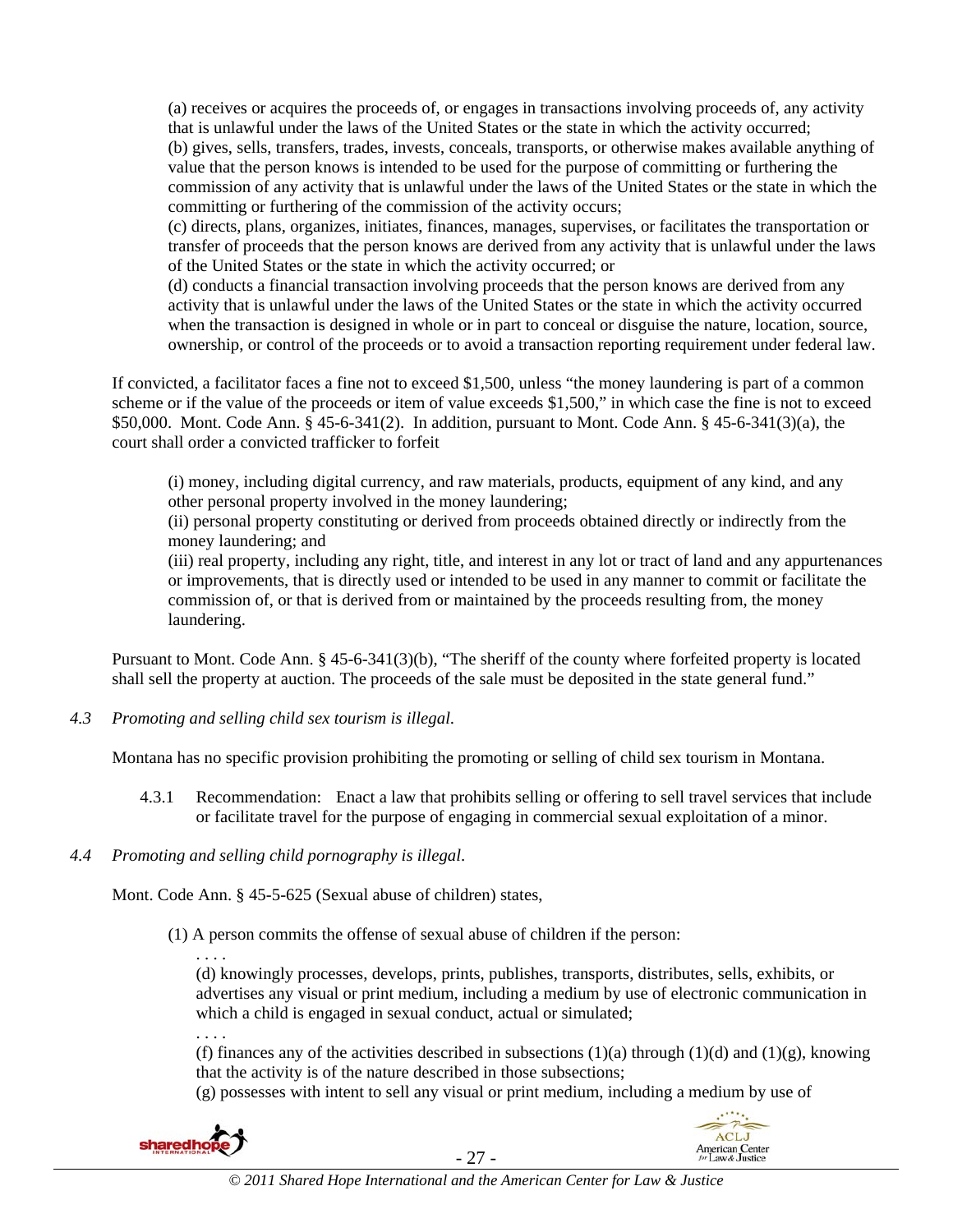electronic communication in which a child is engaged in sexual conduct, actual or simulated;

(2) (a) Except as provided in subsection  $(2)(b)$ ,  $(2)(c)$ , or  $(4)$ , a person convicted of the offense of sexual abuse of children shall be punished by life imprisonment or by imprisonment in the state prison for a term not to exceed 100 years and may be fined not more than \$10,000.

(b) Except as provided in  $46-18-219$ ,  $66$  if the victim is under 16 years of age, a person convicted of the offense of sexual abuse of children shall be punished by life imprisonment or by imprisonment in the state prison for a term of not less than 4 years or more than 100 years and may be fined not more than \$10,000.

. . . . . . . .

. . . .

(4) (a) If the victim was 12 years of age or younger and the offender was 18 years of age or older at the time of the offense, the offender:

(i) shall be punished by imprisonment in a state prison for a term of 100 years. The court may not suspend execution or defer imposition of the first 25 years of a sentence of imprisonment imposed under this subsection  $(4)(a)(i)$  except as provided in 46-18-222,<sup>67</sup> and during the first 25 years of imprisonment, the offender is not eligible for parole.

(ii) may be fined an amount not to exceed \$50,000; and

(iii) shall be ordered to enroll in and successfully complete the educational phase and the cognitive and behavioral phase of a sexual offender treatment program provided or approved by the department of corrections.

(b) If the offender is released after the mandatory minimum period of imprisonment, the offender is subject to supervision by the department of corrections for the remainder of the offender's life and shall participate in the program for continuous, satellite-based monitoring provided for in 46-23- 1010.







<sup>66</sup> *See supra* note 11. 67 *See supra* note 10.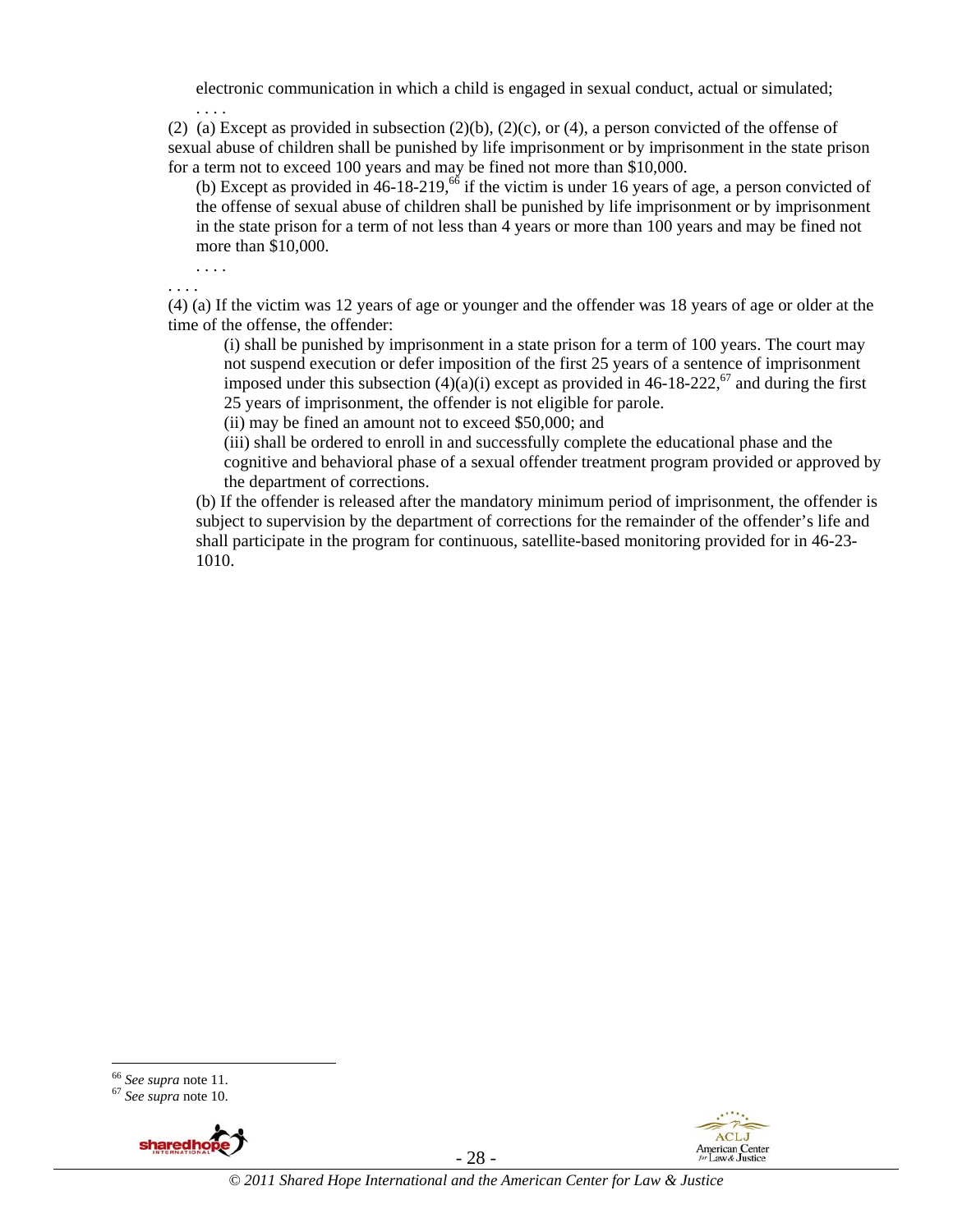## **Framework Issue 5: Protective provisions for the child victims**

#### *Legal Components:*

- *5.1 A victim of domestic minor sex trafficking or CSEC is defined as a victim for purposes of qualifying for crime victims' compensation and other victim benefits.*
- *5.2 The state sex trafficking statute expressly prohibits a defendant from raising consent of the minor to the commercial sex acts as a defense.*
- *5.3 Prostitution laws apply only to adults, making minors under 18 specifically immune from this offense.*
- *5.4 Commercially sexually exploited children are provided with a child protection response, including specialized shelter and services, and are not detained in juvenile detention facilities.*
- *5.5 Commercial sexual exploitation or sex trafficking is identified as a type of abuse and neglect within child protection statutes.*
- *5.6 The definition of "caregiver" (or similar term) in the child welfare statutes is broad enough to include a trafficker who has custody or control of a child in order to bring a trafficked child into the protection of child protective services.*
- *5.7 Crime victims' compensation is specifically available to a child victim of sex trafficking or CSEC without regard to ineligibility factors.*
- *5.8 Victim-friendly procedures and protections are provided in the trial process for minors under 18.*
- *5.9 Expungement or sealing of juvenile arrest or criminal records resulting from arrests or adjudications for prostitution-related offenses committed as a result of, or in the course of, the commercial sexual exploitation of a minor is available within a reasonable time after turning 18.*
- *5.10 Victim restitution and civil remedies are authorized by law for minor victims of sex trafficking or CSEC.*
- *5.11 Statutes of limitations for civil and criminal actions for child sex trafficking or CSEC offenses are eliminated or lengthened sufficiently to allow prosecutors and victims a realistic opportunity to pursue criminal action and legal remedies.*

*\_\_\_\_\_\_\_\_\_\_\_\_\_\_\_\_\_\_\_\_\_\_\_\_\_\_\_\_\_\_\_\_\_\_\_\_\_\_\_\_\_\_\_\_\_\_\_\_\_\_\_\_\_\_\_\_\_\_\_\_\_\_\_\_\_\_\_\_\_\_\_\_\_\_\_\_\_\_\_\_\_\_\_\_\_\_\_\_\_\_\_\_\_\_* 

## *Legal Analysis:*

*5.1 A victim of domestic minor sex trafficking or CSEC is defined as a victim for purposes of qualifying for crime victims' compensation and other victim benefits.* 

For purposes of Montana's Crime Victims Compensation Act, "victim" as defined in Mont. Code Ann. § 53-9- 103(6) (Definitions) means,

- (a) a person who suffers bodily injury or death as a result of:
	- $(i)$  criminally injurious conduct: $68$
	- (ii) the person's good faith effort to prevent criminally injurious conduct; or

injury or death occurred during the commission of an offense defined in Title 45 that requires the mental state of purposely as an element of the offense or the injury or death was inflicted by the driver of a motor vehicle who is found by the office, by a preponderance of the evidence, to have been operating the motor vehicle while under the influence, as that term is defined in 61-8-401; or





 $\overline{a}$ 68 Mont. Code Ann. § 53-9-103(3) states,

<sup>(3) &</sup>quot;Criminally injurious conduct" means conduct that: (a) occurs or is attempted in this state or an act of international terrorism, as defined in 18 U.S.C. 2331, committed outside of the United States against a resident of this state; (b) results in bodily injury or death or involves domestic violence in a home where minor children were present; and (c) is punishable by fine, imprisonment, or death or would be so punishable except that the person engaging in the conduct lacked capacity to commit the crime under the laws of this state; however, criminally injurious conduct does not include conduct arising out of the ownership, maintenance, or use of a motor vehicle unless the bodily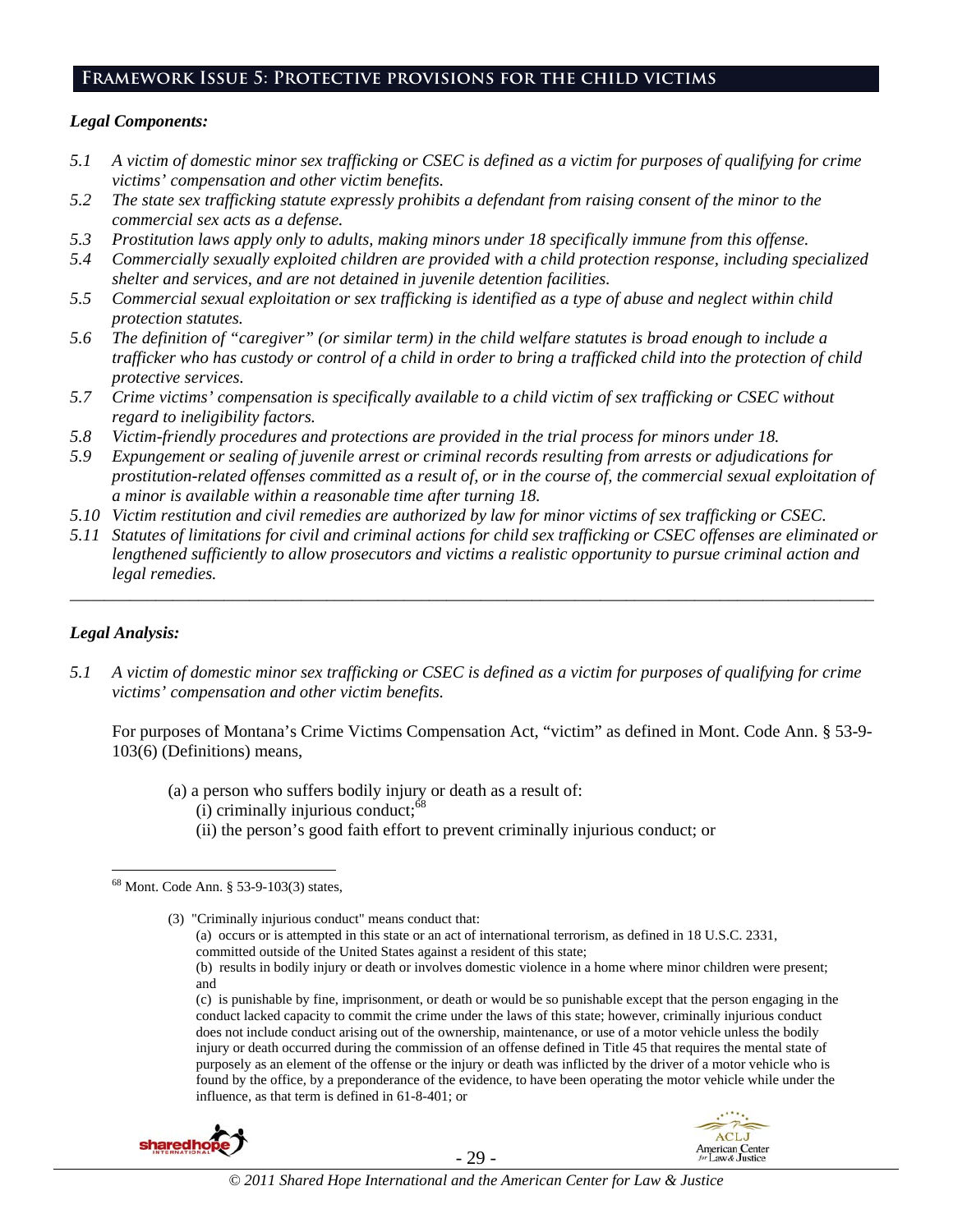(iii) the person's good faith effort to apprehend a person reasonably suspected of engaging in criminally injurious conduct; or

(b) a minor child present in a home where domestic violence occurred.

Under this definition, a sexually exploited child who suffers bodily injury or death as the result of a crime that is punishable by fine, imprisonment, or death is a victim.

*5.2 The state sex trafficking statute expressly prohibits a defendant from raising consent of the minor to the commercial sex acts as a defense.*

Mont. Code Ann. § 45-5-306(2)(b) (Trafficking of persons for involuntary servitude) states, "A person convicted of the offense of trafficking of persons for involuntary servitude, if the violation involves . . . sexual intercourse without consent . . . shall be punished by life imprisonment or by imprisonment in the state prison for a term of not more than 100 years and may be fined not more than \$100,000." Mont. Code Ann. § 45-5-503(1) (Sexual intercourse without consent) states in part, "A person who knowingly has sexual intercourse without consent with another person commits the offense of sexual intercourse without consent." Moreover, Mont. Code Ann. § 45-5-501(1)(a) (Definitions) states in part, "As used in 45-5-503, the term "without consent" means . . . the victim is incapable of consent because the victim is . . . less than 16 years old." Therefore, a minor under the age of 16 cannot consent to a violation under Mont. Code Ann. § 45-5-306(2)(b) (Trafficking of persons for involuntary servitude).

*5.3 Prostitution laws apply only to adults, making minors under 18 specifically immune from this offense.* 

Mont. Code Ann. § 45-5-601 (Prostitution) states, "(1) A person commits the offense of prostitution if the person engages in or agrees or offers to engage in sexual intercourse with another person for compensation, whether the compensation is received or to be received or paid or to be paid. (2) (a) A prostitute convicted of prostitution shall be fined an amount not to exceed \$500 or be imprisoned in the county jail for a term not to exceed 6 months, or both."

5.3.1 Recommendation: Amend Mont. Code Ann. § 45-5-601(1), (2) (Prostitution) to make minors expressly immune from prosecution for prostitution and identify all minors engaged in prostitution as victims of human trafficking under Mont. Code Ann. § 45-5-305 (Subjecting another to involuntary servitude—definitions) and Mont. Code Ann. § 45-5-306 (Trafficking of persons for involuntary servitude).

## *5.4 Commercially sexually exploited children are provided with a child protection response, including specialized shelter and services, and are not detained in juvenile detention facilities.*

Although no special services are statutorily mandated for minor victims of sex trafficking or CSEC offenses, a minor victim of sex trafficking may receive child protective services if reported as abused through a mandatory report made pursuant to Mont. Code 41-3-201 (Reports). "When the professionals and officials listed in subsection  $(2)^{69}$  know or have reasonable cause to suspect, as a result of information they receive in their

Professionals and officials required to report are:

(a) a physician, resident, intern, or member of a hospital's staff engaged in the admission, examination, care, or treatment of persons;

(b) a nurse, osteopath, chiropractor, podiatrist, medical examiner, coroner, dentist, optometrist, or any other health or mental health professional;

(c) religious healers;

(d) school teachers, other school officials, and employees who work during regular school hours;





*© 2011 Shared Hope International and the American Center for Law & Justice*

 <sup>(</sup>d) is committed in a state without a crime victims compensation program that covers a resident of this state if the conduct meets the requirements in subsections (3)(b) and (3)(c). <sup>69</sup> Pursuant to Mont. Code Ann. 41-3-201(2) (Reports),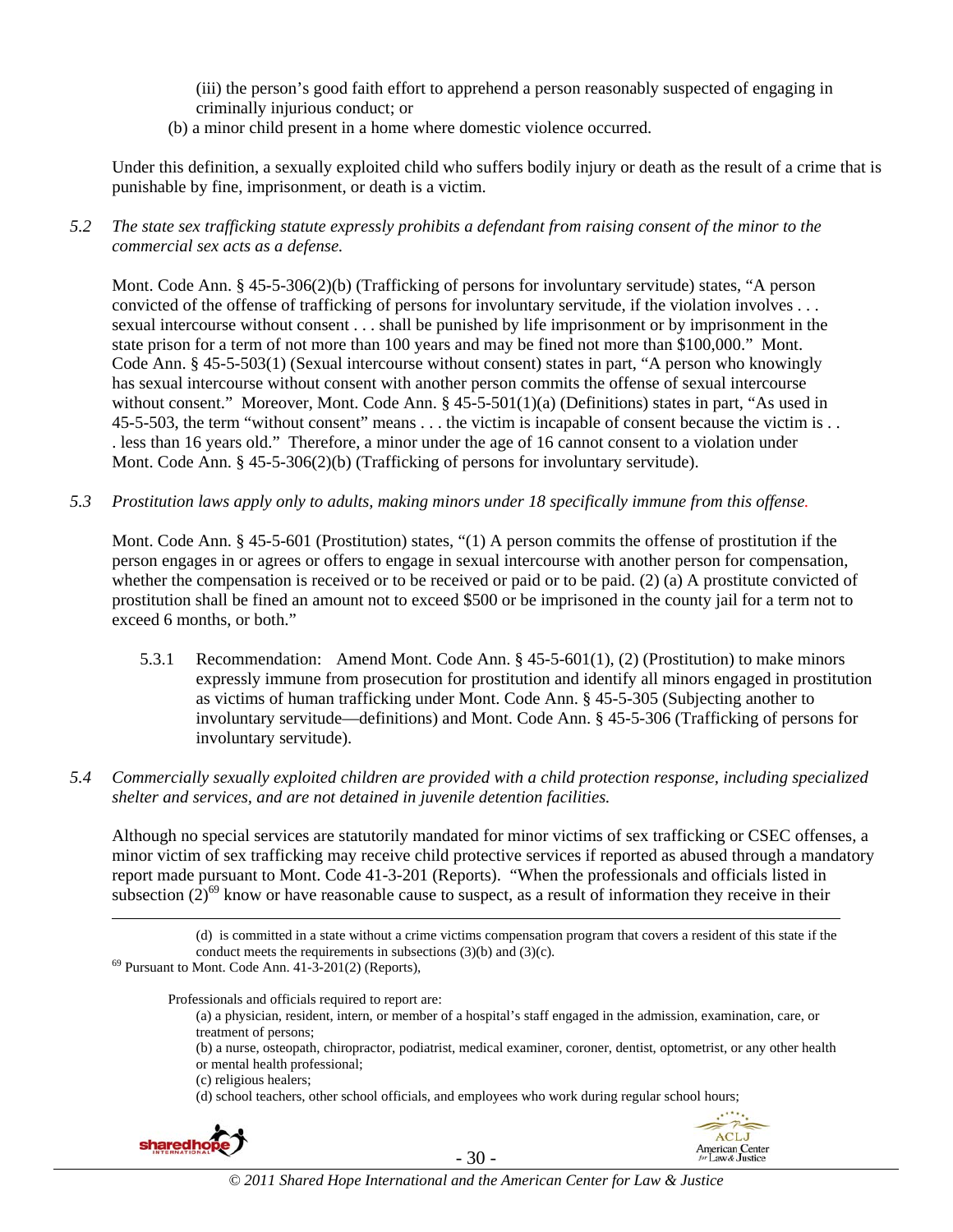professional or official capacity, that a child is abused or neglected . . . they shall report the matter promptly to the department of public health and human services." Mont. Code Ann. § 41-3-201(1). "Upon receipt of a report that a child is or has been abused or neglected, the department shall promptly assess the information contained in the report and make a determination regarding the level of response required and the timeframe within which action must be initiated. If the department determines that an investigation is required, a social worker, the county attorney, or a peace officer shall promptly conduct a thorough investigation into the circumstances surrounding the allegations of abuse or neglect of the child. . . . If from the investigation the department has reasonable cause to suspect that the child suffered abuse or neglect, the department may provide emergency protective services to the child, pursuant to 41-3-301, or voluntary protective services pursuant to 41-3-302, and may provide protective services to any other child under the same care." Mont. Code Ann. § 41-  $3-202(1)$ ,  $(5)(a)$ .

In exigent circumstances, Mont. Code Ann. § 41-3-301(1) (Emergency protective service) permits "[a]ny child protective social worker of the department, a peace officer, or the county attorney who has reason to believe any youth is in immediate or apparent danger of harm . . . [to] immediately remove the child and place the child in a protective facility." Mont. Code. Ann. § 41-3-427(1)(a) (Petition for immediate protection and emergency protective services—order—service) also provides that "[i]n a case in which it appears that a child is abused or neglected or is in danger of being abused or neglected, the county attorney, the attorney general, or an attorney hired by the county may file a petition for immediate protection and emergency protective services. In implementing the policy of this section, the child's health and safety are of paramount concern."

Mont. Code Ann. § 41-3-422(1)(a) (Abuse and neglect petitions—burden of proof) provides that

A petition may request the following relief:

- (i) immediate protection and emergency protective services, as provided in 41-3-427;
- (ii) temporary investigative authority, as provided in 41-3-433;
- (iii) temporary legal custody, as provided in 41-3-442;
- (iv) long-term custody, as provided in 41-3-445;
- (v) termination of the parent-child legal relationship, as provided in 41-3-607;
- (vi) appointment of a guardian pursuant to 41-3-444;
- (vii) a determination that preservation or reunification services need not be provided; or

(viii) any combination of the provisions of subsections  $(1)(a)(i)$  through  $(1)(a)(vi)$  or any other relief that may be required for the best interests of the child.

. . . .

(c) A petition for temporary legal custody may be the initial petition filed in a case.

(d) A petition for the termination of the parent-child legal relationship may be the initial petition filed in a case if a request for a determination that preservation or reunification services need not be provided is made in the petition.

"The court may make an adjudication on a petition under 41-3-422 if the court determines by a preponderance of the evidence . . . that the child is a youth in need of care." Mont. Code 41-3-437(2) (Adjudication temporary disposition—findings—order). "If the child is adjudicated a youth in need of care, the court shall set a date for a dispositional hearing to be conducted within 20 days, as provided in 41-3-438(1), and order any

<sup>(</sup>j) an employee of an entity that contracts with the department to provide direct services to children.





 <sup>(</sup>e) a social worker, operator or employee of any registered or licensed day-care or substitute care facility, staff of a resource and referral grant program organized under 52-2-711 or of a child and adult food care program, or an operator or employee of a child-care facility;

<sup>(</sup>f) a foster care, residential, or institutional worker;

<sup>(</sup>g) a peace officer or other law enforcement official;

<sup>(</sup>h) a member of the clergy, as defined in  $15-6-201(2)(a)$ ;

<sup>(</sup>i) a guardian ad litem or a court-appointed advocate who is authorized to investigate a report of alleged abuse or neglect; or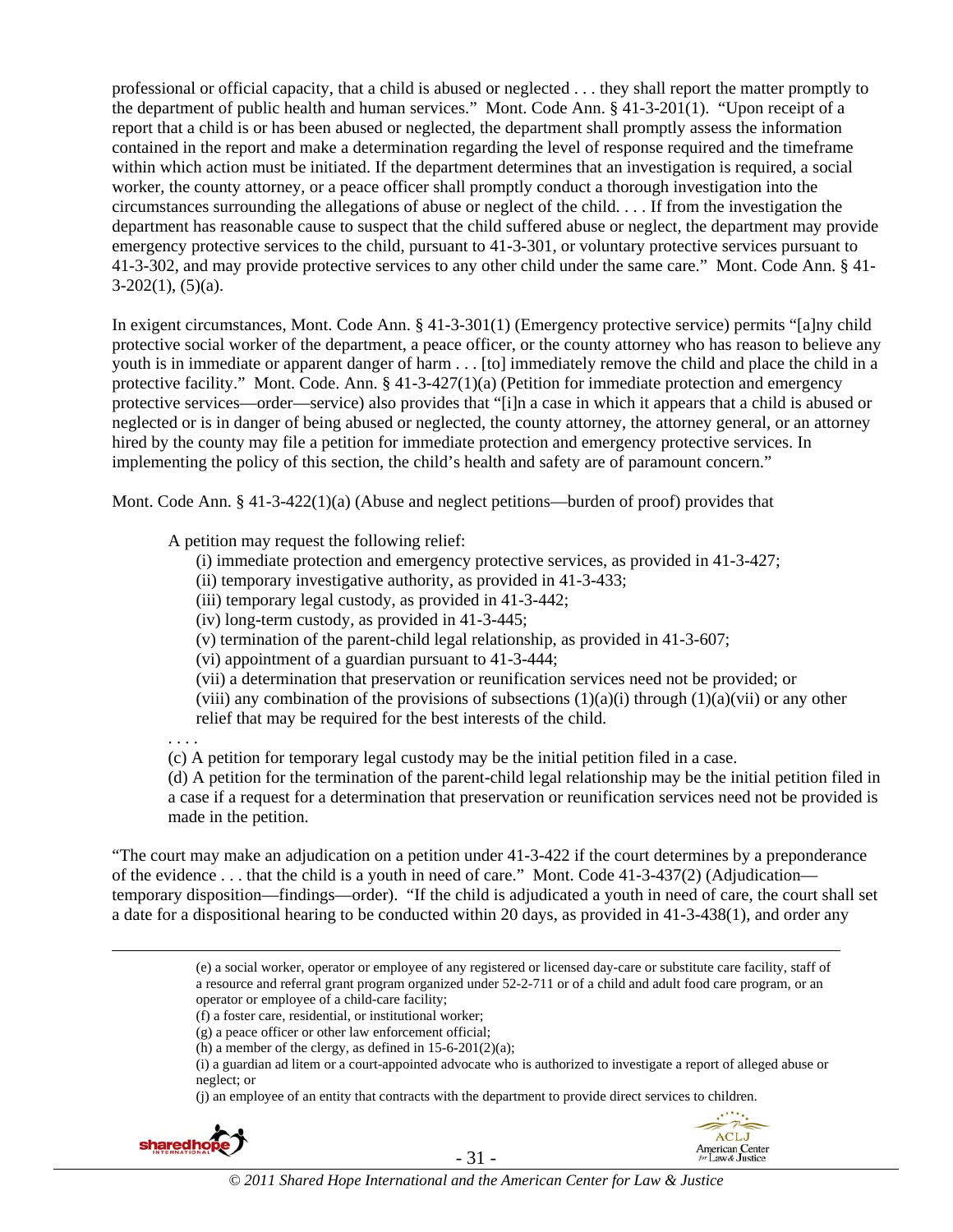necessary or required investigations. The court may issue a temporary dispositional order pending the dispositional hearing. . . ." Mont. Code  $41-3-437(6)(b)$ .

Pursuant to Mont. Code 41-3-438(3) (Disposition—hearing—order),

If a child is found to be a youth in need of care under 41-3-437, the court may enter its judgment, making any of the following dispositions to protect the welfare of the child:

(a) permit the child to remain with the child's custodial parent or guardian, subject to those conditions and limitations the court may prescribe;

(b) order the department to evaluate the noncustodial parent as a possible caretaker;

(c) order the temporary placement of the child with the noncustodial parent, superseding any existing custodial order, and keep the proceeding open pending completion by the custodial parent of any treatment plan ordered pursuant to 41-3-443;

(d) order the placement of the child with the noncustodial parent, superseding any existing custodial order, and dismiss the proceeding with no further obligation on the part of the department to provide services to the parent with whom the child is placed or to work toward reunification of the child with the parent or guardian from whom the child was removed in the initial proceeding; (e) grant an order of limited emancipation to a child who is 16 years of age or older, as provided in 41-1-503;

(f) transfer temporary legal custody to any of the following:

(i) the department;

(ii) a licensed child-placing agency that is willing and able to assume responsibility for the education, care, and maintenance of the child and that is licensed or otherwise authorized by law to receive and provide care of the child; or

(iii) a nonparent relative or other individual who has been evaluated and recommended by the department or a licensed child-placing agency designated by the court and who is found by the court to be qualified to receive and care for the child;

(g) order a party to the action to do what is necessary to give effect to the final disposition, including undertaking medical and psychological evaluations, treatment, and counseling that does not require an expenditure of money by the department unless the department consents and informs the court that resources are available for payment. The department is the payor of last resort after all family, insurance, and other resources have been examined.

(h) order further care and treatment as the court considers in the best interests of the child that does not require an expenditure of money by the department unless the department consents and informs the court that resources are available for the proposed care and treatment. The department is the payor of last resort after all family, insurance, and other resources have been examined pursuant to 41-3-446.

A child in need of care may be able to receive services if a child protective team is established as provided in Section 41-3-108 (Child protective teams), which states,

The county attorney, county commissioners, guardian ad litem, or department may convene one or more temporary or permanent interdisciplinary child protective teams. These teams may assist in assessing the needs of, formulating and monitoring a treatment plan for, and coordinating services to the child and the child's family. The supervisor of child protective services in a local service area or the supervisor's designee shall serve as the team's coordinator. Members must include:

(1) a social worker;

(2) a member of a local law enforcement agency;

(3) a representative of the medical profession;

(4) a representative of a public school system;

 $(5)$  a county attorney . . . .

. . . .







*© 2011 Shared Hope International and the American Center for Law & Justice*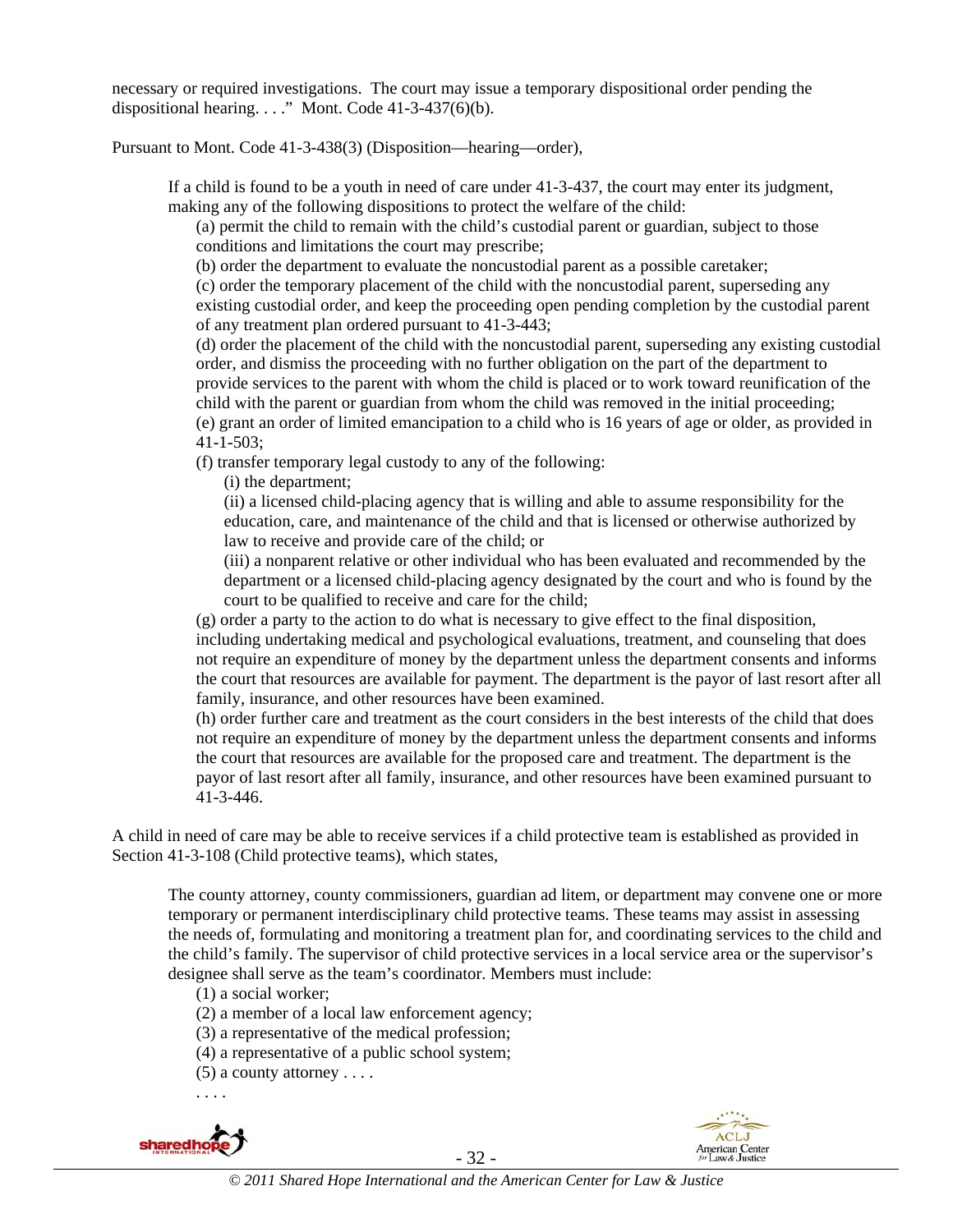Where a minor is arrested for a juvenile or status offense, Montana's Youth Court Act (Title 41 Minors, Chapter 5 Youth Court Art) does not identify or distinguish "commercially sexually exploited children," but a process is available that makes it possible that a minor victim of commercial sexual exploitation could be determined to be a "youth in need of intervention" as defined in Mont. Code Ann. § 41-5-103(51) (Definitions) and should be placed in "shelter care" or a "youth assessment center" as opposed to a detention center. Mont. Code Ann. § 41-5-103(39), (47). Mont. Code Ann. § 41-5-103(51) provides,

"Youth in need of intervention" means a youth who is adjudicated as a youth and who: (a) commits an offense prohibited by law that if committed by an adult would not constitute a criminal offense, including but not limited to a youth who:

(i) violates any Montana municipal or state law regarding alcoholic beverages; or (ii) continues to exhibit behavior, including running away from home or habitual truancy, beyond the control of the youth's parents, foster parents, physical custodian, or guardian despite the attempt of the youth's parents, foster parents, physical custodian, or guardian to exert all reasonable efforts to mediate, resolve, or control the youth's behavior; or

(b) has committed any of the acts of a delinquent youth but whom the youth court, in its discretion, chooses to regard as a youth in need of intervention.

Mont. Code Ann. § 41-5-334 (Custody—hearing for probable cause—determinations—detention—release) provides,

If, at a probable cause hearing held pursuant to 41-5-332 [Custody-hearing for probable cause], it is determined that there is probable cause to believe that the youth is a delinquent youth or a youth in need of intervention, the court having jurisdiction in the case shall determine whether the youth should be retained in custody. If the court determines that continued custody of the youth is necessary and if the youth meets the criteria in 41-5-341 [Criteria for placement of youth in secure detention facilities] through 41-5-343 [Criteria for placement of youth in youth assessment centers], the youth may be placed in a detention facility, a youth assessment center, or a shelter care facility . . . but may not be placed in a jail or other facility used for the confinement of adults accused or convicted of criminal offenses.

- 5.4.1 Recommendation: Enact a law providing specialized multidisciplinary services for minor victims of sex trafficking that will divert them away from delinquency adjudication into child protective services.
- *5.5 Commercial sexual exploitation or sex trafficking is identified as a type of abuse and neglect within child protection statutes.*

Under Chapter 3 (Child abuse and neglect), commercial sexual exploitation is identified as a type of abuse and neglect. Mont. Code Ann. § 41-3-102(7)(a) (Definitions) defines "child abuse or neglect" as

- (i) actual physical or psychological harm to a child;
- (ii) substantial risk of physical or psychological harm to a child; or
- (iii) abandonment.

Mont. Code Ann. § 41-3-102(21)(a) defines "physical or psychological harm to a child" as

the harm that occurs whenever the parent or other person responsible for the child's welfare:

(i) inflicts or allows to be inflicted upon the child physical abuse, physical neglect, or psychological abuse or neglect;

(ii) commits or allows sexual abuse or exploitation of the child;



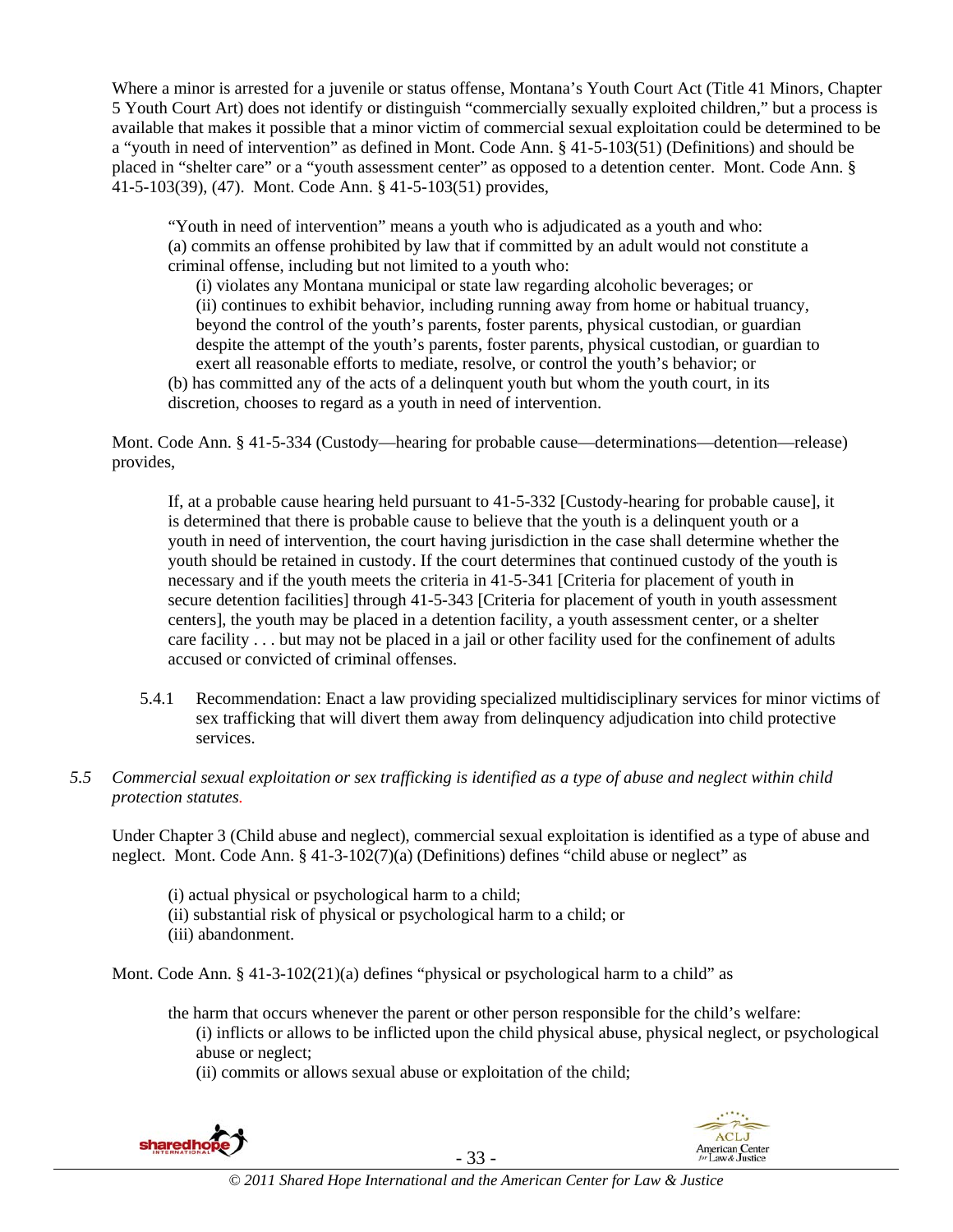(iii) induces or attempts to induce a child to give untrue testimony that the child or another child was abused or neglected by a parent or other person responsible for the child's welfare; . . .

(v) exposes or allows the child to be exposed to an unreasonable risk to the child's health or welfare by failing to intervene or eliminate the risk; or;

Mont. Code Ann. § 41-3-102(28) defines " [s]exual exploitation" as "allowing, permitting, or encouraging a child to engage in a prostitution offense, as described in 45-5-601 [Prostitution] through 45-5-603 [Aggravated promotion of prostitution], or allowing, permitting, or encouraging sexual abuse of children as described in 45- 5-625."

*5.6 The definition of "caregiver" (or similar term) in the child welfare statutes is broad enough to include a trafficker who has custody or control of a child in order to bring a trafficked child into the protection of child protective services.* 

The term "caregiver" is not utilized in the Montana child welfare statutes. Instead, the applicable phrase is as follows: "A person responsible for a child's welfare." Mont. Code Ann. § 41-3-102(2)(a) (Definitions) defines "a person responsible for a child's welfare" to include "an adult who resides in the same home in which the child resides," which makes the definition broad enough to potentially apply to a trafficker who has custody or control of a minor victim.

*5.7 Crime victims' compensation is specifically available to a child victim of sex trafficking or CSEC without regard to ineligibility factors.* 

Generally, victims<sup>70</sup> are eligible to receive an award under Montana's Crime Victims Compensation Act under Mont. Code Ann. § 53-9-127 (Award of compensation). Several additional requirements for compensation may, however, present difficulties for victims of commercial sexual exploitation. Mont. Code Ann. § 53-9-125 (Limitations on awards) outlines the limitations on victims' compensation awards including the following:

(1) Except as otherwise provided in this section, compensation may not be awarded unless the claim is filed with the office within 1 year after the day the criminally injurious conduct occurred causing the injury or death upon which the claim is based. Compensation in cases involving sexual offenses against minors may not be awarded unless the claim is filed with the office within 1 year after the day the criminally injurious conduct was reported to a law enforcement agency or an agency of the state responsible for provision of child welfare services, or within 1 year after the day the victim reaches 18

. . . .

 $\overline{a}$ 

. . . .

(d) is committed in a state without a crime victims compensation program that covers a resident of this state if the conduct meets the requirements in subsections (3)(b) and (3)(c).





 $70$  For purposes of Montana's Crime Victims Compensation Act, "victim" as defined in Mont. Code § 53-9-103(6) (Definitions) means

<sup>(</sup>a) a person who suffers bodily injury or death as a result of:

<sup>(</sup>i) criminally injurious conduct;

<sup>(</sup>ii) the person's good faith effort to prevent criminally injurious conduct; or

<sup>(</sup>iii) the person's good faith effort to apprehend a person reasonably suspected of engaging in criminally injurious conduct; or

<sup>(</sup>b) a minor child present in a home where domestic violence occurred.

Mont. Code § 53-9-103(3) (Definitions) defines "criminally injurious conduct" as conduct that

<sup>(</sup>b) results in bodily injury or death or involves domestic violence in a home where minor children were present; and (c) is punishable by fine, imprisonment, or death or would be so punishable except that the person engaging in the conduct lacked capacity to commit the crime under the laws of this state; ...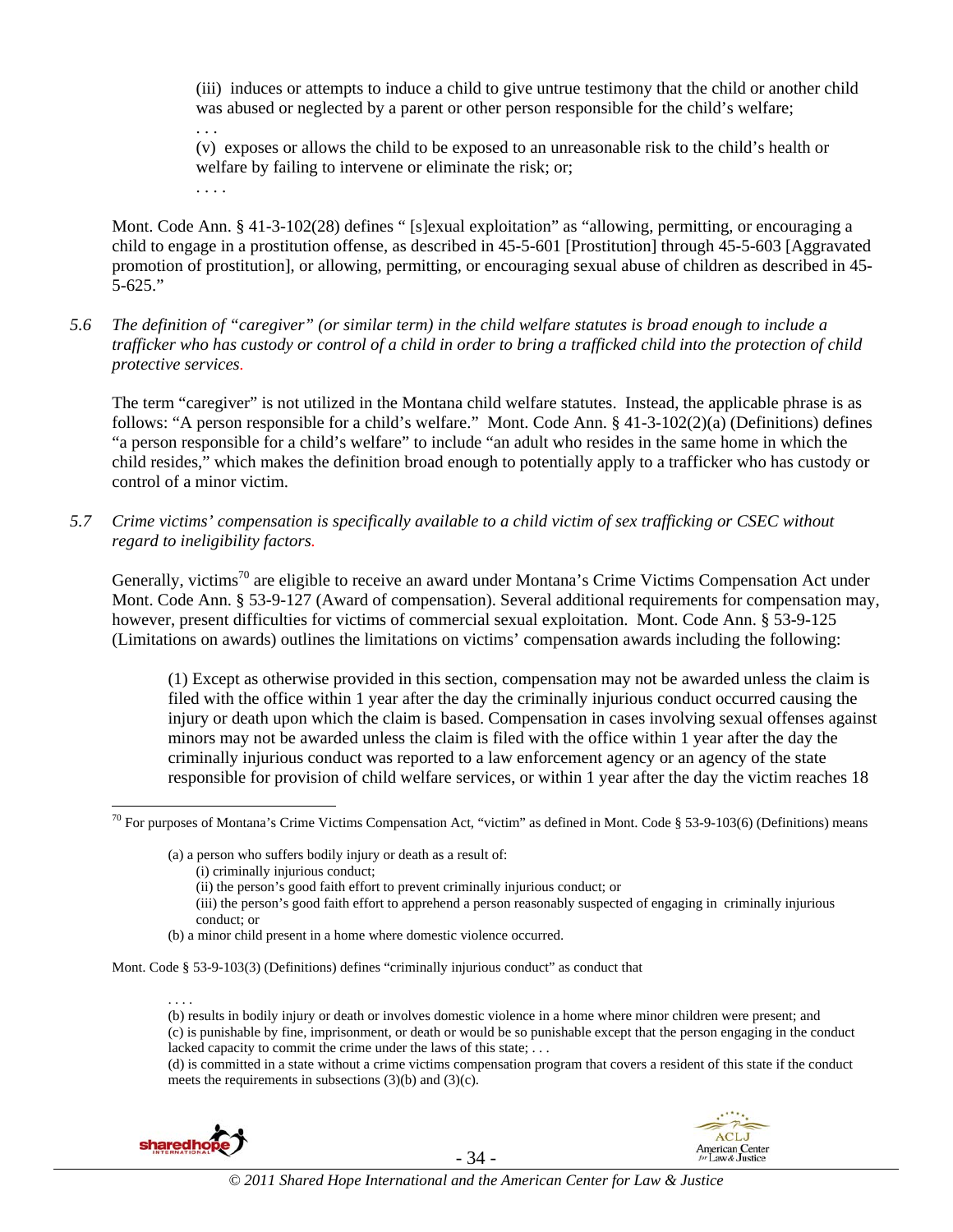years of age, whichever occurs last. The time for filing a claim may be extended by the office for good cause shown.

(2) Compensation may not be awarded to a claimant who is the offender or an accomplice of the offender or to any claimant if the award would unjustly benefit the offender or accomplice. (3) Compensation may not be awarded unless the criminally injurious conduct resulting in injury or death was reported to a law enforcement officer. The report must be made within 72 hours after its occurrence, except in a case involving a sexual offense against a minor or when the office finds there was good cause for the failure to report within that time.

 (4) In order to be entitled to benefits under this part, a claimant shall fully cooperate with all law enforcement agencies and prosecuting attorneys in the apprehension and prosecution of the offender causing the criminally injurious conduct. The office, upon finding that the claimant or victim has not fully cooperated with appropriate law enforcement agencies or prosecuting attorneys, may deny or reconsider and reduce an award of compensation.

(5) Compensation otherwise payable to a claimant must be reduced or denied to the extent the compensation benefits payable are or can be recouped from collateral sources.

(6) Persons serving a sentence of imprisonment or residing in any other public institution which provides for the maintenance of the person are not entitled to the benefits of this part.

(7) Compensation may be denied or reduced if the victim contributed to the infliction of death or injury with respect to which the claim is made. Any reduction in benefits under this subsection must be in proportion to what the office finds to be the victim's contribution to the infliction of death or injury.

Nothing in the code expressly exempts commercially sexually exploited victims from these requirements or award reduction factors, or explains what constitutes good cause for the failure to report the crime or cooperate with law enforcement.

- 5.7.1 Recommendation: Amend Mont. Code Ann. § 53-9-125 (Limitations on awards) to expressly provide that victims of domestic minor sex trafficking are exempt from all ineligibility and award reduction factors.
- *5.8 Victim-friendly procedures and protections are provided in the trial process for minors under 18.*

There are victim-friendly criminal justice procedures provided in the court system process, like Mont. Code Ann. § 45-5-511(2) through 45-5-511(5) (Provisions generally applicable to sexual crimes), Montana's rape shield laws, which state,

(2) Evidence concerning the sexual conduct of the victim is inadmissible in prosecutions under this part except evidence of the victim's past sexual conduct with the offender or evidence of specific instances of the victim's sexual activity to show the origin of semen, pregnancy, or disease that is at issue in the prosecution.

(3) If the defendant proposes for any purpose to offer evidence described in subsection (2), the trial judge shall order a hearing out of the presence of the jury to determine whether the proposed evidence is admissible under subsection (2).

(4) Evidence of failure to make a timely complaint or immediate outcry does not raise any presumption as to the credibility of the victim.

(5) Resistance by the victim is not required to show lack of consent. Force, fear, or threat is sufficient alone to show lack of consent.

There are also rules of evidence in cases involving sexual offenses, children, or both, which are victim-friendly: Mont. Code Ann. § 46-16-220 (Child hearsay exception—criminal proceedings), § 46-15-402 (Procedure at videotaping), § 46-15-403 (Court order to protect privacy of victim), and § 46-15-411(Payment for medical evidence—alleged sexual offenses). Further, Mont. Code Ann. § 46-16-229 (Order for two-way electronic



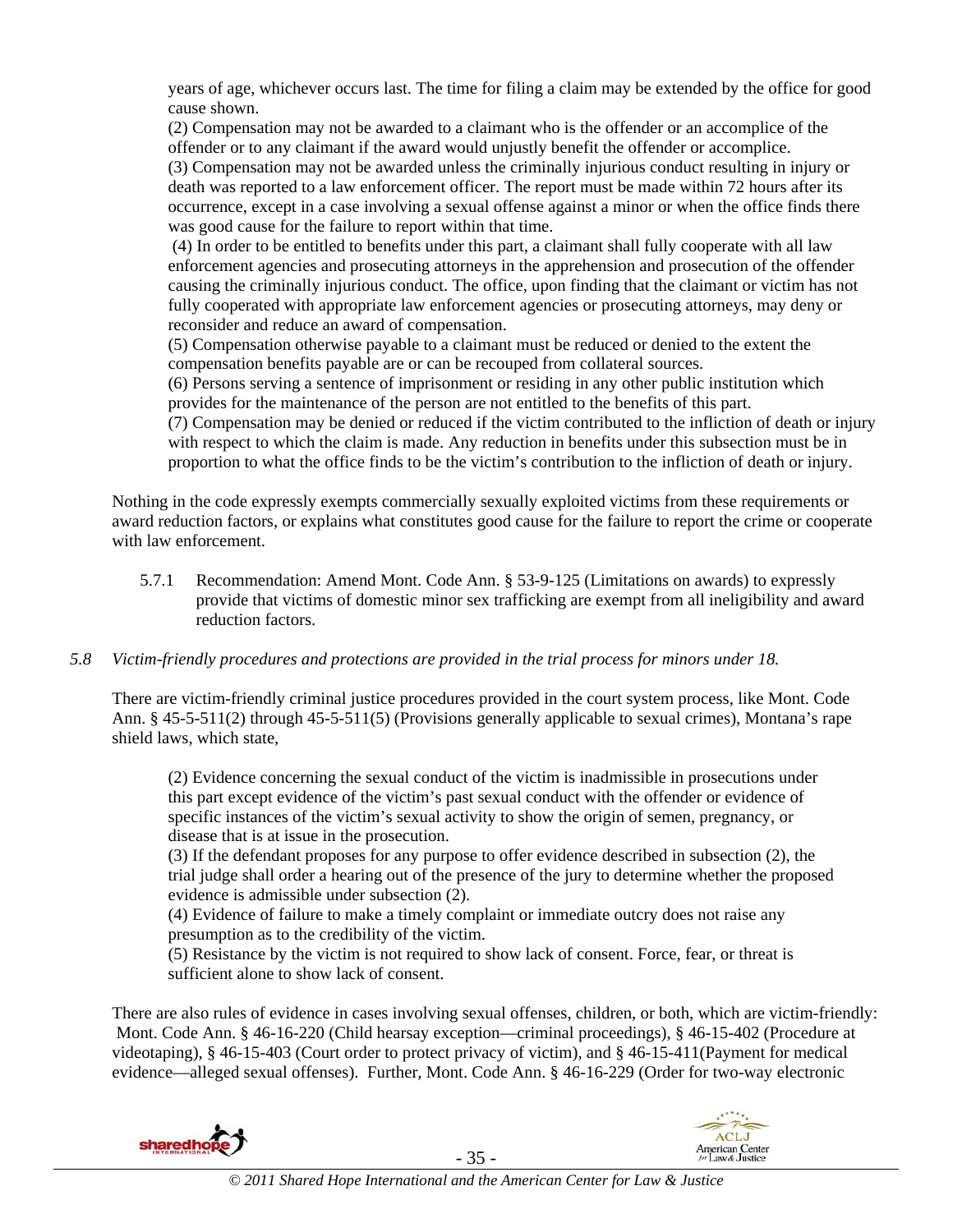audio-video communication testimony—finding by court—procedure for conducting testimony) allows for "the testimony of a child witness be taken by two-way electronic audio-video communication . . . ."

*5.9 Expungement or sealing of juvenile arrest or criminal records resulting from arrests or adjudications for prostitution-related offenses committed as a result of, or in the course of, the commercial sexual exploitation of a minor is available within a reasonable time after turning 18.* 

Juvenile criminal records may be sealed pursuant to Mont. Code Ann. § 41-5-216 (Disposition of youth court, law enforcement, and department records—sharing and access to records), which states,

(1) Formal youth court records, law enforcement records, and department records that are not exempt from sealing under subsections (4) and (6) and that pertain to a youth covered by this chapter must be physically sealed on the youth's 18th birthday. In those cases in which jurisdiction of the court or any agency is extended beyond the youth's 18th birthday, the records must be physically sealed upon termination of the extended jurisdiction.

(2) Except as provided in subsection (6), when the records pertaining to a youth pursuant to this section are sealed, an agency, other than the department, that has in its possession copies of the sealed records shall destroy the copies of the records. Anyone violating the provisions of this subsection is subject to contempt of court.

(3) Except as provided in subsection (6), this section does not prohibit the destruction of records with the consent of the youth court judge or county attorney after 10 years from the date of sealing.

. . . .

. . . .

(5) After formal youth court records, law enforcement records, and department records are sealed, they are not open to inspection except, upon order of the youth court, for good cause, including when a youth commits a new offense, to:

(a) those persons and agencies listed in  $41-5-215(2)$  [Youth court and department records notification of school]; and

(b) adult probation professional staff preparing a presentence report on a youth who has reached the age of majority.

(7) (a) Informal youth court records for a youth for whom formal proceedings have been filed must be physically sealed on the youth's 18th birthday or, in those cases in which jurisdiction of the court or any agency is extended beyond the youth's 18th birthday, upon termination of the extended jurisdiction and may be inspected only pursuant to subsection (5).

(b) The informal youth court records may be maintained and inspected only by youth court personnel upon a new offense prior to the youth's 18th birthday.

(c) Except as provided in subsection  $(7)(a)$ , when a youth becomes 18 years of age or when extended supervision ends and the youth was involved only in informal proceedings, informal youth court records that are in hard-copy form must be destroyed and any electronic records in the youth court management information system must disassociate the offense and disposition information from the name of the youth and may be used only for the following purposes:

(i) for research and program evaluation authorized by the office of the court administrator and subject to any applicable laws; and

(ii) as provided in Title 5, chapter 13.

*5.10 Victim restitution and civil remedies are authorized by law for minor victims of sex trafficking or CSEC.* 

Restitution may be available pursuant to Mont. Code Ann. § 46-18-241 (Effective until June 30, 2015)  $((Temporary)$  Condition of restitution),<sup>71</sup> which states,

 $\overline{a}$ <sup>71</sup> *See supra* note 42.



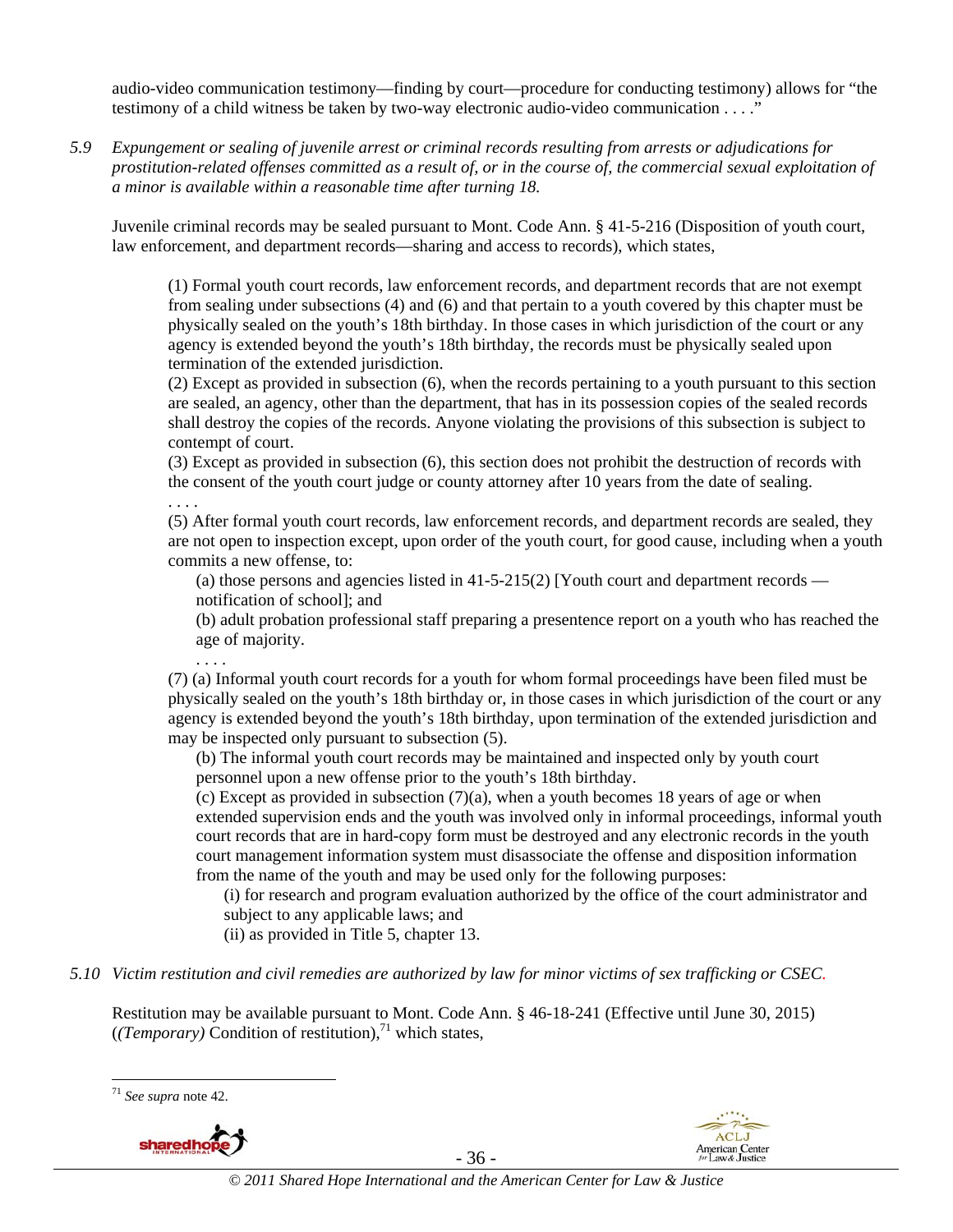(1) As provided in 46-18-201 [Sentences that may be imposed], a sentencing court shall, as part of the sentence, require an offender to make full restitution to any victim who has sustained pecuniary loss, including a person suffering an economic loss. The duty to pay full restitution under the sentence remains with the offender or the offender's estate until full restitution is paid, whether or not the offender is under state supervision. If the offender is under state supervision, payment of restitution is a condition of any probation or parole.

. . . .

(3) If at any time the court finds that, because of circumstances beyond the offender's control, the offender is not able to pay any restitution, the court may order the offender to perform community service during the time that the offender is unable to pay. The offender must be given a credit against restitution due at the rate of the hours of community service times the state minimum wage in effect at the time that the community service is performed.

Pursuant to Mont. Code Ann. § 46-18-236 (Effective until June 30, 2015) (*(Temporary)* Imposition of charge upon conviction or forfeiture— administration**) 72**

(1) Except as provided in subsection (2), there must be imposed by all courts of original jurisdiction on a person upon conviction for any conduct made criminal by state statute or upon forfeiture of bond or bail a charge that is in addition to other taxable court costs, fees, or fines, as follows:

(a) \$15 for each misdemeanor charge;

(b) the greater of \$20 or 10% of the fine levied for each felony charge; and

. . . . . . . .

. . . .

(3) The charges imposed by this section are not fines and must be imposed in addition to any fine and may not be used in determining the jurisdiction of any court.

. . . .

(7) (a) Except as provided in subsection (7)(b), each county, city, or town finance officer or treasurer may retain the charges collected under subsection  $(1)(c)$  for payment of the expenses of a victim and witness advocate program, including a program operated by a private, nonprofit organization, that provides the services specified in Title 40, chapter 15, and Title 46, chapter 24, and that is operated or used by the county, city, or town.

(c) Except as provided in subsection (7)(b), if the county, city, or town does not operate or use a victim and witness advocate program, all charges collected under subsection  $(1)(c)$  must be paid to the crime victims compensation and assistance program in the department of justice for deposit in the account provided for in  $53-9-113^{3}$ 

Mont. Code Ann. § 46-18-251(2) (Effective until June 30, 2015) (Allocation of fines, costs, restitution, and other charges)<sup>74</sup> provides a defendant who "is subject to payment of restitution and any combination of fines, costs, charges under the provisions of 46-18-236 [Imposition of charge upon conviction or forfeiture— administration], or other payments, 50% of all money collected from the defendant must be applied to payment of restitution and the balance must be applied to other payments in the following order:

 $74$  Mont. Code Ann. § 46-18-251 contains one set of provisions that terminates on June 30, 2015 and another set of provisions that become effective July 1, 2015. Here and elsewhere in this report that Mont. Code Ann. § 46-18-251 is mentioned, the current provisions have been used for citations and quotations.





 $\overline{a}$ <sup>72</sup> Mont. Code Ann. § 46-18-236 contains one set of provisions that terminates on June 30, 2015 and another set of provisions that become effective July 1, 2015. Here and elsewhere in this report that Mont. Code Ann. § 46-18-236 is mentioned, the current provisions have been used for citations and quotations.<br><sup>73</sup> Starting July 1, 2015, funds paid for crime victims' compensation will be deposited in a "state general fund to be used to

provide services to crime victims as provided in Title 53, chapter 9, part 1." Mont. Code Ann. § 46-18-236 (Effective July 1, 2015).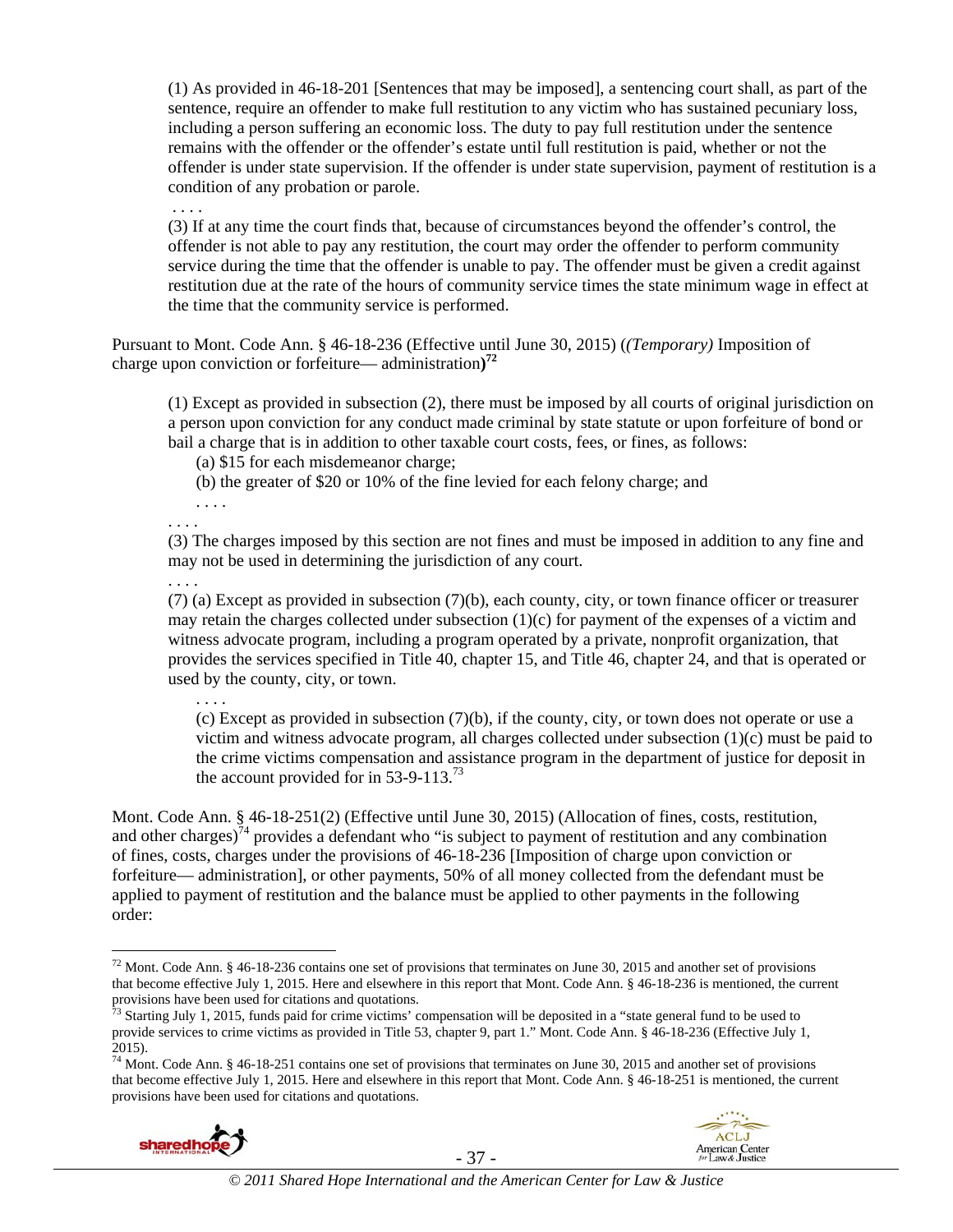(a) payment of charges imposed pursuant to 46-18-236;

(b) payment of supervisory fees imposed pursuant to 46-23-1031;

(c) payment of costs imposed pursuant to 46-18-232 or 46-18-233;

(d) payment of fines imposed pursuant to 46-18-231 or 46-18-233; and

(e) any other payments ordered by the court.

Furthermore, Mont. Code Ann. § 46-18-251(3) clarifies,

The money applied under subsection (2) to the payment of restitution must be paid in the following order:

(a) to the victim until the victim's unreimbursed pecuniary loss is satisfied;

(b) to the crime victims compensation and assistance program in the department of justice for deposit in the account provided for in 53-9-113 until the state is fully reimbursed for compensation to the victim provided pursuant to Title 53, chapter 9, part 1;

(c) to any other government agency that has compensated the victim for the victim's pecuniary loss; and

(d) to any insurance company that has compensated the victim for the victim's pecuniary loss.

Mont. Code Ann. § 46-18-249 (Civil actions by victim) provides,

(1) The total amount that a court orders to be paid to a victim may be treated as a civil judgment against the offender and may be collected by the victim at any time, including after state supervision of the offender ends, using any method allowed by law, including execution upon a judgment, for the collection of a civil judgment. However, 46-18-241 through 46-18-248 and this section do not limit or impair the right of a victim to sue and recover damages from the offender in a separate civil action. (2) The findings in the sentencing hearing and the fact that restitution was required or paid are not admissible as evidence in a separate civil action and have no legal effect on the merits of a separate civil action.

(3) Any restitution paid by the offender to the victim under a restitution order contained in a criminal sentence, including an amount or amounts paid in a civil proceeding to enforce payment of a restitution order contained in a criminal sentence, must be set off against any pecuniary loss awarded to the victim in a separate civil action arising out of the facts or events that were the basis for the restitution. The court trying the separate civil action shall determine the amount of any setoff asserted by the defendant under this section.

More generally, Mont. Code Ann. § 27-1-104 (Bases for civil actions) states, "A civil action arises out of: (1) an obligation; (2) an injury."75 Mont. Code Ann. § 27-1-202 (Right to compensatory damages) states, "Every person who suffers detriment from the unlawful act or omission of another may recover from the person in fault a compensation therefor in money, which is called damages."

Punitive damages are permissible pursuant to Mont. Code Ann. § 27-1-220 (Punitive damages—when allowed—limitation) as follows:

(1) Except as otherwise expressly provided by statute and subject to subsection (3), a judge or jury may award, in addition to compensatory damages, punitive damages for the sake of example and for the purpose of punishing a defendant.

. . . .

(3) An award for punitive damages may not exceed \$10 million or 3% of a defendant's net worth, whichever is less. This subsection does not limit punitive damages that may be awarded in class action lawsuits.

 $\overline{a}$ Mont. Code Ann. § 27-1-106(1)(a) (Injury defined) defines "injury" as "to the person."



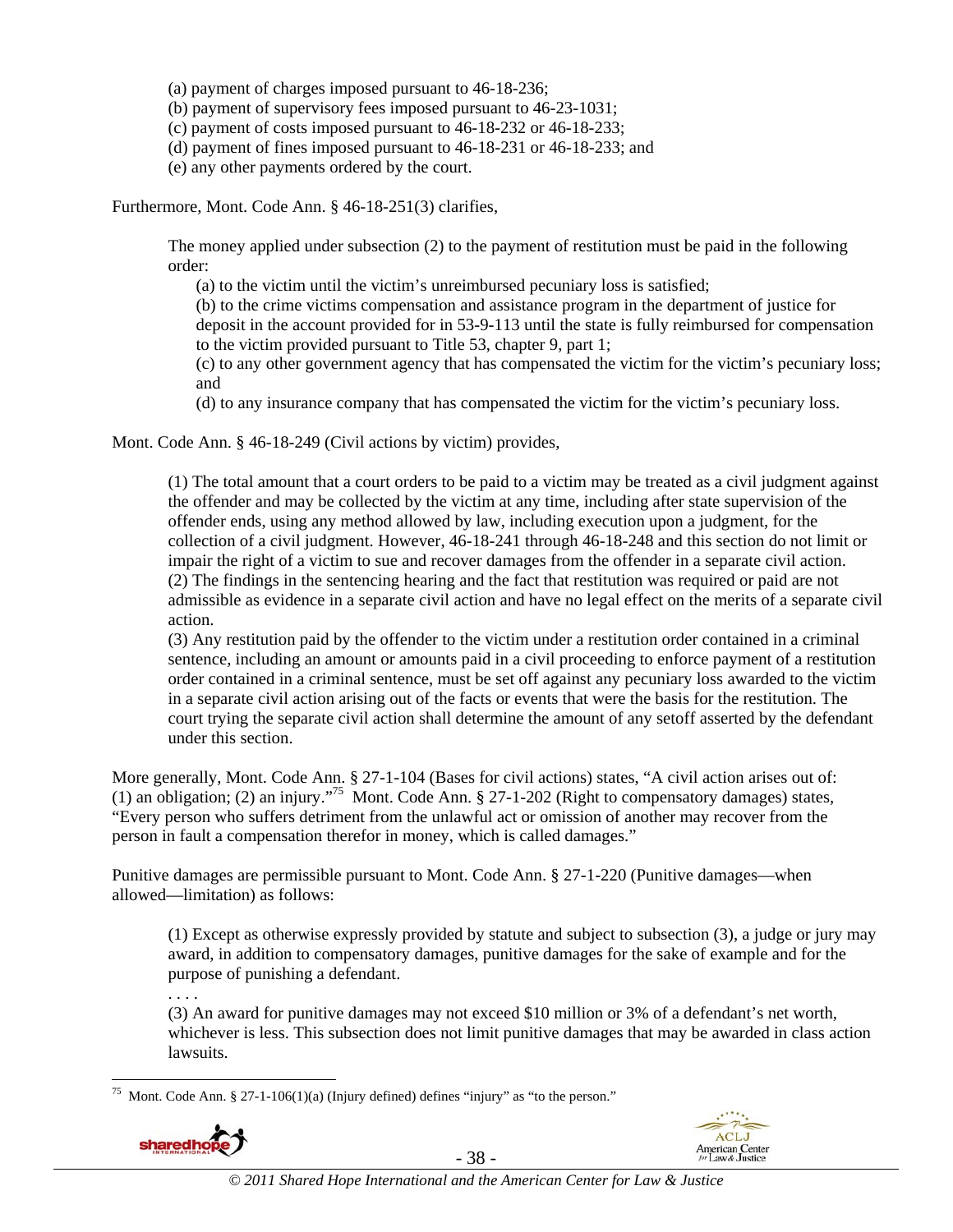Mont. Code Ann. § 27-1-221 (Punitive damages—liability—proof—award) states,

(1) Subject to the provisions of 27-1-220 [Punitive damages—when allowed—limitation] and this section, reasonable punitive damages may be awarded when the defendant has been found guilty of actual fraud or actual malice.

(2) A defendant is guilty of actual malice if the defendant has knowledge of facts or intentionally disregards facts that create a high probability of injury to the plaintiff and:

(a) deliberately proceeds to act in conscious or intentional disregard of the high probability of injury to the plaintiff; or

(b) deliberately proceeds to act with indifference to the high probability of injury to the plaintiff.

. . . .

(5) All elements of the claim for punitive damages must be proved by clear and convincing evidence. Clear and convincing evidence means evidence in which there is no serious or substantial doubt about the correctness of the conclusions drawn from the evidence. It is more than a preponderance of evidence but less than beyond a reasonable doubt.

(6) Liability for punitive damages must be determined by the trier of fact, whether judge or jury. (7) (a) Evidence regarding a defendant's financial affairs, financial condition, and net worth is not admissible in a trial to determine whether a defendant is liable for punitive damages. When the jury returns a verdict finding a defendant liable for punitive damages, the amount of punitive damages must then be determined by the jury in an immediate, separate proceeding and be submitted to the judge for review as provided in subsection (7)(c). In the separate proceeding to determine the amount of punitive damages to be awarded, the defendant's financial affairs, financial condition, and net worth must be considered.

(b) When an award of punitive damages is made by the judge, the judge shall clearly state the reasons for making the award in findings of fact and conclusions of law, demonstrating consideration of each of the following matters:

(i) the nature and reprehensibility of the defendant's wrongdoing;

(ii) the extent of the defendant's wrongdoing;

(iii) the intent of the defendant in committing the wrong;

(iv) the profitability of the defendant's wrongdoing, if applicable;

(v) the amount of actual damages awarded by the jury;

(vi) the defendant's net worth;

(vii) previous awards of punitive or exemplary damages against the defendant based upon the same wrongful act;

(viii) potential or prior criminal sanctions against the defendant based upon the same wrongful act; and

(ix) any other circumstances that may operate to increase or reduce, without wholly defeating, punitive damages.

(c) The judge shall review a jury award of punitive damages, giving consideration to each of the matters listed in subsection (7)(b). If after review the judge determines that the jury award of punitive damages should be increased or decreased, the judge may do so. The judge shall clearly state the reasons for increasing, decreasing, or not increasing or decreasing the punitive damages award of the jury in findings of fact and conclusions of law, demonstrating consideration of each of the factors listed in subsection (7)(b).

. . . .

*5.11 Statutes of limitations for civil and criminal actions for child sex trafficking or CSEC offenses are eliminated or lengthened sufficiently to allow prosecutors and victims a realistic opportunity to pursue criminal action and legal remedies.* 

Mont. Code Ann. § 45-1-205 (General time limitations) establishes the statutes of limitations in prosecutions as follows:



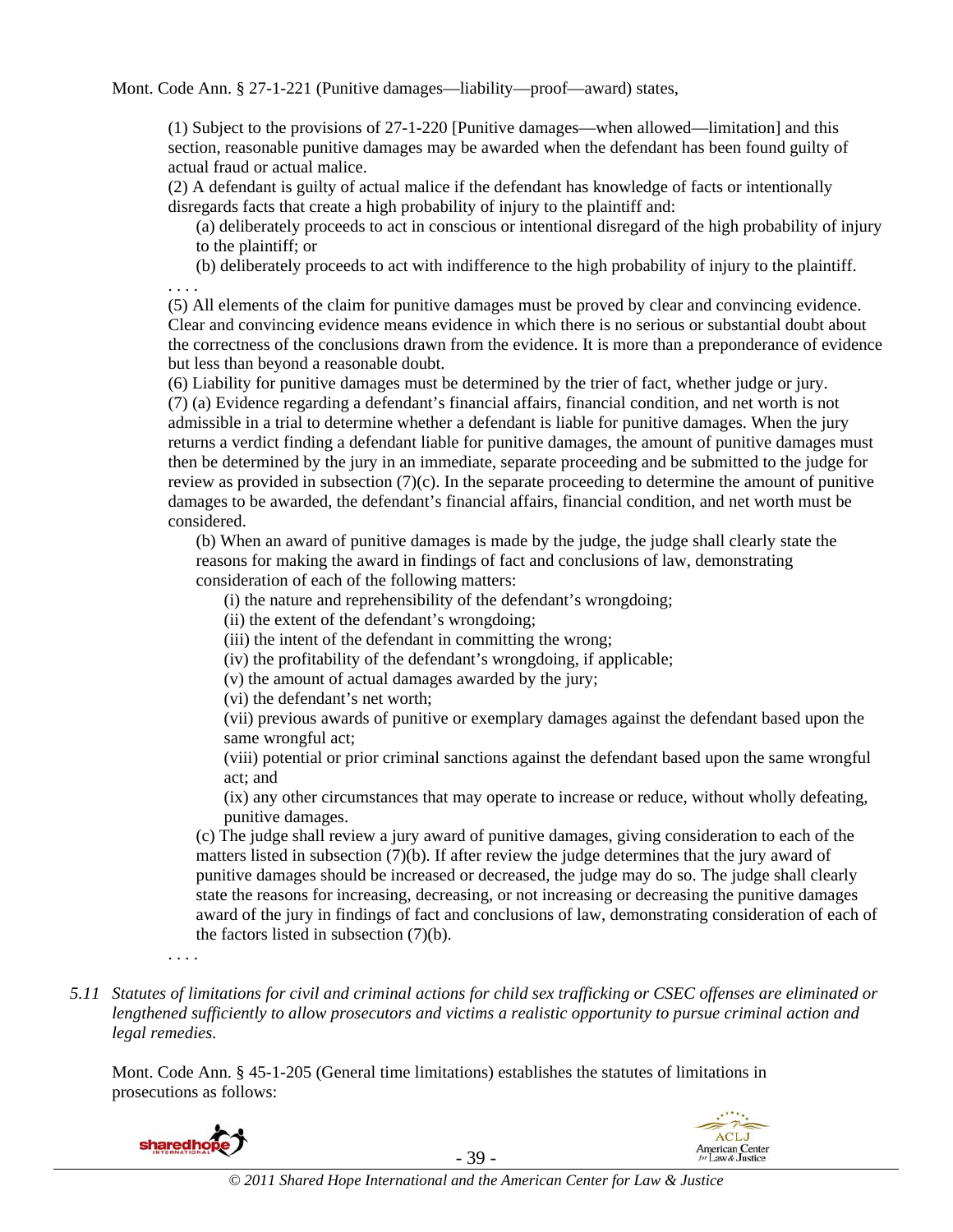$(1) \ldots$ 

(b) Except as provided in subsection (9), a prosecution for a felony offense under 45-5-502 [Sexual assault], 45-5-503 [Sexual intercourse without consent], or 45-5-507 [Incest] (4) or (5) may be commenced within 10 years after it is committed, except that it may be commenced within 10 years after the victim reaches 18 years of age if the victim was less than 18 years of age at the time that the offense occurred. A prosecution for a misdemeanor offense under those provisions may be commenced within 1 year after the offense is committed, except that it may be commenced within 5 years after the victim reaches 18 years of age if the victim was less than 18 years of age at the time that the offense occurred.

(c) Except as provided in subsection (9), a prosecution under 45-5-504 [Indecent exposure], 45-5- 505 [Deviate sexual conduct], 45-5-507 [Incest] (1), (2), (3), or (6), 45-5-625 [Sexual abuse of children], or 45-5-627 [Ritual abuse of minor—exceptions—penalty] may be commenced within 5 years after the victim reaches 18 years of age if the victim was less than 18 years of age at the time that the offense occurred.

(2) Except as provided in subsection (7)(b) or as otherwise provided by law, prosecutions for other offenses are subject to the following periods of limitation:

(a) A prosecution for a felony must be commenced within 5 years after it is committed.

(b) A prosecution for a misdemeanor must be commenced within 1 year after it is committed.

. . . .

(7) (a) An offense is committed either when every element occurs or, when the offense is based upon a continuing course of conduct, at the time when the course of conduct is terminated. Time starts to run on the day after the offense is committed.

# . . . .

(8) A prosecution is commenced either when an indictment is found or an information or complaint is filed.

(9) If a suspect is conclusively identified by DNA testing after a time period prescribed in subsection  $(1)(b)$  or  $(1)(c)$  has expired, a prosecution may be commenced within 1 year after the suspect is conclusively identified by DNA testing.

. . . .

Statutes of limitations for civil actions for child sex trafficking offenses are not eliminated. Mont. Code Ann. § 27-2-216 (Tort actions—childhood sexual abuse) provides,

(1) An action based on intentional conduct brought by a person for recovery of damages for injury suffered as a result of childhood sexual abuse must be commenced not later than:

(a) 3 years after the act of childhood sexual abuse that is alleged to have caused the injury; or

(b) 3 years after the plaintiff discovers or reasonably should have discovered that the injury was caused by the act of childhood sexual abuse.

(2) It is not necessary for a plaintiff to establish which act, in a series of acts of childhood sexual abuse, caused the injury that is the subject of the suit. The plaintiff may compute the period referred to in subsection (1)(a) from the date of the last act by the same perpetrator.

(3) As used in this section, "childhood sexual abuse" means any act committed against a plaintiff who was less than 18 years of age at the time the act occurred and that would have been a violation of 45-5- 502 [Sexual assault], 45-5-503 [Sexual intercourse without consent] . . . 45-5-625 [Sexual abuse of children], or prior similar laws in effect at the time the act occurred.

(4) The provisions of 27-2-401 [When person entitled to bring action is under a disability] apply to this section.

Pursuant to Mont. Code Ann. § 27-2-204(1) (Tort actions—general and personal injury), the "commencement of an action upon a liability not founded upon an instrument in writing is within 3 years." Statute of limitations can be tolled under Mont. Code Ann. § 27-2-401(1) (When person entitled to bring action is under a disability), if the person bringing the action "is, at the time the cause of action accrues, either a minor or has been



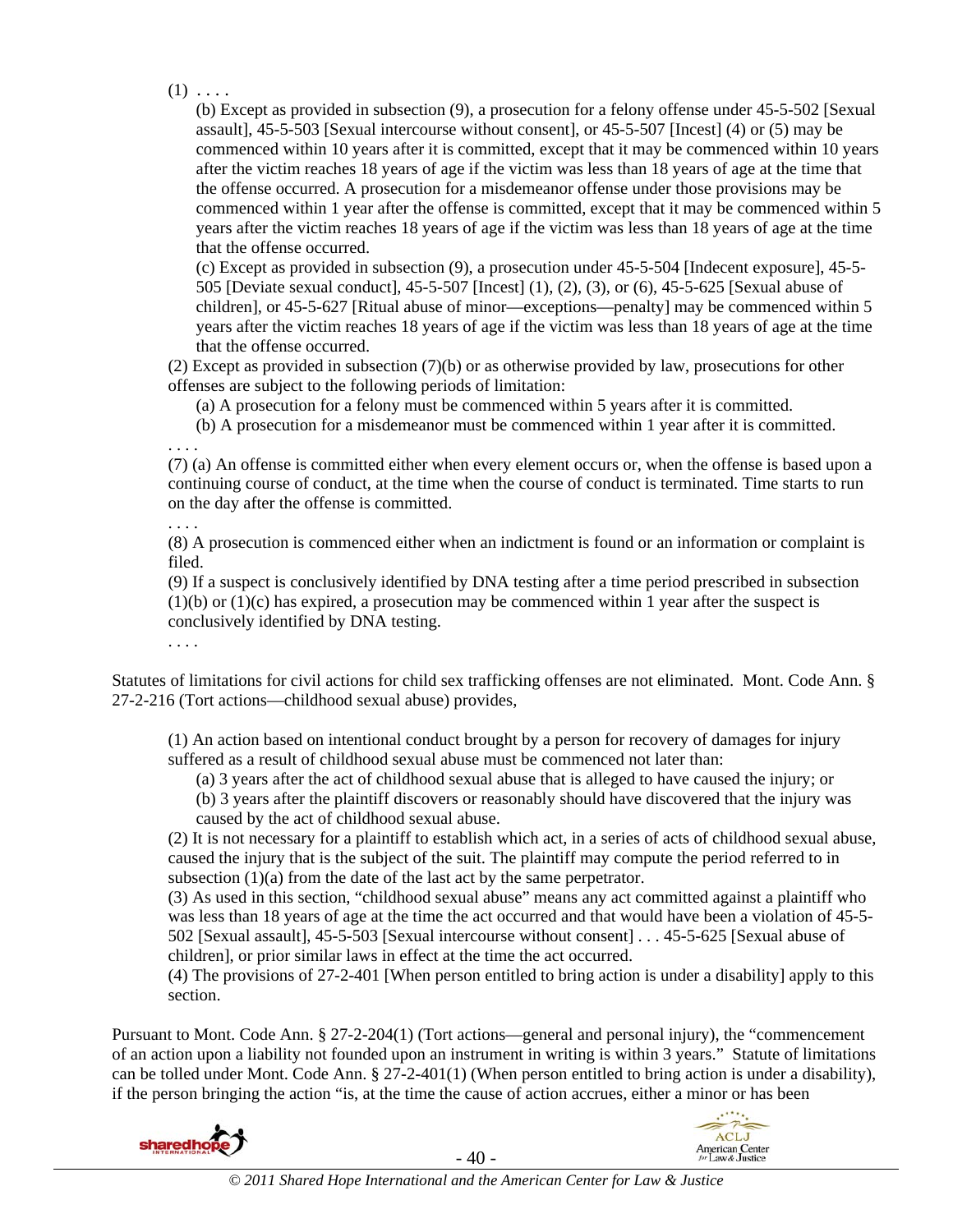committed pursuant to 53-21-127 [Posttrial disposition], the time of the disability is not part of the time limit for commencing the action. However, the time limit cannot be extended more than 5 years by the disability of commitment."

5.11.1 Recommendation: Amend Mont. Code Ann. § 45-1-205 (General time limitations) to make Mont. Code Ann. § 45-5-305 (Subjecting another to involuntary servitude —definitions) and § 45-5-306 (Trafficking of persons for involuntary servitude) crimes for which a criminal action can be brought at any time.

## **Framework Issue 6: Criminal justice tools for investigation and prosecutions**

## *Legal Components:*

- *6.1 Training on human trafficking and domestic minor sex trafficking for law enforcement is statutorily mandated.*
- *6.2 Single party consent to audiotaping is permitted in law enforcement investigations.*
- *6.3 Domestic minor sex trafficking investigations may use wiretapping to investigate the crime.*
- *6.4 Using a law enforcement decoy posing as a minor to investigate buying or selling of commercial sex acts is not a defense to soliciting, purchasing, or selling sex with a minor.*
- *6.5 Using the Internet to investigate buyers and traffickers is a permissible investigative technique.*
- *6.6 Law enforcement and child welfare agencies are mandated to promptly report missing and recovered children. \_\_\_\_\_\_\_\_\_\_\_\_\_\_\_\_\_\_\_\_\_\_\_\_\_\_\_\_\_\_\_\_\_\_\_\_\_\_\_\_\_\_\_\_\_\_\_\_\_\_\_\_\_\_\_\_\_\_\_\_\_\_\_\_\_\_\_\_\_\_\_\_\_\_\_\_\_\_\_\_\_\_\_\_\_\_\_\_\_\_\_\_\_\_*

# *Legal Analysis:*

*6.1 Training on human trafficking and domestic minor sex trafficking for law enforcement is statutorily mandated.*

The Montana Law Enforcement Academy Act establishes an "academy to provide Montana law enforcement officers and other qualified individuals with a means of securing training in the field of law enforcement." Mont. Code Ann. § 44-10-102 (Purpose).

Pursuant to Mont. Code Ann. § 44-10-201 (Department of justice to govern academy), "The Montana law enforcement academy shall be governed by the department of justice" and pursuant to Mont. Code Ann. § 44- 10-202 (Powers and duties of department), the department of justice shall

(1) establish qualifications for admission to the academy;

(2) select from among qualified applicants those officers and other individuals who are to attend the academy each year;

(3) determine the curriculum and methods of training for officers and other individuals attending the academy;

(4) select and hire staff as it considers necessary to implement this chapter;

(5) establish rules for the conduct of officers and other individuals enrolled at the academy;

(6) award appropriate certificates to officers and other individuals who successfully complete their training;

(7) provide for the keeping of permanent records of enrollment, attendance, and graduation and other records as the department considers necessary;

(8) make a yearly report in writing of the activities of the academy. Copies of this report shall be sent to the governor, attorney general, and secretary of state.

(9) do all other things necessary and desirable for the establishment and operation of the academy not inconsistent with this chapter or the constitution and statutes of the state of Montana;

(10) accept and expend grants from federal, state, county, and city governments or private persons, associations, or corporations.



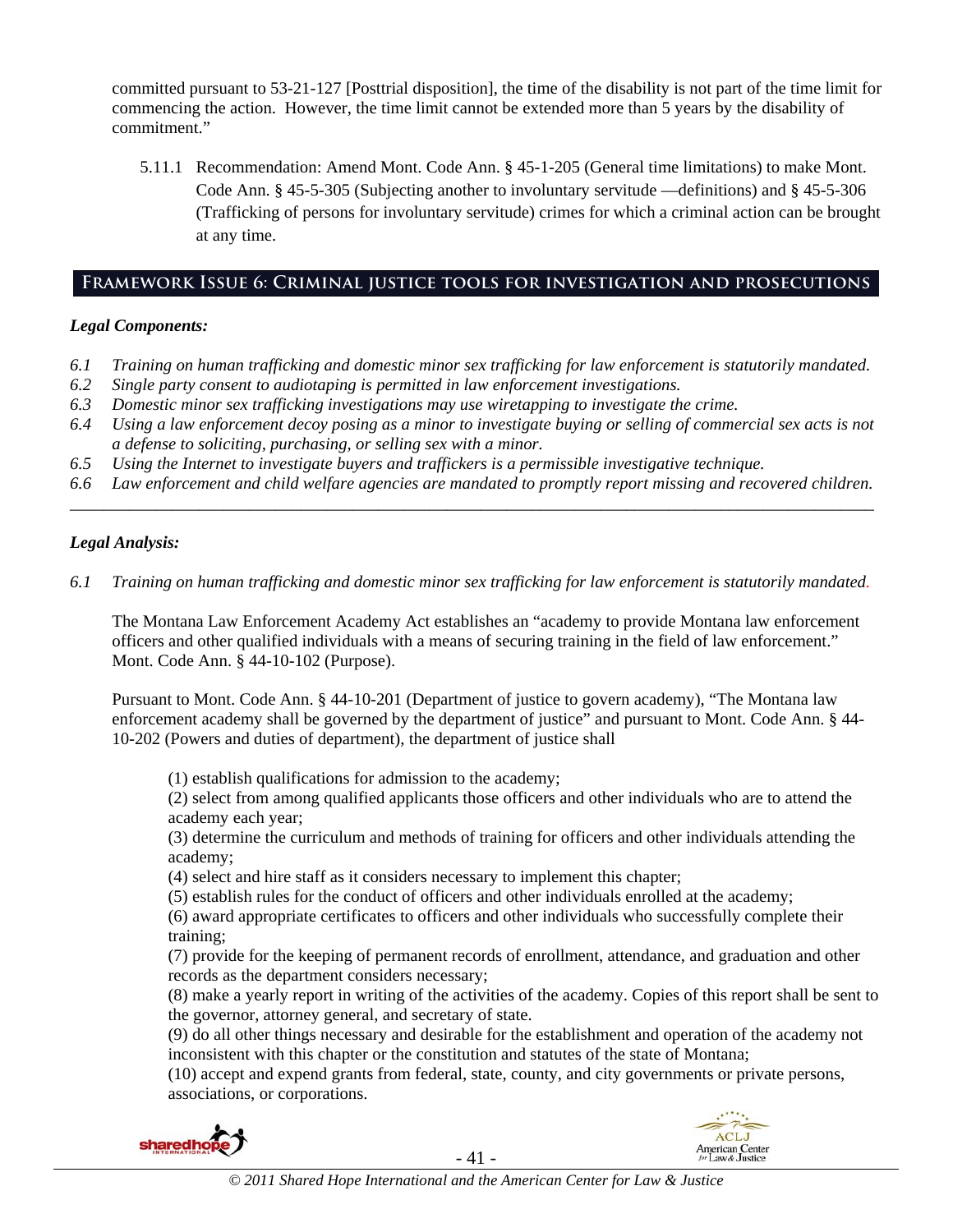- 6.1.1 Recommendation: Enact a law under Montana's Law Enforcement Academy Act in order to mandate that officers receive training on domestic minor sex trafficking issues.
- *6.2 Single party consent to audiotaping is permitted in law enforcement investigations.*

Mont. Code Ann. § 45-8-213 (Privacy in communications) states,

(1) Except as provided in 69-6-104 [Control of telephone communications to and from a person holding hostages—nonliability of telephone company officials], a person commits the offense of violating privacy in communications if the person knowingly or purposely:

. . . .

. . . .

(c) records or causes to be recorded a conversation by use of a hidden electronic or mechanical device that reproduces a human conversation without the knowledge of all parties to the conversation. This subsection (1)(c) does not apply to:

(i) elected or appointed public officials or to public employees when the transcription or recording is done in the performance of official duty;

(2) Except as provided in 69-6-104, a person commits the offense of violating privacy in communications if the person purposely intercepts an electronic communication.<sup>76</sup> This subsection does not apply to elected or appointed public officials or to public employees when the interception is done in the performance of official duty or to persons given warning of the interception.

Although Mont. Code Ann. § 45-8-213 does not facially exempt law enforcement officers or their agents from the prohibitions on recording conversations where one party has consented, Montana courts have interpreted the exemption for public officials and public employees as including law enforcement officers, making them exempt from the prohibitions of Mont. Code Ann. § 45-8-213.<sup>77</sup> The Supreme Court of Montana, however, has ruled that that single-party consent to warrantless monitoring and recording of a private conversation is an illegal search under Montana's constitution, so any evidence derived would be inadmissible at trial. $78$ 

- 6.2.1 Recommendation: Amend Mont. Code Ann. § 45-8-213 (Privacy in communications) to permit single party consent to audio-taping.
- *6.3 Domestic minor sex trafficking investigations may use wiretapping to investigate the crime.*

Mont. Code Ann. § 45-8-213 (Privacy in communications) states,

(1) Except as provided in 69-6-104 [Control of telephone communications to and from a person holding hostages—nonliability of telephone company officials], a person commits the offense of violating privacy in communications if the person knowingly or purposely:

Defendants' conversations with the confidential informants, notwithstanding the consent of the confidential informants, constituted searches subject to the warrant requirement of Article II, Section 11 of the Montana Constitution. The electronic monitoring and recording of those conversations without a warrant or the existence of an established exception to the warrant requirement violated the Defendants' rights under Article II, Sections 10 and 11.")





 $\overline{a}$ 76 Mont. Code Ann. § 45-8-213(4) (Privacy in communications) defines "electronic communication" as "any transfer between persons of signs, signals, writing, images, sounds, data, or intelligence of any nature transmitted in whole or in part by a wire, radio, electromagnetic, photoelectronic, or photo-optical system."

<sup>&</sup>lt;sup>77</sup> See State v. Brown, 755 P.2d 1364, 1368 (Mont. 1988) ("[D]efendant's reliance on § 45-8-213 is misplaced. That statute defines when one violates privacy in communications and prohibits one from recording conversations without the knowledge of all participants. As noted by defendant, the statute clearly excepts 'duly elected or appointed public officials or employees when the transcription or recording is done in the performance of official duty . . .' The exception applies to law enforcement officers while performing their duty."), *overruled by* State v. Goetz, 191 P.3d 489, 497 (Mont. 2008).<br><sup>78</sup> *See* State v. Goetz, 191 P.3d 489, 504 (Mont. 2008) ("[W]e hold that the electronic monitoring and recording of the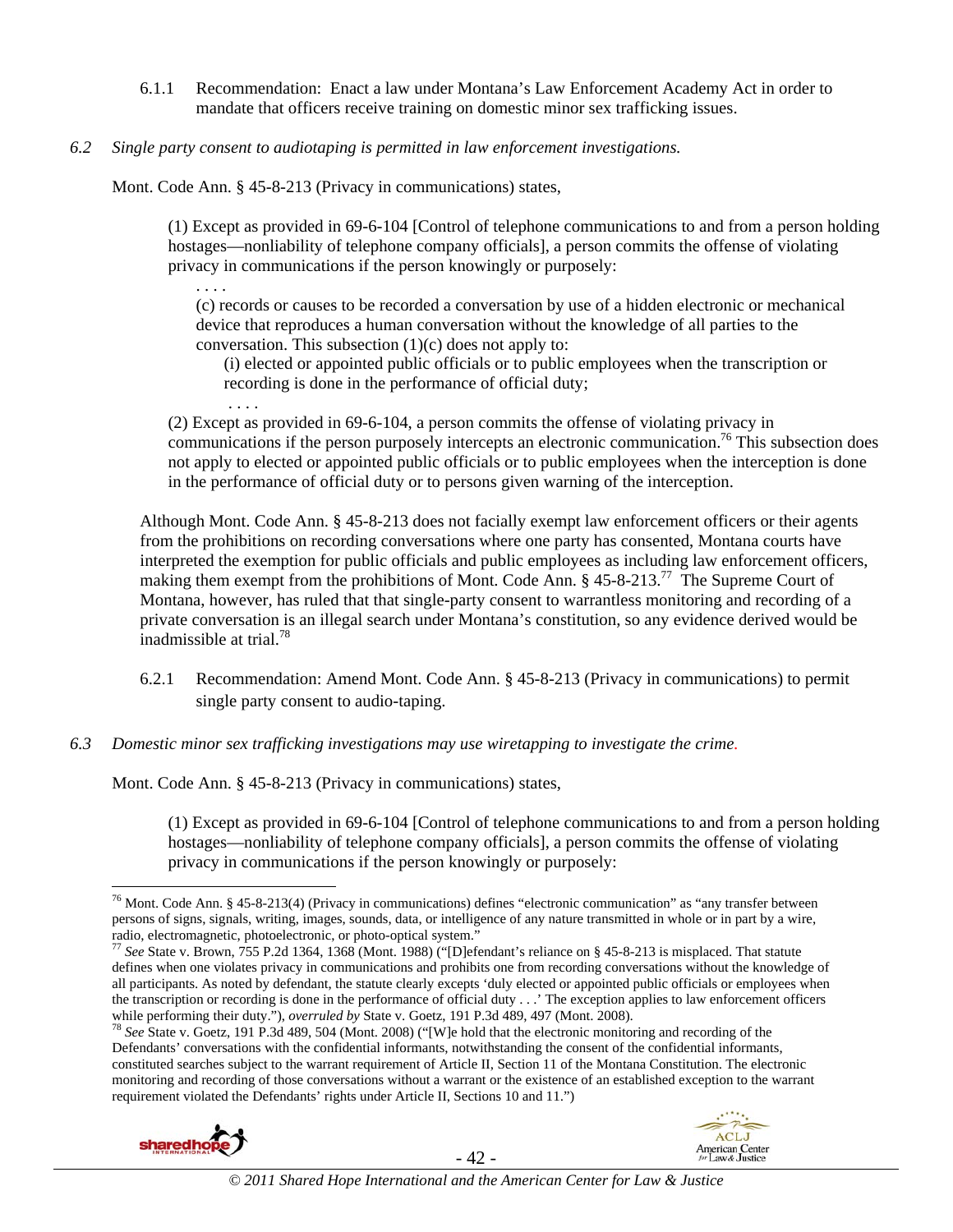. . . . (c) records or causes to be recorded a conversation by use of a hidden electronic or mechanical device that reproduces a human conversation without the knowledge of all parties to the conversation. This subsection  $(1)(c)$  does not apply to:

(i) elected or appointed public officials or to public employees when the transcription or recording is done in the performance of official duty;

(2) Except as provided in 69-6-104 [Control of telephone communications to and from a person holding hostages—nonliability of telephone company officials], a person commits the offense of violating privacy in communications if the person purposely intercepts an electronic communication.<sup>79</sup> This subsection does not apply to elected or appointed public officials or to public employees when the interception is done in the performance of official duty or to persons given warning of the interception.

Although Mont. Code Ann. § 45-8-213 does not facially exempt law enforcement officers or their agents from the prohibitions on recording conversations where one party has consented, Montana courts have interpreted the exemption for public officials and public employees as including law enforcement officers, making them exempt from the prohibitions of Mont. Code Ann. § 45-8-213,<sup>80</sup> however based on the Supreme Court of Montana's ruling that that warrantless monitoring and recording of a private conversation is an illegal search under Montana's constitution, any evidence derived through warrantless wiretapping would likely be inadmissible at trial.<sup>81</sup> Thus, use of body wires for protection of law enforcement and law enforcement agents would not violate the criminal statute, however any evidence gathered as a result would not be admissible at trial.

*6.4 Using a law enforcement decoy posing as a minor to investigate buying or selling of commercial sex acts is not a defense to soliciting, purchasing, or selling sex with a minor.* 

The use of a decoy by law enforcement may be permissible in the investigation under Mont. Code Ann. § 45-5- 625(1) (Sexual abuse of children), which states,

A person commits the offense of sexual abuse of children if the person:

(i) knowingly coerces, entices, persuades, arranges for, or facilitates a child under 16 years of age or a person the offender believes to be a child under 16 years of age to travel within, from, or to this state with the intention of engaging in sexual conduct, actual or simulated.

The language "a person the offender believes to be a child under 16 years of age" means that a law enforcement officer may serve as a decoy in investigations.

- 6.4.1 Recommendation: Amend of Mont. Code Ann. § 45-5-305 (Subjecting another to involuntary servitude—definitions), § 45-5-306 (Trafficking of persons for involuntary servitude), § 45-5-601 (Prostitution), § 45-5-602 (Promoting prostitution), § 45-5-603(Aggravated promotion of prostitution), § 45-5-622 (Endangering welfare of children) and § 45-5-625 (Sexual abuse of children) to expressly provide that the use of a decoy by law enforcement in the investigation of any of the amended crimes is not a defense to the crime.
- *6.5 Using the Internet to investigate buyers and traffickers is a permissible investigative technique.*

Although Mont. Code Ann. § 45-5-625(1) (Sexual abuse of children) seems to contemplate violations involving use of the Internet, no statute specifically authorizes use of the Internet to investigate buyers and traffickers.



. . . .

- 43 -



<sup>&</sup>lt;sup>79</sup> See supra note 76.

<sup>79</sup> *See supra* note 76. 80 *See supra* note 77. 81 *See supra* note 78.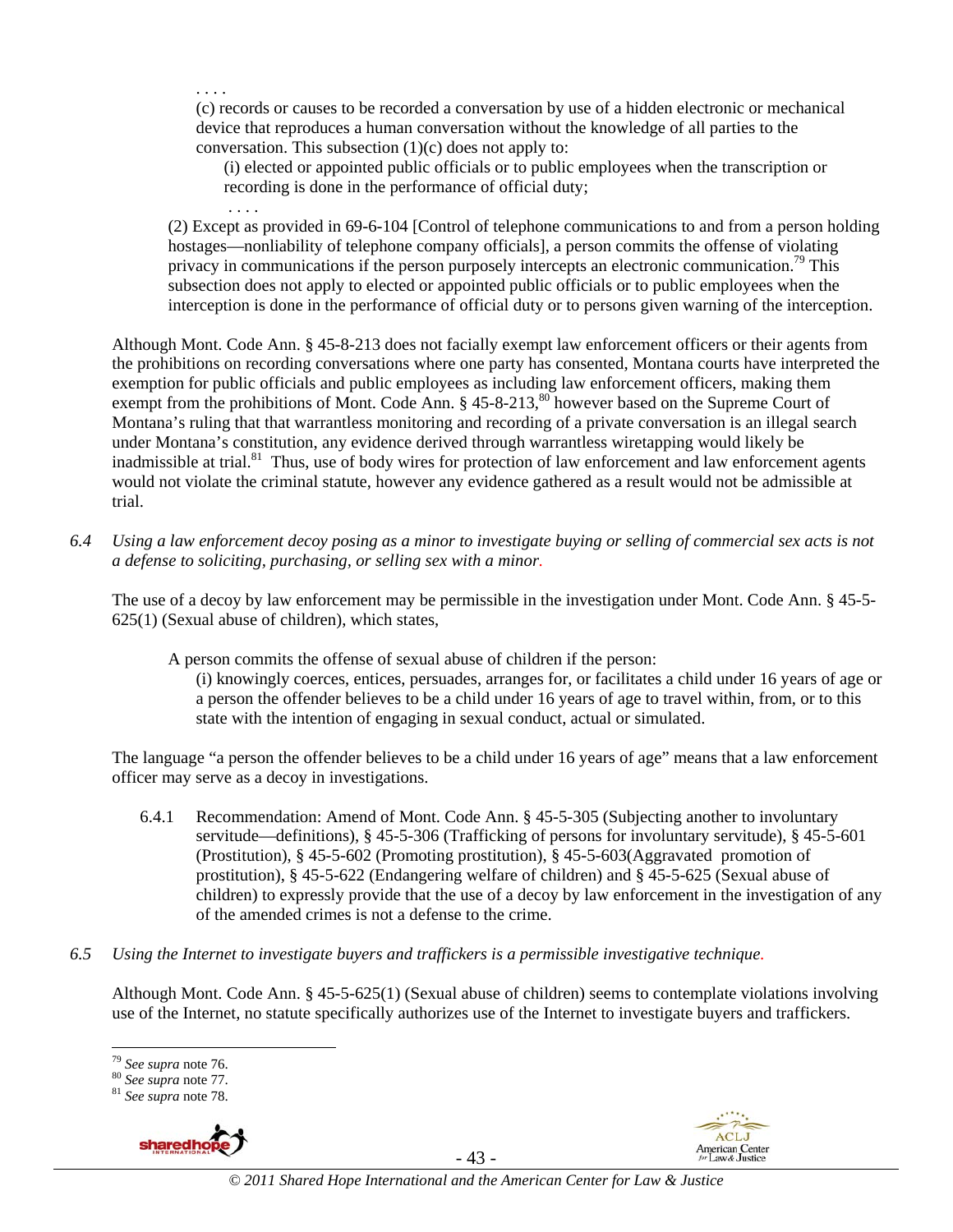- 6.5.1 Recommendation: Amend Mont. Code Ann. § 45-5-625(1)(i) (Sexual abuse of children) to apply to all minors under 18.
- *6.6 Law enforcement and child welfare agencies are mandated to promptly report missing and recovered children.*

Under Montana's Missing Children Act of 1985, Mont. Code Ann. § 44-2-503 (Missing children information program),

(1) The department of justice shall establish a missing children<sup>82</sup> information program to create a central repository to aid in the location of missing children in Montana.

(2) The missing children information program shall:

(a) establish a system of intrastate communication of information relating to any child determined to be missing by the parent, guardian, or legal custodian of the child or by a law enforcement authority;

(b) provide a centralized file for the exchange of information on missing children within the state, including information obtained under the provisions of 44-2-401;

(c) interface with the national crime information center computer system for exchange of information on children suspected of interstate travel; and

(d) provide the superintendent of public instruction each month with a list of missing Montana school children for the purposes of 44-2-506.

Pursuant to Mont. Code Ann. § 44-2-505 (Duties of law enforcement authority), when a missing child report is filed, law enforcement must

(1) immediately inform all on-duty law enforcement officers of the existence of the missing child report: $83$ 

(2) communicate the report to all other law enforcement authorities having jurisdiction in the county; and

(3) immediately enter the missing child report into the national crime information center computer system.

Mont. Code Ann. § 44-2-506 (List of missing Montana school children) mandates,

(1) The superintendent of public instruction shall assist the missing children information program provided for in 44-2-503 [Missing children information program] in identifying and locating missing children who are enrolled in Montana public school districts in kindergarten through grade 12 by:

(a) collecting each month a list of missing Montana school children as provided by the missing children information program provided for in 44-2-503;

(b) distributing the list of missing school children on a monthly basis, unless the list has no change from the previous month's information, to all school districts admitting children to kindergarten through grade 12;

(c) designing the list to include pertinent available information for identification of the missing school child, including if possible a recent photograph of the child; and

(d) notifying the appropriate law enforcement agency and the missing children information program

department of justice for use by private citizens and law enforcement authorities to report information about missing children to the missing children information program provided for in 44-2-503."





 $82$  Mont. Code Ann. § 44-2-502(1) (Definitions) defines "missing child" as "any person who has been reported as missing to a law enforcement authority and: (a) who is under 18 years of age; (b) whose temporary or permanent residence is in Montana or is believed to be in Montana; and (c) whose location has not been determined."<br><sup>83</sup> Mont. Code Ann. § 44-2-502(2) (Definitions) defines "missing child report" as "a report prepared on a form designed by the